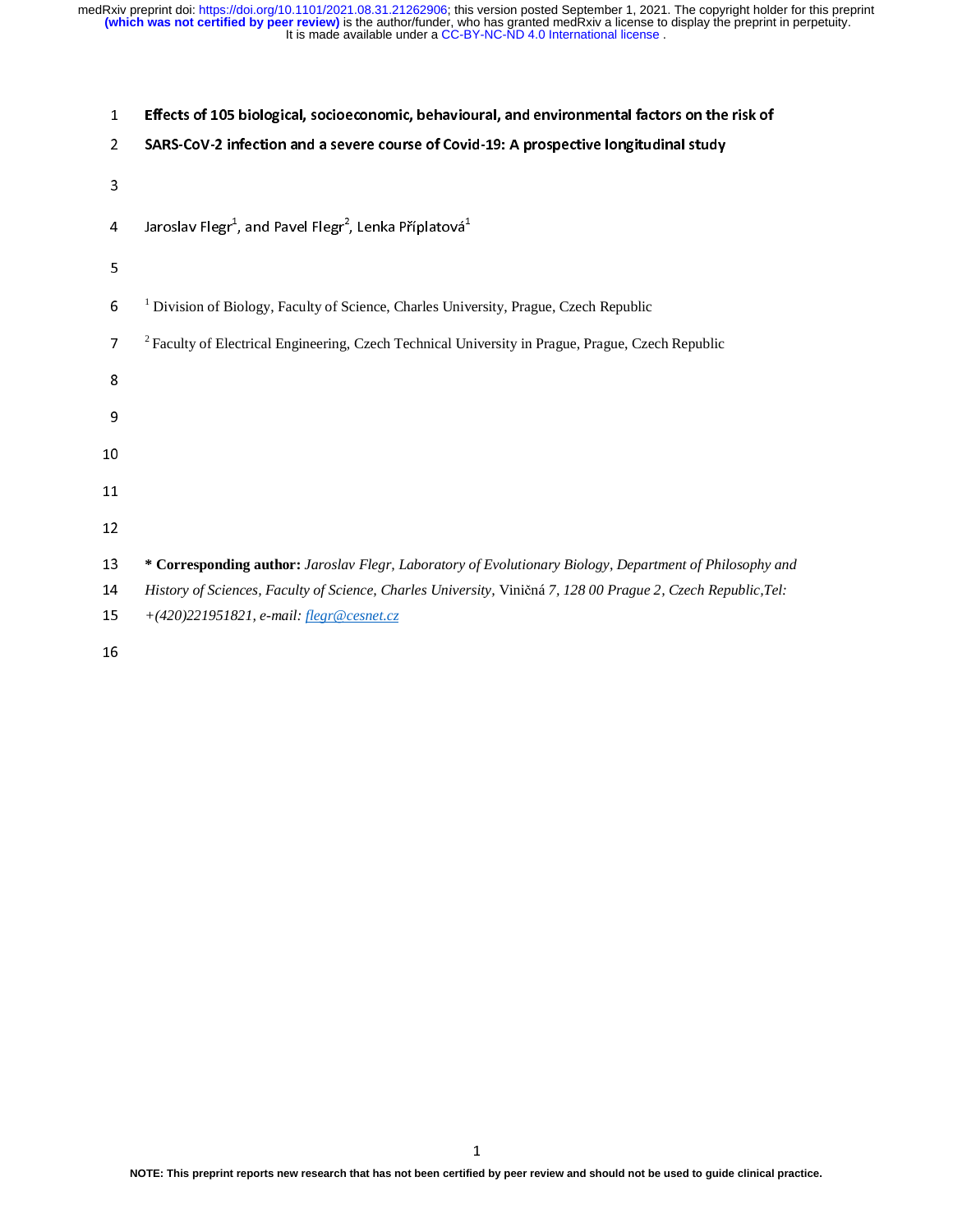# 17 Abstract

18 The confi<br>
19 Informati<br>
20 remains<br>
21 examine<br>
22 Internet<br>
23 being Cov<br>
24 After the<br>
25 test cont<br>
26 of the dis<br>
27 After the<br>
28 group B,<br>
29 mask we<br>
30 decrease<br>
31 12 factor<br>
32 Introduct<br>
32 S3 Introduct<br>
35 19 Information about factors affecting the probability of infection or of a severe course of Covid-19<br>19 The confirmed and the speculative. Only a small number of factors have been rigorously<br>1921 Examined, mostly by retro 19 remains insufficient and often speculative. Only a small number of factors have been rigorously<br>
21 examined, mostly by retrospective or cross-sectional studies. We can a preregistered study on 5,<br>
22 internet users who 21 examined, mostly by retrospective or cross-sectional studies. We ran a preregistered study on 5<br>
22 internet users who shared with us information about their exposure to 105 risk factors and repo<br>
22 being Covid negati 22 internet users who shared with us information about the resposure to 105 risk factors and reported<br>
23 benefit the fourth wave, in which 709 (13.7%) of participants were infected, we used a partial Kendall<br>
24 After th

being Covid negative before the beginning of the fourth wave of Covid-19 in the Czech Republic.<br>
24 After the fourth wave, in which 709 (13.7%) of participants were infected, we used a partial Kendall<br>
25 test controlled 24 After the fourth wave, in which 709 (13.7%) of participants were infected, we used a partial Kent test controlled for sex, age, and urbanisation to compare the risk of infection and of a severe court of the disease in s 25 test controlled for sex, age, and urbanisation to compare the risk of infection and of a severe course<br>of the disease in subjects who originally did and dd not report exposure to particular risk factors.<br>After the corre 26 of the disease in subjects who originally did and dd not report exposure to particular risk factors.<br>
26 after the correction for multiple tests, we identified 13 factors – including male sex, lower age, blood<br>
28 grou 27 After the correction for multiple tests, we identified 13 factors – including male sex, lower age, biased in the disease in subjects who originally diseased the risk of infection and 16 factors – included make wearing, 28 group B, and the larger household size – that increased the risk of infection and 16 factors – including<br>
29 anot Wester the corrections in the past, use of vitamin D supplements, or rootbos dinking – that<br>
32 decrease 29 mask wearing, borrel osis in the past, use of vitamin D supplements, or roobos drinking – that<br>28 mask wearing, borrel osis in the past, use of vitamin D supplements, or roobos drinking – that<br>28 decreased it. We also 29 decreased it. We also identified 23 factors that increased the risk of a severe course of Covid-1<br>
22 decreased it. We also identified 23 factors that increased the risk of a severe course of Covid-1<br>
22 Introduction<br> 32 12 factors that decreased the risk.<br>
32 Introduction<br>
33 decreased it in this Explorer, up to 29 August, SARS-CoV-2 had infected 217 million of<br>
40 subjects in all continents and has been associated with the death of 4 32<br>
33 Introduction<br>
34 According to Covid-19 Data Explore<br>
35 subjects in all continents and has b<br>
36 the exceptional impact of the Covid<br>
37 small number of studies has been<br>
53 factors that protect individuals aga<br>
39 32 34 According to<br>35 subjects in al<br>36 the exceptior<br>37 small numbe<br>40 factors that p<br>40 overwhelmin<br>41 disease or de<br>42 general popu<br>43 risk factors o'<br>44 than twenty<br>45 protective) fa<br>5 Moreover, th<br>47 limited. Facto<br>48 <sup>2</sup> 35 subjects in all continents and has been associated with the death of 4.51 million of persons. Dubit exceptional impact of the Covid-19 pandemic on public health and world economy, a surprovident and and more of studies 35 the exceptional impact of the Covid-19 pandemic on public health and world economy, a surprisingly small number of studies has been published about risk factors for SARS-CoV-19 infection and about factors that protect 37 small number of studies has been published about risk factors for SARS-CoV-19 infection and about<br>58 factors that protect individuals against the infection. Search in bibliographic databases for 'risk<br>59 factor' AND 'C 37 stators that protect individuals against the infection. Search in bibliographic databases for 'risk<br>52 factor' AND 'Covid' resulted in 1,583 hits in WOS and 1,853 hits in PubMed (as of 23 July 2021) but overwhelming ma 33 factor' AND 'Covid' resulted in 1,583 hits in WOS and 1,853 hits in PubMed (as of 23 July 2021)<br>33 factor' AND 'Covid' resulted in 1,583 hits in WOS and 1,853 hits in PubMed (as of 23 July 2021)<br>34 overwhelming majorit 39 overwhelming majority of original articles reported only risk factors for a severe course of the<br>disease or death in the population of Covid-19 patients, and nearly all articles that dealt with the<br>general population f disease or death in the population of Covid-19 patients, and nearly all articles that dealt with t<br>general population focused on the risk of a severe course or death of Covid-19. Studies searchi<br>risk factors of any (both 42 disease or death in the population focused on the risk of a severe course or death of Covid-19. Studies searching<br>43 risk factors of any (both symptomatic and asymptomatic) infection are surprisingly rare. All in all,<br> examples and the results of prospective longitudinal studies on the risk (or<br>the risk factors of any (both symptomatic and asymptomatic) infection are surprisingly rare. All in all, less<br>than twenty papers presented the r than twenty papers presented the results of prospective longitudinal studies on the risk (or<br>
protective) factors associated with Covid-19.<br>
Moreover, the range of factors examined by these retrospective or cross-sectiona 45 protective) factors associated with Covid-19.<br>
46 Moreover, the range of factors examined by these retrospective or cross-sectional studies v<br>
47 limited. Factors significantly or non-significantly associated with Covi Moreover, the range of factors examined by limited. Factors significantly or non-significan<br>48  $\frac{2}{7}$ , urbanisation  $\frac{3}{7}$ , residence in a multifamily un and forced expiratory volume  $\frac{2}{7}$ , the number of 47 limited. Factors significantly or non-significantly associated with Covid-19 were sex<sup>-1</sup>, age<sup>-1</sup>, ethnicity<br><sup>2</sup>, urbanisation<sup>-3</sup>, residence in a multifamily unit<sup>4</sup>, BMI and obesity <sup>2,5,6</sup>, smoking <sup>2,7</sup>, physical limited. Factors significantly or non-significantly associated with Covid-19 were sex  $^2$ , urbanisation  $^3$ , residence in a multifamily unit  $^4$ , BMI and obesity  $^{2,5,6}$ , smoking  $^{2,7}$ , pand forced expiratory volum 47 limited. Factors significantly or non-significantly associated with Covid-19 were sex<sup>+</sup>, age<sup>+</sup>, ethnicity<br>48 <sup>2</sup>, urbanisation <sup>3</sup>, residence in a multifamily unit <sup>4</sup>, BMI and obesity <sup>2,5,6</sup>, smoking <sup>2,7</sup>, physica <sup>2</sup>, urbanisation <sup>3</sup>, residence in a multifamily unit <sup>4</sup>, BMI and obesity <sup>2,5,6</sup>, smoking <sup>2,7</sup>, physical fitness , urbanisation 3 , residence in a multifamily unit  $\tau$ <br>atory volume <sup>2</sup>, the number of derivation 48  $\rightarrow$  , urbanisation  $\rightarrow$  residence in a multifamily unit  $\rightarrow$  BMI and obesity  $\rightarrow$   $\rightarrow$ , smoking  $\rightarrow$ , physical fitness<br>and forced expiratory volume <sup>2</sup>, the number of daily contacts <sup>3</sup>, wearing masks and washing hand and forced expiratory volume and forced expiratory volume <sup>2</sup>, the number of daily contacts  $\frac{3}{2}$ , wearing masks and washing hands  $\frac{3}{2}$ , , the number of daily contacts  $\frac{3}{2}$ and forced expiratory volume  $\frac{2}{3}$ , the number of daily contacts  $\frac{3}{2}$ , wearing masks and washing hands  $\frac{3}{2}$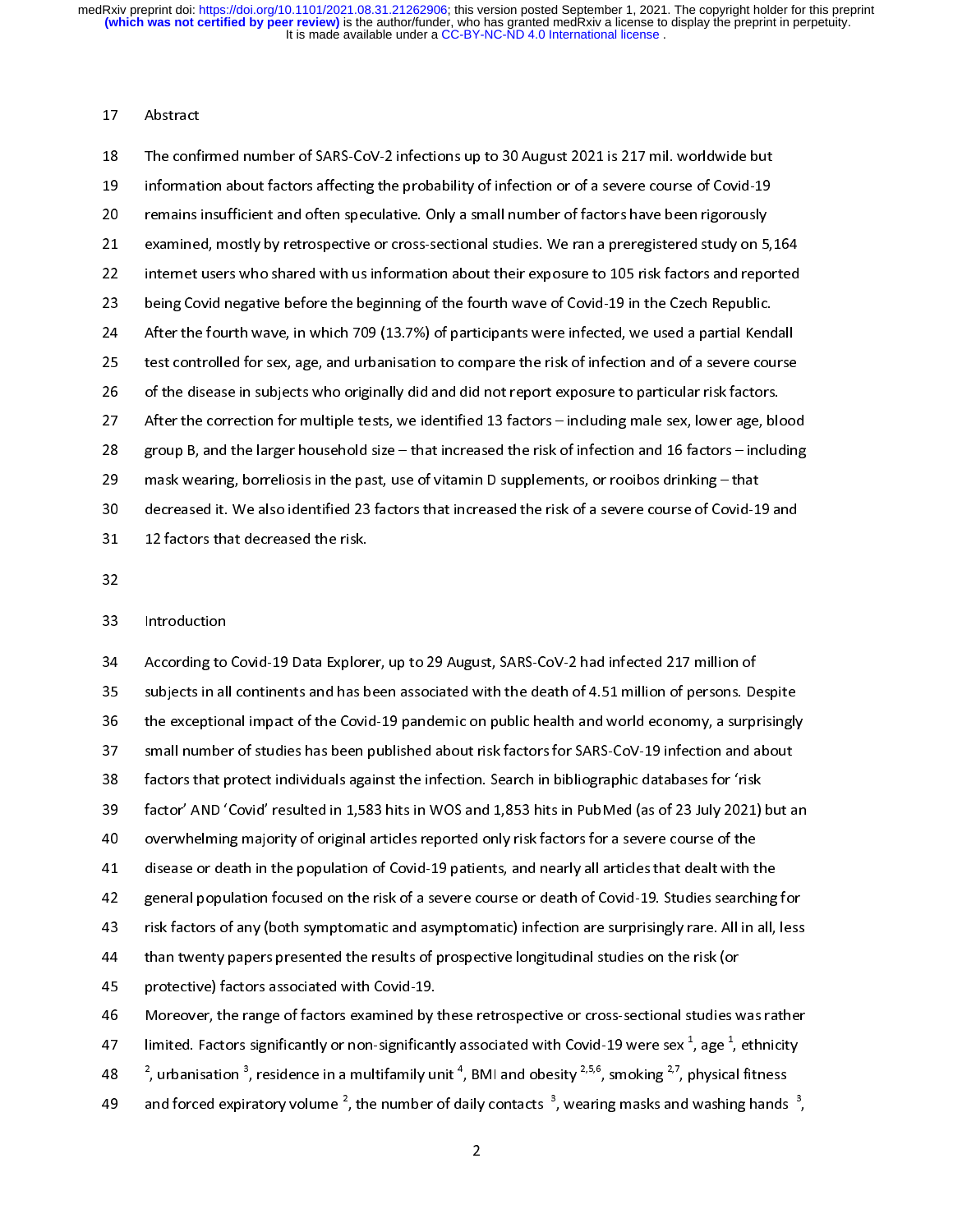socioeconomic deprivation<br>[11], high-density lipoprotei<br>comorbidities – cardiovascu<br>kidney disease, dementia, h<br>Other factors, such as conta<br>merely discussed in non-scion<br>The main aim of the presen<br>known and still unknown socioeconomic deprivation <sup>2</sup>, particular ABO blood groups [8-10]. Rh factor [10], vitamin D deficiency oution the controlline the method in the method in the method groups (see of minimal presents<sup>8</sup>, and a growing set of controllines - card dovastular disease, chronic obstructive pulmonary disease (COPD), chronic kdnee di [11], high-density lipoprotein level<sup>2</sup><br>comorbidities – cardiovascular disea<br>kidney disease, dementia, hyperten<br>Other factors, such as contact with i<br>merely discussed in non-scientific sc<br>The main aim of the present explor 131, high-density lipoprotein level \*, use of immunosuppressants \*, and a growing set of<br>
252 conorbolidies - cardiovascular disease, chronic obstructive pullmomary disease (COPD),<br>
8 kidney disease, dementia, hypertension kidney disease, dementia, hypertension and functional dependence <sup>6</sup>, and toxoplasmosis<sup>3</sup>.<br>
24 Other factors, such as contact with animals, have been suggested only on a theoretical basis <sup>32</sup><br>
25 merely discussed in non-

kidney disease, dementia, hypertension and functional dependence "<br>Other factors, such as contact with animals, have been suggested onl<br>merely discussed in non-scientific sources, such as popular literature<br>The main aim of is dimey disease, dementia, hypertension and functional dependence ", and toxoplasmosis".<br>
20 . Other factors, such as contact with a nimisk, have been suggested only on a theoretical basis<br>
35 . merely discussed in non-sc Other factors, such as contact with animals, have been suggested only on a theoretical basis "or are<br>nerely discussed in non-scientific soucces, such as popular liferature or the internet.<br>The main aim of the present explo 56 The main an of the present exploratory study was to perform a systematic investiga<br>
known and still unknown factors which might positively or negatively affect the risk of<br>
infection, and to search for factors that migh 57 Known and still unknown factors which might positively or negatively affect the risk of SARS-Cov-2<br>
infection, and to search for factors that might affect the risk of a severe course of Covid-19. To this<br>
surpose, we r 58 infection, and to search for factors that might affect the risk of a severe course of Covid-19. To this purpose, we ran a large prospective longitudinal study on the 5,164 originally Covid-negative<br>subjects. To avoid p say<br>gampesse, we ran a large prospective longitudinal study on the 5,164 originally Covid-negative<br>subjects. To avoid possible cherry-picking artifacts, we precepistered the study before the start of<br>data collection, repo 59 subjects. To avoid possible cherry-picking artifacts, we preregistered the study before the state of data collection, reported the results of all – both significant and non-significant – tests, and controlled for the ef 61 data collection, reported the results of all – both significant and non-significant – tests, and<br>controlled for the effect of multiple statistical tests by the Benjamini-Hochberg procedure.<br>63<br>61 In total, 8,084 subject 62<br>
62 controlled for the effect of multiple statistical tests by the Benjamini-Hochberg procedure.<br>
63<br>
64 Results<br>
65 In total, 8,084 subjects completed both questionnaires. We excluded 827 subjects who finis<br>
66 Result 63<br>
64 **Results**<br>
65 In total, 8,084 subjects completed both questionnaires. We excluded 827 subjects who fini<br>
66 first questionnaire in under 300 seconds or the second questionnaire in under 600 seconds<br>
66 first questi - 64 65 66 66 67 74 74 75 76 77 78 98 88 988 989 091 22 32 92 92 92 92 92 93 65 In total,<br>66 first que<br>67 who we<br>68 who had<br>69 remaini<br>70 but susp<br>71 tests who had<br>72 about the respond<br>57 subjects<br>75 whole p<br>6 differen<br>75 containe<br>17 containe<br>17 infectiol<br>179 individu<br>80 (OR = 0.<br>81 significa<br>82 ur 66 first questionnaire in under 300 seconds on the second questionnaire in under 600 seconds and tho<br>who were younger than 15 years. From the remaining 7,257, we excluded 1,262 (17.4%) subjects<br>who had been dagnosed with 67 who were younger than 15 years. From the remaining 7,257, we excluded 1,262 (17.4%) subjects<br>who had been diagnosed with Covid-19 already before answering the first questionnaire. From the<br>remaining 5,995 subjects, we 68 who had been diagnosed with Covid-19 already before answering the first questionnaire. From the remaining 5,995 subjects, we excluded 578 participants who had not been diagnosed with Covid-<br>170 but suspected they had s 69 remaining 5,995 subjects, we excluded 578 participants who had not been diagnosed with Covid-19 but suspected they had suffered from it, 13 subjects who were awaiting the results of diagnostic<br>
rests when filling the s 70 but suspected they had suffered from it, 13 subjects who were awaiting the results of diagnostic<br>rests when filling the second questionnaire, and 240 subjects who did not respond to the question<br>about their infection s 71 tests when filing the second questionnaire, and 240 subjects who did not respond to the questio<br>about their infection status. The final set of originally Covid-negative subjects thus consisted of 5<br>responders: 1,746 me 22 about their infection status. The final set of originally Covid-negative subjects thus consisted of 5,1<br>
23 responders: 1,746 men (mean age 42.10, SD 12.28), 3,411 women (mean age 43.46, SD 11.96), and<br>
24 subjects who responders: 1,746 men (mean age 42.10, SD 12.28), 3,411 women (mean age 43.46, SD 11.96), and 7<br>subjects who did not answer the question about their sex (they were included only in tests of the<br>whole population, and only 274 subjects who did not answer the question about their sex (they were included only in tests of the<br>whole population, and only age and urbanisation were controlled for in partial Kendall tests). The<br>difference in age be 75 whole population, and only age and urbanisation were controlled for in partial Kendall tests). The<br>difference in age between men and women was significant ( $t_{3437}$  = -3.82, p = 0.0001). This set<br>contained 709 (13.7%) 76 difference in age between men and women was significant ( $t_{3437}$  = -3.82, p = 0.0001). This set<br>contained 709 (13.7%) subjects who did and 4,455 (86.3%) who did not contract a SARS-CoV-2<br>infection between completing 277 contained 709 (13.7%) subjects who did and 4,455 (86.3%) who did not contract a SARS-CoV-infection between completing the first and the second questionnaire. The incidence of infecte individuals was non-significantly The incident control (13.7%) subjects who did and the second questionnaire. The incidence of infected<br>individuals was non-significantly lower in the 3,411 women (12.13%) than in the 1,746 men (13<br>(OR = 0.889, C.l.<sub>95</sub> = 0 19 individuals was non-significantly lower in the 3,411 women (12.13%) than in the 1,746 men (13.<br>
180 (OR = 0.889, C.I.<sub>95</sub> = 0.751-1.054, Chi<sup>2</sup> = 1.82, p = 0.177); the effect of sex did, however, turn<br>
181 significant 29 (OR = 0.889, C.I.<sub>95</sub> = 0.751-1.054, Chi<sup>2</sup> = 1.82, p = 0.177); the effect of sex did, however, turn<br>31 significant when the more sensitive partial Kendall correlation test controlled for age and<br>31 urbanisation was ap 80 (OR = 0.889, C.I.<sub>95</sub> = 0.751-1.054, Chi<sup>2</sup> = 1.82, p = 0.177); the effect of sex did, however, turn significant when the more sensitive partial Kendall correlation test controlled for age and urbanisation was applied 82 urbanisation was applied (see Table 3). Other characteristics of the population are described and 2. The average time since the start of Covid-19 infection was 69.7 days. The relation test controlled for all and 2. The 83 Tables 1 and 2. The average time since the start of Covid-19 infection was 69.7 days. The menta<br>3  $\begin{array}{c} 3 \end{array}$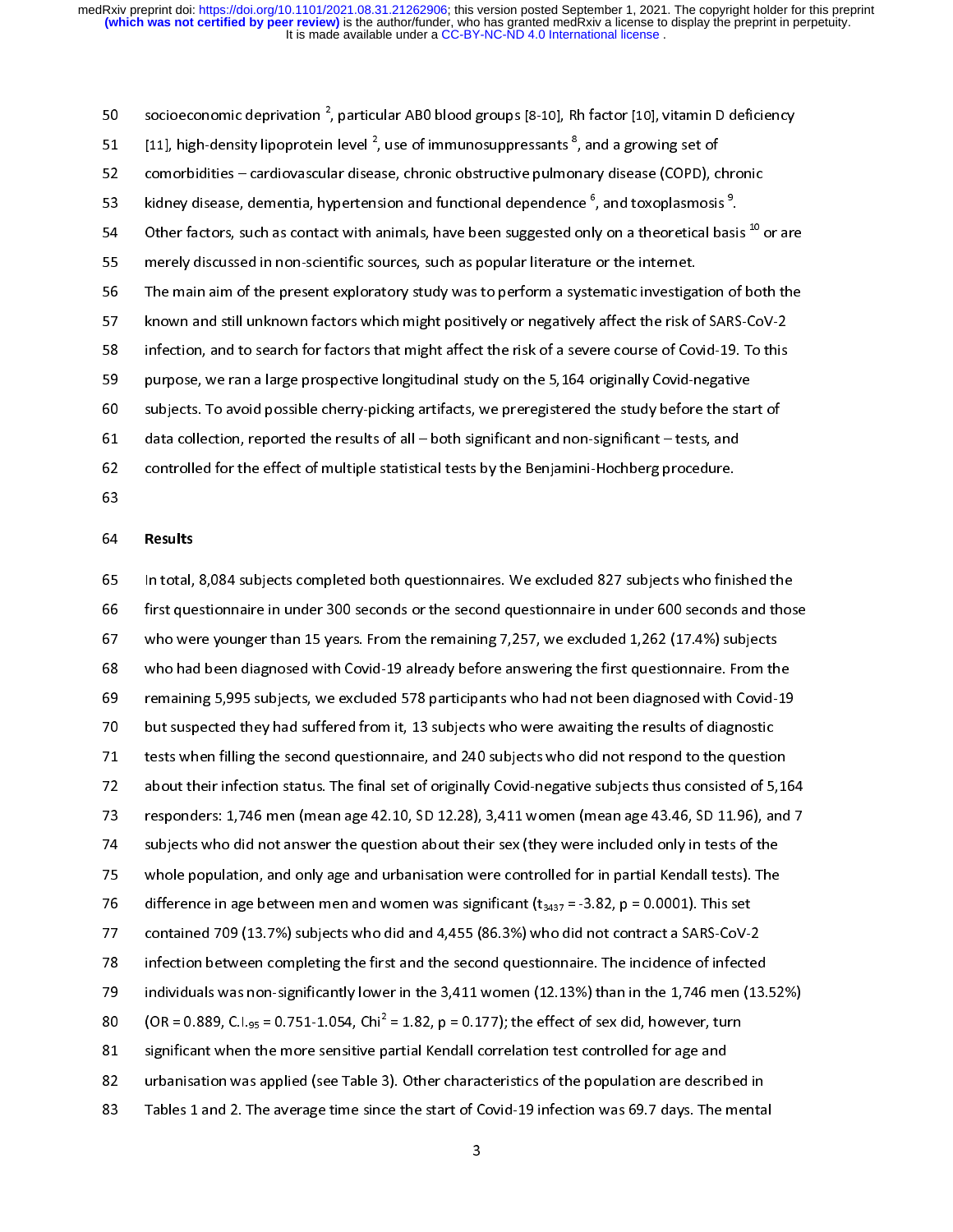- 
- $^{119}$ ) who had had a Covid-19 infection was significantly worse than in those who avoided the infection
- 
- 
- 



90<br>91<br>92<br>93 91<br>92<br>93

- 
- 

| Table 1. Exposure to various factors in Covid-negative and Covid-positive subjects |       |                             |            |                         |                                     |                 |                   |      |            |                                     |                   |
|------------------------------------------------------------------------------------|-------|-----------------------------|------------|-------------------------|-------------------------------------|-----------------|-------------------|------|------------|-------------------------------------|-------------------|
|                                                                                    |       | Number of cases             |            |                         |                                     |                 | Fraction of cases |      |            |                                     |                   |
|                                                                                    |       | Covid-minus                 | Covid-plus |                         | $\operatorname{Covid\text{-}minus}$ |                 | Covid-plus        |      |            |                                     |                   |
|                                                                                    |       | $\rm No$<br>Yes<br>$\rm No$ |            | Yes                     | $\rm No$                            | Yes             | ${\rm No}$        | Yes  | ${\rm OR}$ | CI <sub>95</sub><br>$_{\text{Low}}$ | $CI_{95}$<br>High |
| Female sex                                                                         | 1,490 | 2,959                       | 256        | 452                     | 33.5                                | 66.5            | 36.2              | 63.8 | 0.89       | 0.75                                | 1.05              |
| Blood group A                                                                      | 2,067 | 1,200                       | 335        | 192                     | 63.3                                | 36.7            | 63.6              | 36.4 | 0.99       | 0.81                                | 1.20              |
| Blood group B                                                                      | 2,614 | 653                         | 403        | 124                     | $80.0\,$                            | $20.0\,$        | 76.5              | 23.5 | 1.23       | 0.98                                | 1.54              |
| Blood group AB                                                                     | 2,979 | 288                         | 482        | 45                      | 91.2                                | $\!\!\!\!\!8.8$ | 91.5              | 8.5  | 0.97       | 0.68                                | 1.35              |
|                                                                                    |       |                             |            | $\overline{\mathbf{4}}$ |                                     |                 |                   |      |            |                                     |                   |
|                                                                                    |       |                             |            |                         |                                     |                 |                   |      |            |                                     |                   |
|                                                                                    |       |                             |            |                         |                                     |                 |                   |      |            |                                     |                   |
|                                                                                    |       |                             |            |                         |                                     |                 |                   |      |            |                                     |                   |
|                                                                                    |       |                             |            |                         |                                     |                 |                   |      |            |                                     |                   |
|                                                                                    |       |                             |            |                         |                                     |                 |                   |      |            |                                     |                   |
|                                                                                    |       |                             |            |                         |                                     |                 |                   |      |            |                                     |                   |
|                                                                                    |       |                             |            |                         |                                     |                 |                   |      |            |                                     |                   |
|                                                                                    |       |                             |            |                         |                                     |                 |                   |      |            |                                     |                   |
|                                                                                    |       |                             |            |                         |                                     |                 |                   |      |            |                                     |                   |
|                                                                                    |       |                             |            |                         |                                     |                 |                   |      |            |                                     |                   |
|                                                                                    |       |                             |            |                         |                                     |                 |                   |      |            |                                     |                   |
|                                                                                    |       |                             |            |                         |                                     |                 |                   |      |            |                                     |                   |
|                                                                                    |       |                             |            |                         |                                     |                 |                   |      |            |                                     |                   |
|                                                                                    |       |                             |            |                         |                                     |                 |                   |      |            |                                     |                   |
|                                                                                    |       |                             |            |                         |                                     |                 |                   |      |            |                                     |                   |
|                                                                                    |       |                             |            |                         |                                     |                 |                   |      |            |                                     |                   |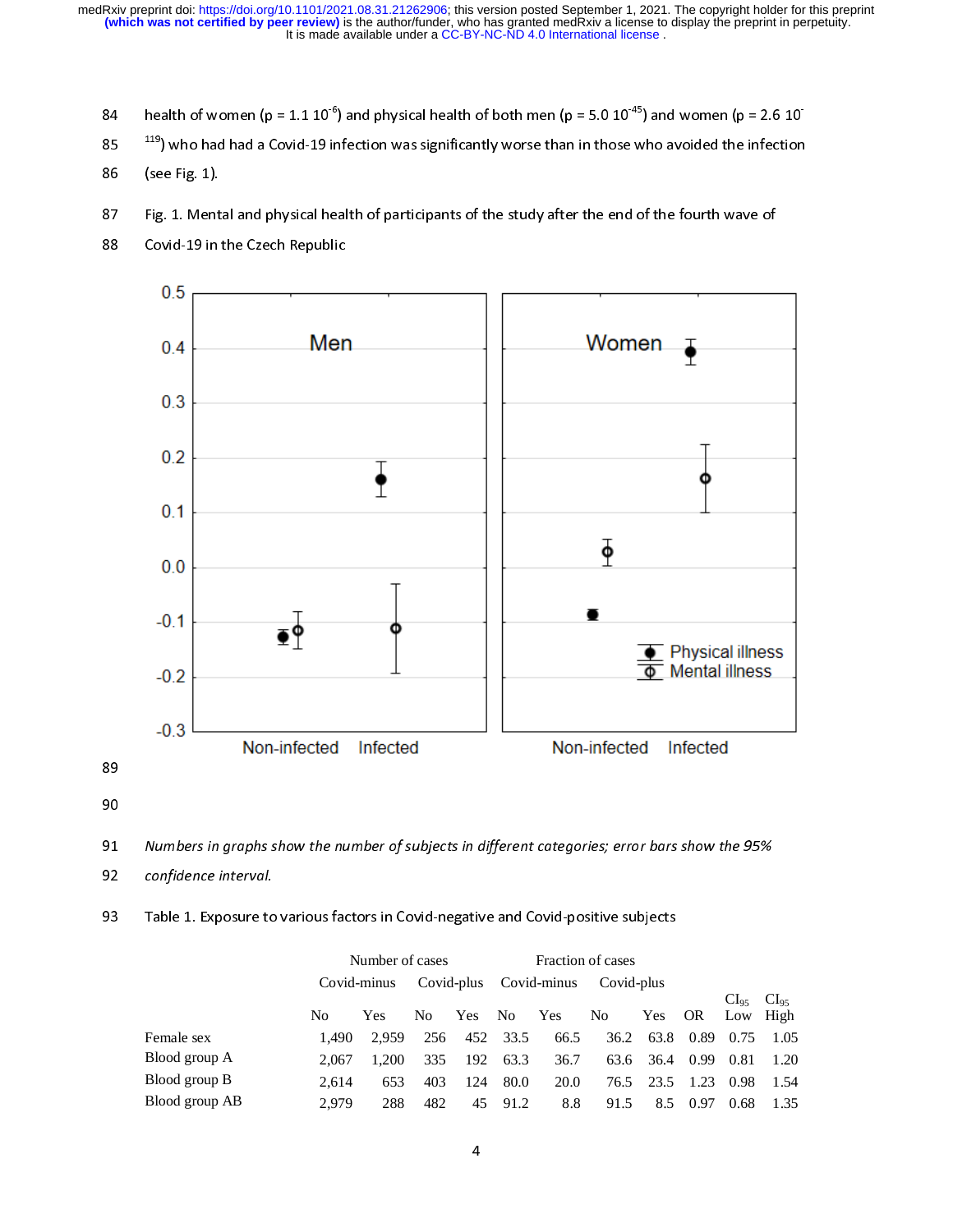| Blood group 0                            | 2,141 | 1,126 | 361 | 166    | 65.5 | 34.5 | 68.5 | 31.5 | 0.87     | 0.71 | 1.07 |
|------------------------------------------|-------|-------|-----|--------|------|------|------|------|----------|------|------|
| Rh-positivity                            | 667   | 2,376 | 102 | 390    | 21.9 | 78.1 | 20.7 | 79.3 | 1.07     | 0.85 | 1.37 |
| Rh-heterozygosity                        | 667   | 256   | 102 | 37     | 72.3 | 27.7 | 73.4 | 26.6 | 0.95     | 0.61 | 1.43 |
| Living single                            | 3,734 | 713   | 623 | 85     | 84.0 | 16.0 | 88.0 | 12.0 | 0.71     | 0.56 | 0.91 |
| Wearing glasses                          | 1,833 | 1,177 | 257 | 168    | 60.9 | 39.1 | 60.5 | 39.5 | 1.02     | 0.82 | 1.26 |
| Tobacco smoking                          | 2,664 | 683   | 413 | 79     | 79.6 | 20.4 | 83.9 | 16.1 | 0.75     | 0.57 | 0.97 |
| Marihuana consumption                    | 3,223 | 124   | 478 | 14     | 96.3 | 3.7  | 97.2 | 2.8  | 0.76     | 0.40 | 1.34 |
| Daily alcohol                            |       |       |     |        |      |      |      |      |          |      |      |
| consumption                              | 3,042 | 305   | 450 | 42     | 90.9 | 9.1  | 91.5 | 8.5  | 0.93     | 0.65 | 1.31 |
| Snoring                                  | 2,690 | 657   | 396 | 96     | 80.4 | 19.6 | 80.5 | 19.5 | 0.99     | 0.77 | 1.27 |
| Frequent singing                         | 2,969 | 378   | 424 | 68     | 88.7 | 11.3 | 86.2 | 13.8 | 1.26     | 0.94 | 1.67 |
| Sport                                    | 2,326 | 1,021 | 319 | 173    | 69.5 | 30.5 | 64.8 | 35.2 | 1.24     | 1.01 | 1.51 |
| Cold water swimming                      | 2,995 | 352   | 422 | 70     | 89.5 | 10.5 | 85.8 | 14.2 | 1.41     | 1.05 | 1.87 |
| Vitamins and supplements                 | 1,217 | 2130  | 203 | 289    | 36.4 | 63.6 | 41.3 | 58.7 | 0.81     | 0.67 | 0.99 |
| Volunteering                             | 3,136 | 211   | 459 | 33     | 93.7 | 6.3  | 93.3 | 6.7  | 1.07     | 0.71 | 1.57 |
| Walking in nature                        | 1,070 | 1,023 | 133 | 112    | 51.1 | 48.9 | 54.3 | 45.7 | 0.88     | 0.67 | 1.16 |
| Frequent use of sauna                    | 1,925 | 168   | 228 | 17     | 92.0 | 8.0  | 93.1 | 6.9  | 0.85     | 0.48 | 1.44 |
| Dog                                      | 1,921 | 2,518 | 299 | 409    | 43.3 | 56.7 | 42.2 | 57.8 | 1.04     | 0.89 | 1.23 |
| Cat                                      | 2,243 | 2,196 | 350 | 358    | 50.5 | 49.5 | 49.4 | 50.6 | 1.04     | 0.89 | 1.23 |
| <b>Bird</b>                              | 3,597 | 842   | 572 | 136    | 81.0 | 19.0 | 80.8 | 19.2 | 1.02     | 0.82 | 1.25 |
| Reptile                                  | 4,116 | 323   | 646 | 62     | 92.7 | 7.3  | 91.2 | 8.8  | 1.22     | 0.90 | 1.63 |
| Fish                                     | 3,240 | 1,199 | 524 | 184    | 73.0 | 27.0 | 74.0 | 26.0 | 0.95     | 0.79 | 1.14 |
| Rabbit                                   | 3,656 | 783   | 576 | 132    | 82.4 | 17.6 | 81.4 | 18.6 | 1.07     | 0.87 | 1.32 |
| Guinea pigs, hamster                     | 3,159 | 1,280 | 486 | 222    | 71.2 | 28.8 | 68.6 | 31.4 | 1.13     | 0.95 | 1.34 |
| Fowls                                    | 3,723 | 716   | 591 | 117    | 83.9 | 16.1 | 83.5 | 16.5 | 1.03     | 0.82 | 1.28 |
| Goats, sheep                             | 4,239 | 200   | 683 | 25     | 95.5 | 4.5  | 96.5 | 3.5  | 0.78     | 0.49 | 1.19 |
| Mouse, rat                               | 3,027 | 311   | 434 | 58     | 90.7 | 9.3  | 88.2 | 11.8 | 1.30     | 0.95 | 1.76 |
| Pig                                      | 3,193 | 145   | 469 | 23     | 95.7 | 4.3  | 95.3 | 4.7  | 1.08     | 0.66 | 1.71 |
| Horse                                    | 3,241 | 97    | 473 | 19     | 97.1 | 2.9  | 96.1 | 3.9  | 1.34     | 0.77 | 2.24 |
| Being overweight                         | 2,064 | 1,283 | 303 | 189    | 61.7 | 38.3 | 61.6 | 38.4 | 1.00     | 0.82 | 1.22 |
| Overweight BMI>25                        | 1,877 | 2,438 | 292 | 399    | 43.5 | 56.5 | 42.3 | 57.7 | 1.05     | 0.89 | 1.24 |
| Obesity BMI>30                           | 3,289 | 1,026 | 517 | 174    | 76.2 | 23.8 | 74.8 | 25.2 | 1.08     | 0.89 | 1.30 |
| Underweight                              | 4,221 | 94    | 676 | 15     | 97.8 | 2.2  | 97.8 | 2.2  | $1.00\,$ | 0.53 | 1.74 |
| Diabetes                                 | 3,215 | 132   | 477 | 15     | 96.1 | 3.9  | 97.0 | 3.0  | 0.77     | 0.41 | 1.32 |
| Cardiovascular problems                  | 3,044 | 303   | 454 | 38     | 90.9 | 9.1  | 92.3 | 7.7  | 0.84     | 0.58 | 1.20 |
| Asthma                                   | 2,998 | 349   | 441 | 51     | 89.6 | 10.4 | 89.6 | 10.4 | 0.99     | 0.71 | 1.36 |
| Chronic obstructive<br>pulmonary disease | 3,272 | 75    | 486 | 6      | 97.8 | 2.2  | 98.8 | 1.2  | 0.54     | 0.19 | 1.24 |
| Immunodeficiency                         | 3,037 | 310   | 454 | 38     | 90.7 | 9.3  | 92.3 | 7.7  | 0.82     | 0.56 | 1.17 |
| Allergy                                  | 2,521 | 826   | 365 | 127    | 75.3 | 24.7 | 74.2 | 25.8 | 1.06     | 0.85 | 1.32 |
| Autoimmunity                             | 1,877 | 216   | 215 | 30     | 89.7 | 10.3 | 87.8 | 12.2 | 1.21     | 0.78 | 1.84 |
| Toxoplasmosis                            | 633   | 153   | 104 | 25     | 80.5 | 19.5 | 80.6 | 19.4 | 0.99     | 0.59 | 1.62 |
| <b>Borreliosis</b>                       | 993   | 560   | 179 | 63     | 63.9 | 36.1 | 74.0 | 26.0 | 0.62     | 0.45 | 0.85 |
| Depression                               | 2,978 | 369   | 437 | 55     | 89.0 | 11.0 | 88.8 | 11.2 | 1.02     | 0.74 | 1.38 |
| Anxiety                                  | 2,588 | 759   | 361 | 131    | 77.3 | 22.7 | 73.4 | 26.6 | 1.24     | 0.99 | 1.54 |
| Vitamin A                                | 1,026 | 93    | 83  | $\tau$ | 91.7 | 8.3  | 92.2 | 7.8  | 0.93     | 0.35 | 2.08 |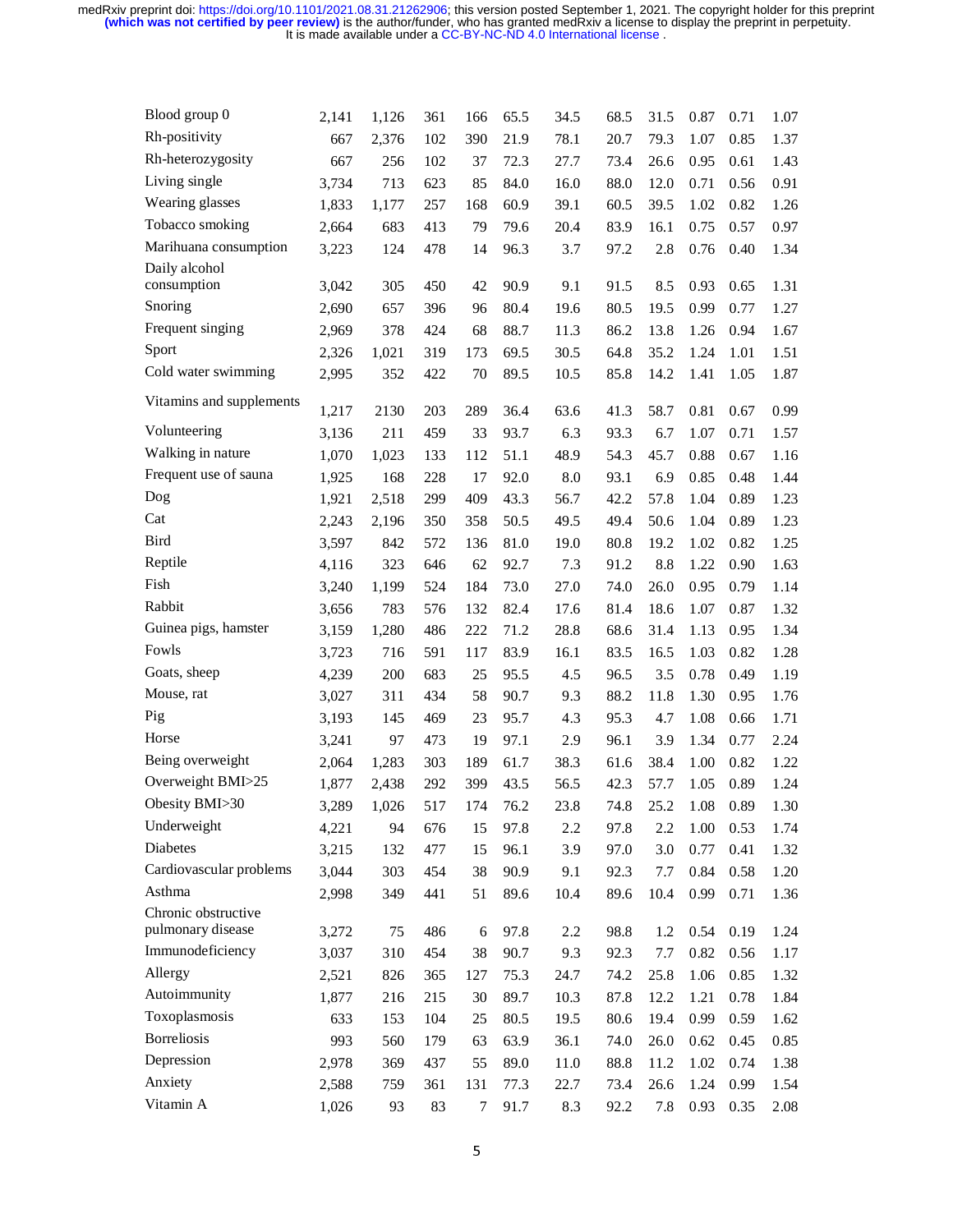| Vitamin B                | 670   | 449   | 52     | 38               | 59.9 | 40.1 | 57.8  | 42.2    | 1.09 | 0.69 | 1.72       |
|--------------------------|-------|-------|--------|------------------|------|------|-------|---------|------|------|------------|
| Vitamin C                | 367   | 752   | 26     | 64               | 32.8 | 67.2 | 28.9  | 71.1    | 1.20 | 0.74 | 2.01       |
| Vitamin D                | 328   | 791   | 36     | 54               | 29.3 | 70.7 | 40.0  | 60.0    | 0.62 | 0.39 | 1.00       |
| Vitamin E                | 990   | 129   | 82     | 8                | 88.5 | 11.5 | 91.1  | 8.9     | 0.75 | 0.31 | 1.59       |
| Vitamin K                | 1,024 | 95    | 83     | 7                | 91.5 | 8.5  | 92.2  | 7.8     | 0.91 | 0.34 | 2.04       |
| Magnesium                | 644   | 475   | 52     | 38               | 57.6 | 42.4 | 57.8  | 42.2    | 0.99 | 0.62 | 1.56       |
| Zinc                     | 792   | 327   | 69     | 21               | 70.8 | 29.2 | 76.7  | 23.3    | 0.74 | 0.42 | 1.24       |
| Selenium fluorine iodine | 1,017 | 102   | 82     | 8                | 90.9 | 9.1  | 91.1  | 8.9     | 0.97 | 0.40 | 2.09       |
| Calcium                  | 920   | 199   | 76     | 14               | 82.2 | 17.8 | 84.4  | 15.6    | 0.85 | 0.44 | 1.56       |
| Iron                     | 983   | 136   | 82     | 8                | 87.8 | 12.2 | 91.1  | 8.9     | 0.71 | 0.29 | 1.50       |
| Antioxidants             | 994   | 125   | 78     | 12               | 88.8 | 11.2 | 86.7  | 13.3    | 1.22 | 0.59 | 2.34       |
| Fatty acids              | 841   | 278   | 66     | 24               | 75.2 | 24.8 | 73.3  | 26.7    | 1.10 | 0.65 | 1.82       |
| Coenzyme Q10             | 1,055 | 64    | 85     | 5                | 94.3 | 5.7  | 94.4  | 5.6     | 0.97 | 0.30 | 2.48       |
| Apple cider vinegar      | 1,038 | 81    | 83     | 7                | 92.8 | 7.2  | 92.2  | 7.8     | 1.08 | 0.41 | 2.43       |
| Coconut oil              | 1,033 | 86    | 84     | 6                | 92.3 | 7.7  | 93.3  | 6.7     | 0.86 | 0.30 | 2.03       |
| Echinacea                | 1,028 | 91    | 83     | 7                | 91.9 | 8.1  | 92.2  | 7.8     | 0.95 | 0.36 | 2.14       |
| Immunglucan              | 1,058 | 61    | 86     | 4                | 94.5 | 5.5  | 95.6  | 4.4     | 0.81 | 0.21 | 2.25       |
| Lecithin                 | 1,087 | 32    | 89     | 1                | 97.1 | 2.9  | 98.9  | 1.1     | 0.38 | 0.01 | 2.34       |
| Dimethyl sulfone         | 1,114 | 5     | 90     | $\boldsymbol{0}$ | 99.6 | 0.4  | 100.0 |         |      |      |            |
| Chlorine dioxide         | 1,114 | 5     | 90     | $\boldsymbol{0}$ | 99.6 | 0.4  | 100.0 |         |      |      |            |
| Collagen                 | 997   | 122   | 83     | 7                | 89.1 | 10.9 | 92.2  | 7.8     | 0.69 | 0.26 | 1.53       |
| Green tea, matcha        | 928   | 191   | 73     | 17               | 82.9 | 17.1 | 81.1  | 18.9    | 1.13 | 0.61 | 1.99       |
| Chlorella                | 1,066 | 53    | 84     | 6                | 95.3 | 4.7  | 93.3  | 6.7     | 1.44 | 0.49 | 3.47       |
| Ginseng                  | 1,081 | 38    | 88     | 2                | 96.6 | 3.4  | 97.8  | 2.2     | 0.65 | 0.07 | 2.58       |
| Rooibos                  | 998   | 121   | 87     | 3                | 89.2 | 10.8 | 96.7  | 3.3     | 0.28 | 0.06 | 0.88       |
| Suppl. for pregnant      |       |       |        |                  |      |      |       |         |      |      |            |
| women                    | 1,072 | 47    | 88     | 2                | 95.8 | 4.2  | 97.8  | 2.2     | 0.52 | 0.06 | 2.04       |
| Sports supplements       | 1,072 | 47    | 87     | 3                | 95.8 | 4.2  | 96.7  | 3.3     | 0.79 | 0.15 | 2.52       |
| Weight loss supplements  | 1,109 | 10    | 89     | 1                | 99.1 | 0.9  | 98.9  | 1.1     | 1.25 | 0.03 | 8.94       |
| Yucca                    | 1,116 | 3     | 90     | $\boldsymbol{0}$ | 99.7 | 0.3  | 100.0 |         |      |      |            |
| Vilcacora                | 1,113 | 6     | 90     | $\overline{0}$   | 99.5 | 0.5  | 100.0 |         |      |      |            |
| Lapacho                  | 1,111 | 8     | 88     | 2                | 99.3 | 0.7  | 97.8  | 2.2     | 3.15 |      | 0.32 16.12 |
| Chinese herbs            | 1,095 | 24    | 88     | $\mathfrak 2$    | 97.9 | 2.1  | 97.8  | $2.2\,$ | 1.04 | 0.12 | 4.29       |
| Medical herbs            | 830   | 289   | 62     | 28               | 74.2 | 25.8 | 68.9  | 31.1    | 1.30 | 0.78 | 2.10       |
| Vironal                  | 1,103 | 16    | 88     | 2                | 98.6 | 1.4  | 97.8  | 2.2     | 1.57 | 0.17 | 6.83       |
| Melatonin                | 1,079 | 40    | 84     | 6                | 96.4 | 3.6  | 93.3  | 6.7     | 1.93 | 0.65 | 4.75       |
| Cannabis                 | 1,065 | 54    | 86     | 4                | 95.2 | 4.8  | 95.6  | 4.4     | 0.92 | 0.24 | 2.58       |
| Aloe vera                | 1,072 | 47    | 88     | $\boldsymbol{2}$ | 95.8 | 4.2  | 97.8  | 2.2     | 0.52 | 0.06 | 2.04       |
| Homeopathic              | 1,078 | 41    | 84     | 6                | 96.3 | 3.7  | 93.3  | 6.7     | 1.88 | 0.63 | 4.62       |
| Adaptogenic fungi        | 1,093 | 26    | 90     | $\mathbf{0}$     | 97.7 | 2.3  | 100.0 |         |      |      |            |
| Enzymes                  | 1,111 | $\,8$ | 89     | 1                | 99.3 | 0.7  | 98.9  | 1.1     | 1.56 | 0.03 | 11.86      |
| Flavonoids               | 1,100 | 19    | 89     | $\mathbf{1}$     | 98.3 | 1.7  | 98.9  | 1.1     | 0.65 | 0.02 | 4.19       |
| Sea buckthorn            | 964   | 155   | 78     | 12               | 86.1 | 13.9 | 86.7  | 13.3    | 0.96 | 0.46 | 1.82       |
| Supplements other        | 993   | 126   | $80\,$ | 10               | 88.7 | 11.3 | 88.9  | 11.1    | 0.99 | 0.44 | 1.97       |

94 The table shows the counts (columns 2–5) and corresponding percentages (columns 6–5) of subjects<br>who had not and those who had been exposed to factors listed in column 1 in subjects who were and<br>6 who had not and those who had been exposed to factors listed in column 1 in subjects who were and  $6$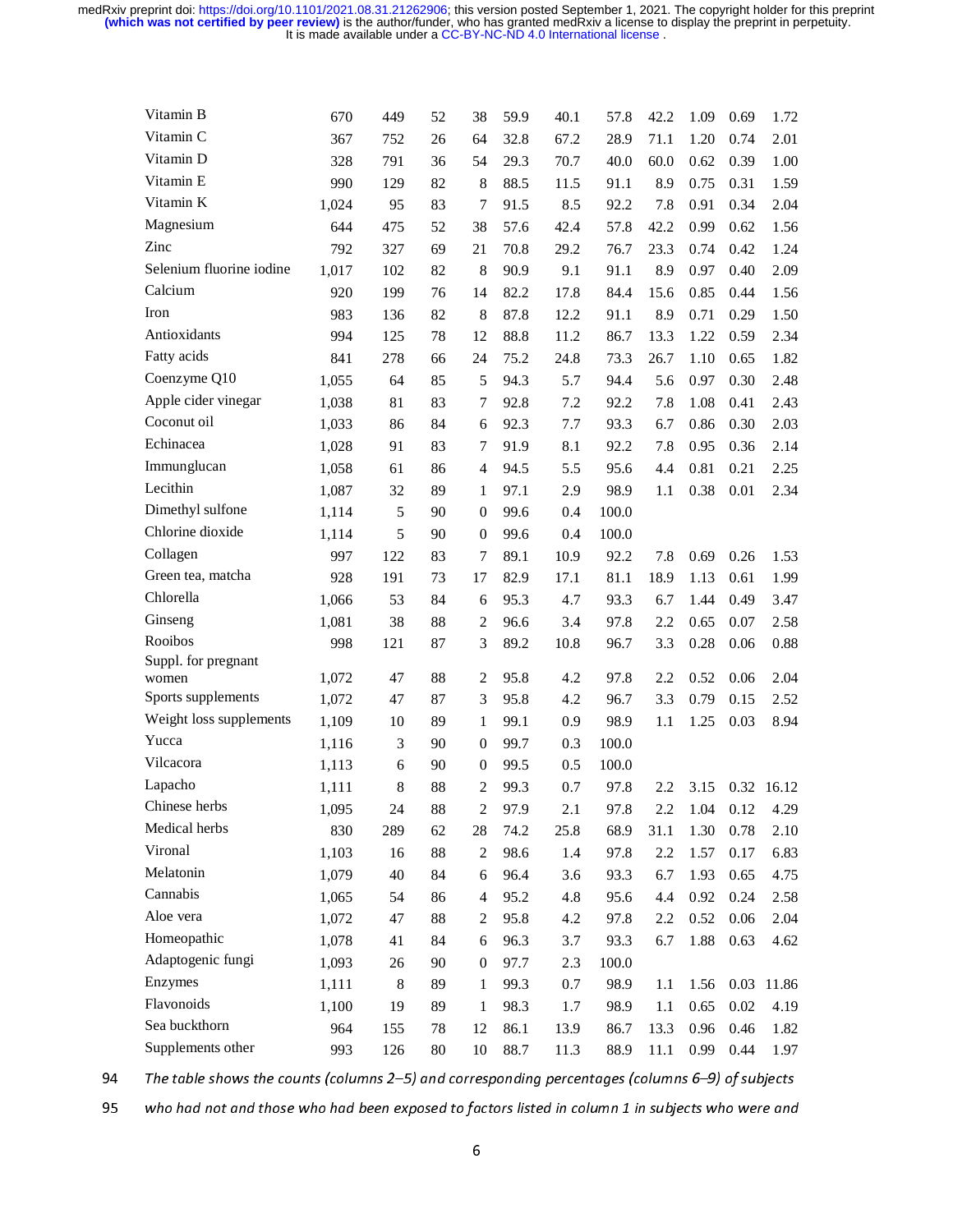| Table 2. Distributions of responses to the questions with ordinal scale in individuals who had and had |                                  |                  |                              |                   |                |              |                  |                |                     |                  |
|--------------------------------------------------------------------------------------------------------|----------------------------------|------------------|------------------------------|-------------------|----------------|--------------|------------------|----------------|---------------------|------------------|
| not been diagnosed with Covid-19.                                                                      |                                  |                  |                              |                   |                |              |                  |                |                     |                  |
|                                                                                                        |                                  | $\boldsymbol{0}$ | $\mathbf{1}$                 | $\overline{2}$    | 3              | 4            | 5                | 6              | $\boldsymbol{7}$    | $\,8\,$          |
| Hair darkness                                                                                          | Covid-negat.                     | 76               | 411                          | 955               | 1,386          | 1,228        | 306              |                |                     |                  |
|                                                                                                        | Covid-pozit.                     | 15               | 72                           | 170               | 220            | 177          | 40               |                |                     |                  |
| Hair redness                                                                                           | Covid-negative                   | 2,589            | 608                          | 212               | 153            | 49           | 18               |                |                     |                  |
|                                                                                                        | Covid-pozitive                   | 433              | 100                          | 34                | 17             | 8            | $\mathbf{1}$     |                |                     |                  |
| Skin darkness                                                                                          | Covid-negative                   | 462              |                              | 1,536 1,264       | 946            | 146          | 14               |                |                     |                  |
|                                                                                                        | Covid-pozitive                   | 71               | 252                          | 205               | 145            | 21           | $\overline{2}$   |                |                     |                  |
| Urbanisation                                                                                           | Covid-negative                   | 608              | 625                          | 913               | 381            | 485          | 102              | 1,337          |                     |                  |
|                                                                                                        | Covid-pozitive                   | 100              | 91                           | 171               | 67             | 83           | 15               | 182            |                     |                  |
| Members of                                                                                             |                                  |                  |                              |                   |                |              | 78               |                |                     |                  |
| household                                                                                              | Covid-negative<br>Covid-pozitive | 713              | 1,380                        | 937<br>158        | 1,010          | 302<br>53    | 13               | 17             | 8<br>$\overline{2}$ | $\sqrt{2}$       |
| Education                                                                                              |                                  | 85               | 189                          |                   | 202            |              |                  | 5              |                     | $\mathbf{1}$     |
|                                                                                                        | Covid-negative                   | 46<br>5          | 33<br>8                      | 234<br>44         | 1,323<br>230   | 167<br>28    | 387<br>58        | 108<br>18      | 1,678<br>243        | 191<br>27        |
| Children aged $<$ 20                                                                                   | Covid-pozitive<br>Covid-negative | 2,198            | 838                          | 1,053             | 256            | 48           | 10               | $\mathbf{1}$   | $\mathbf{1}$        | $\boldsymbol{0}$ |
|                                                                                                        | Covid-pozitive                   | 301              | 169                          | 177               | 37             | 13           | 2                | $\overline{2}$ | $\mathbf{1}$        | $\mathbf{1}$     |
|                                                                                                        | Covid-negative                   | 3,036            | 711                          | 528               | 119            | 7            | $\mathbf{1}$     |                |                     |                  |
| Children aged $<$ 10                                                                                   | Covid-pozitive                   | 456              | 123                          | 101               | 16             | $\mathbf{1}$ | $\boldsymbol{0}$ |                |                     |                  |
|                                                                                                        |                                  |                  |                              |                   |                |              |                  |                |                     |                  |
| Face mask use                                                                                          | Covid-negative                   | 22               | $\,8\,$                      | 435               | 2,230          | 1,750        |                  |                |                     |                  |
|                                                                                                        | Covid-pozitive                   | $\overline{2}$   | $\overline{2}$<br>24         | 87                | 382            | 233          |                  |                |                     |                  |
| Washing hands                                                                                          | Covid-negative                   | 13               |                              | 317               | 938            | 795          |                  |                |                     |                  |
| Maintaining safe                                                                                       | Covid-pozitive                   | $\boldsymbol{0}$ | $\overline{2}$               | 52                | 101            | 90           |                  |                |                     |                  |
| distance                                                                                               | Covid-negative                   | 22               | 19                           | 468               | 1,002          | 583          |                  |                |                     |                  |
|                                                                                                        | Covid-pozitive                   | $\overline{2}$   | $\overline{2}$               | 62                | 114            | 65           |                  |                |                     |                  |
|                                                                                                        |                                  | $\boldsymbol{0}$ | $\mathbf{1}$                 | 2                 | 3              | 4            | 5                | 6              | 7                   | 8                |
| Hair darkness                                                                                          | Covid-negative                   | 1.74             |                              | 9.42 21.89        | 31.77          | 28.15        | 7.02             |                |                     |                  |
|                                                                                                        | Covid-pozitive                   |                  | 2.16 10.37 24.50 31.70 25.50 |                   |                |              | 5.76             |                |                     |                  |
| Hair redness                                                                                           | Covid-negative                   | 71.34            | 16.75                        | 5.84              | 4.22           | 1.35         | 0.50             |                |                     |                  |
|                                                                                                        | Covid-pozitive                   | 73.02            | 16.86                        | 5.73              | 2.87           | 1.35         | 0.17             |                |                     |                  |
| Skin darkness                                                                                          | Covid-negative                   | 10.58            |                              | 35.16 28.94       | 21.66          | 3.34         | 0.32             |                |                     |                  |
|                                                                                                        | Covid-pozitive                   | 10.20            |                              | 36.21 29.45       | 20.83          | 3.02         | 0.29             |                |                     |                  |
| Urbanisation                                                                                           | Covid-negative                   | 13.66            |                              | 14.04 20.51       | 8.56           | 10.90        |                  | 2.29 30.04     |                     |                  |
|                                                                                                        | Covid-pozitive                   | 14.10            |                              | 12.83 24.12       | 9.45           | 11.71        |                  | 2.12 25.67     |                     |                  |
| Members of                                                                                             |                                  |                  |                              |                   |                |              |                  |                |                     |                  |
| household                                                                                              | Covid-negative                   | 16.03            |                              | 31.03 21.07       | 22.71          | 6.79         | 1.75             | 0.38           | 0.18                | 0.04             |
|                                                                                                        | Covid-pozitive                   | 12.01            |                              | 26.69 22.32 28.53 |                | 7.49         | 1.84             | 0.71           | 0.28                | 0.14             |
| Education                                                                                              | Covid-negative<br>Covid-pozitive | 1.04<br>0.71     | 0.75<br>1.14                 | 5.29<br>6.25      | 29.93<br>32.67 | 3.78<br>3.98 | 8.75<br>8.24     | 2.44           | 37.96<br>2.56 34.52 | 4.32<br>3.84     |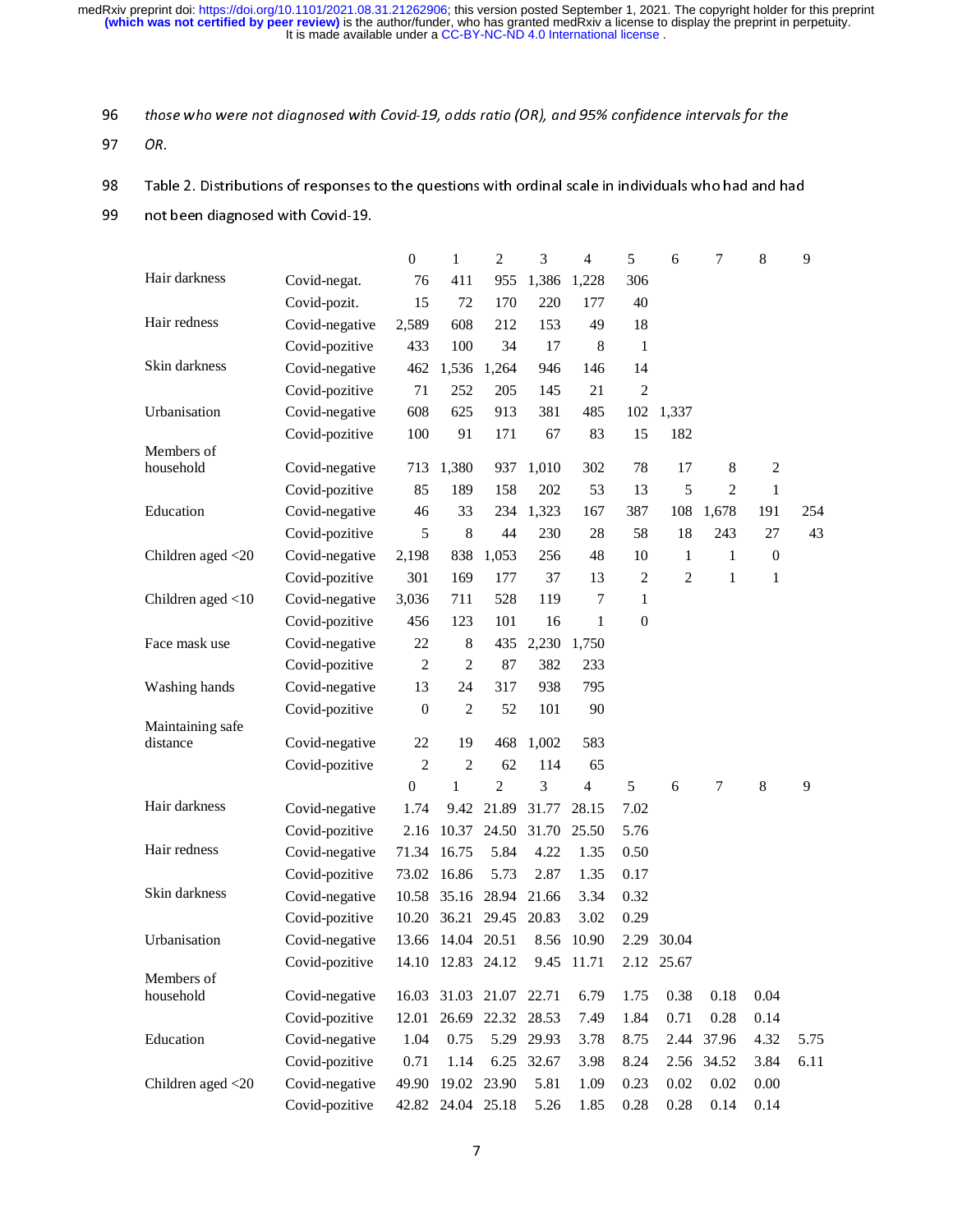| Children aged $<$ 10 | Covid-negative |      |                   | 68.97 16.15 11.99 | 2.70                   | 0.16  | 0.02 |  |
|----------------------|----------------|------|-------------------|-------------------|------------------------|-------|------|--|
|                      | Covid-pozitive |      | 65.42 17.65 14.49 |                   | 2.30                   | 0.14  | 0.00 |  |
| Face mask use        | Covid-negative | 0.49 | 0.18              |                   | 9.79 50.17             | 39.37 |      |  |
|                      | Covid-pozitive | 0.28 |                   |                   | 0.28 12.32 54.11 33.00 |       |      |  |
| Washing hands        | Covid-negative | 0.62 |                   |                   | 1.15 15.19 44.94 38.09 |       |      |  |
|                      | Covid-pozitive | 0.00 |                   |                   | 0.82 21.22 41.22 36.73 |       |      |  |
| Maintaining safe     |                |      |                   |                   |                        |       |      |  |
| distance             | Covid-negative | 1.05 |                   |                   | 0.91 22.35 47.85 27.84 |       |      |  |
|                      | Covid-pozitive | 0.82 |                   | 0.82 25.31        | 46.53 26.53            |       |      |  |

100

| 101                             | The first part of the table shows the numbers of subjects providing a particular response; the second |                  |                     |              |                     |                   |                |                |                                 |                |                     |                   |
|---------------------------------|-------------------------------------------------------------------------------------------------------|------------------|---------------------|--------------|---------------------|-------------------|----------------|----------------|---------------------------------|----------------|---------------------|-------------------|
| 102                             | shows the corresponding percentages. For the meaning of particular response codes, see Material       |                  |                     |              |                     |                   |                |                |                                 |                |                     |                   |
| 103                             | and Methods.                                                                                          |                  |                     |              |                     |                   |                |                |                                 |                |                     |                   |
| 104                             | To detect which biological, socioeconomic, behavioural, and environmental factors had a positive or   |                  |                     |              |                     |                   |                |                |                                 |                |                     |                   |
| 105                             | negative effect on the risk of SARS-CoV-2 infection and risk of a severe course of Covid-19, we used  |                  |                     |              |                     |                   |                |                |                                 |                |                     |                   |
| 106                             | separate partial Kendall correlation tests controlled for age, sex, and urbanisation level with 105   |                  |                     |              |                     |                   |                |                |                                 |                |                     |                   |
| 107                             | factors as independent factors, and variables infection with SARS-CoV-2 (yes/no), course of the       |                  |                     |              |                     |                   |                |                |                                 |                |                     |                   |
| 108                             | Covid-19 infection (ordinal), severity of symptoms index (continuous), length of infection, and       |                  |                     |              |                     |                   |                |                |                                 |                |                     |                   |
| 109                             | physical and mental health indices (continuous) as dependent variables. When age, sex, or             |                  |                     |              |                     |                   |                |                |                                 |                |                     |                   |
|                                 |                                                                                                       |                  |                     |              |                     |                   |                |                |                                 |                |                     |                   |
| 110                             | urbanisation level was the subject of the analysis, only the other two remaining covariates were      |                  |                     |              |                     |                   |                |                |                                 |                |                     |                   |
| 111                             | controlled for. Results of the analyses is shown in Table 3; results of analogical tests performed    |                  |                     |              |                     |                   |                |                |                                 |                |                     |                   |
| 112                             | separately for each sex are displayed in Table 4.                                                     |                  |                     |              |                     |                   |                |                |                                 |                |                     |                   |
| 113                             | Table 3. The effect of 105 factors on the risk of SARS-CoV-2 infection, Covid-19 course severity, and |                  |                     |              |                     |                   |                |                |                                 |                |                     |                   |
| 114                             | physical and mental health after the end of fourth wave of Covid-19                                   |                  |                     |              |                     |                   |                |                |                                 |                |                     |                   |
| 115                             |                                                                                                       |                  |                     |              |                     |                   |                |                |                                 |                |                     |                   |
|                                 |                                                                                                       |                  | Partial Kendall Tau |              |                     |                   |                |                | p value                         |                |                     |                   |
|                                 | Infected                                                                                              | Course           | Symptoms            | Length       | Physical<br>illness | Mental<br>illness |                |                | Infected Course Symptoms Length |                | Physical<br>illness | Mental<br>illness |
|                                 | $\rm N/A$                                                                                             | N/A              | N/A                 | N/A          | 0.25                | 0.04              | N/A            | $\rm N/A$      | N/A                             | $\rm N/A$      | 0.000               | 0.000             |
| Sex (being a<br>woman)          | $-0.02$                                                                                               | 0.02             | 0.17                | 0.04         | 0.09                | 0.11              | 0.052          | 0.472          | 0.000                           | 0.120          | 0.000               | 0.000             |
| Age                             | $-0.04$                                                                                               | 0.15             | 0.01                | 0.11         | $-0.04$             | $-0.08$           | 0.000          | 0.000          | 0.731                           | 0.000          | 0.000               | 0.000             |
| Body height                     | 0.02                                                                                                  | $-0.01$          | $-0.01$             | $-0.01$      | 0.00                | $-0.02$           | 0.022          | 0.800          | 0.644                           | 0.820          | 0.808               | 0.074             |
| Body weight                     | 0.02                                                                                                  | 0.05             | 0.03                | 0.10         | 0.07                | 0.01              | 0.022          | 0.076          | 0.300                           | 0.000          | 0.000               | 0.530             |
| BMI                             | 0.01                                                                                                  | 0.06             | 0.04                | 0.12         | 0.08                | 0.01              | 0.211          | 0.023          | 0.114                           | 0.000          | 0.000               | 0.233             |
| Hair darkness                   | $-0.03$                                                                                               | $-0.05$          | $-0.04$             | $-0.02$      | $-0.02$             | $0.00\,$          | 0.001          | 0.061          | 0.112                           | 0.490          | 0.027               | 0.811             |
| Hair redness                    | $-0.02$                                                                                               | $-0.02$          | 0.02                | 0.04         | 0.03                | 0.01              | 0.141          | 0.549          | 0.385                           | 0.217          | 0.001               | 0.148             |
| Skin darkness                   | $0.00\,$                                                                                              | $-0.07$          | $-0.04$             | $-0.01$      | $-0.05$             | $-0.04$           | 0.699          | 0.006          | 0.137                           | 0.604          | $0.000\,$           | $0.000\,$         |
| Blood group A                   | $0.00\,$                                                                                              | $-0.03$          | 0.01                | $-0.04$      | $0.00\,$            | $-0.01$           | 0.823          | 0.276          | 0.774<br>0.424                  | 0.180          | 0.727               | 0.519             |
| Blood group B<br>Blood group AB | 0.03<br>$0.00\,$                                                                                      | 0.05<br>$0.02\,$ | $-0.02$<br>0.03     | 0.01<br>0.01 | 0.00<br>$0.00\,$    | $-0.01$<br>0.01   | 0.004<br>0.761 | 0.115<br>0.473 | 0.298                           | 0.835<br>0.633 | 0.804<br>0.860      | 0.512<br>0.567    |
|                                 |                                                                                                       |                  |                     |              | $\bf 8$             |                   |                |                |                                 |                |                     |                   |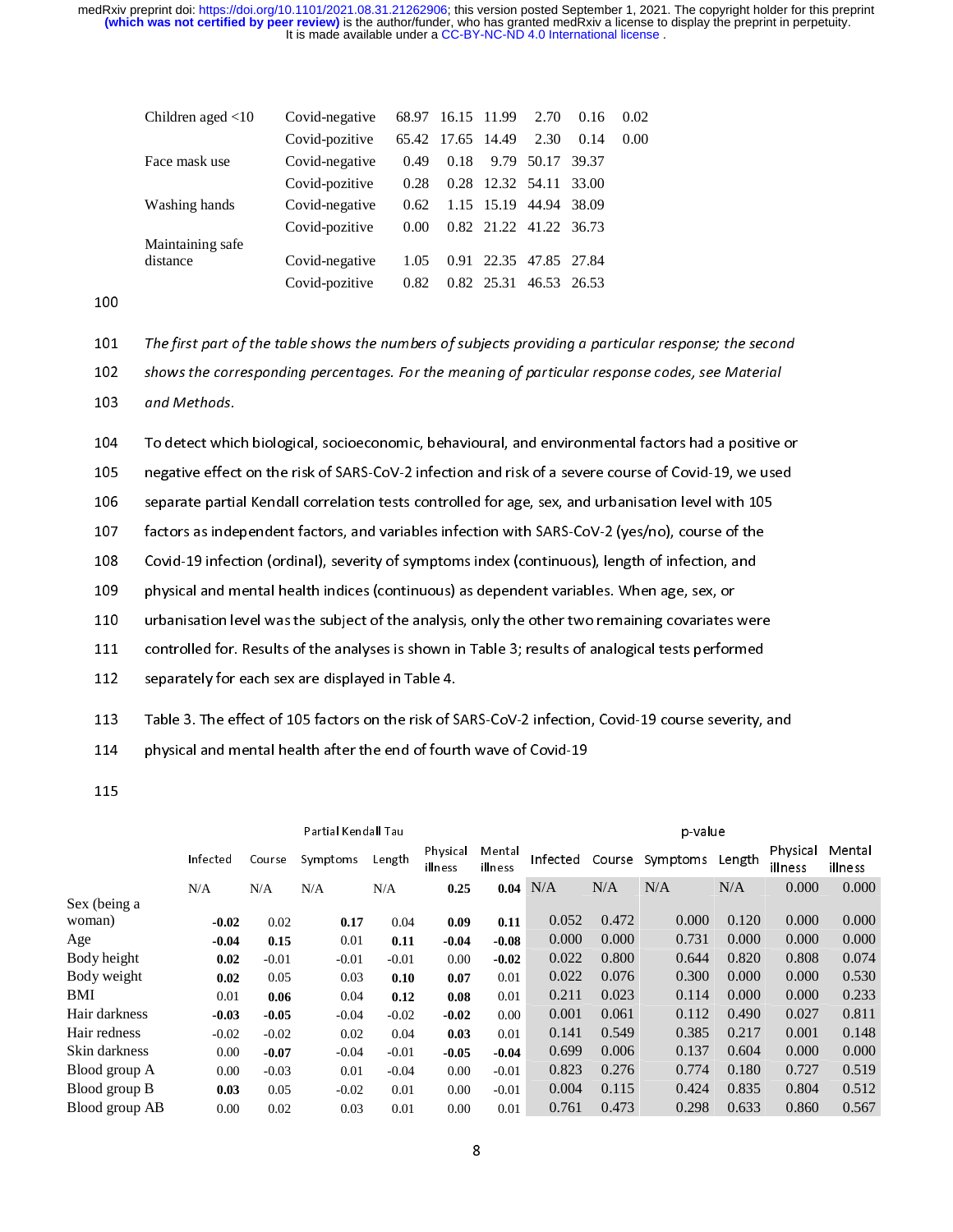| Blood group 0     | $-0.02$  | $-0.02$ | $-0.01$  | 0.03     | $-0.01$  | 0.01     | 0.040 | 0.466 | 0.849 | 0.359 | 0.502 | 0.383 |
|-------------------|----------|---------|----------|----------|----------|----------|-------|-------|-------|-------|-------|-------|
| Rh-positivity     | 0.01     | 0.03    | 0.05     | 0.02     | 0.00     | $-0.02$  | 0.382 | 0.331 | 0.125 | 0.434 | 0.665 | 0.048 |
| Rh-heterozygosity | $-0.01$  | 0.00    | 0.05     | $-0.02$  | 0.01     | $-0.03$  | 0.730 | 0.949 | 0.438 | 0.712 | 0.628 | 0.098 |
| Urbanisation      | $-0.02$  | 0.00    | 0.02     | $-0.02$  | 0.01     | 0.04     | 0.020 | 0.987 | 0.384 | 0.472 | 0.408 | 0.000 |
| Members of        |          |         |          |          |          |          |       |       |       |       |       |       |
| household         | 0.05     | $-0.05$ | $-0.05$  | $-0.06$  | 0.00     | $-0.04$  | 0.000 | 0.033 | 0.039 | 0.025 | 0.973 | 0.000 |
| Living single     | $-0.03$  | $-0.01$ | $-0.05$  | $-0.04$  | 0.00     | 0.05     | 0.000 | 0.765 | 0.066 | 0.098 | 0.770 | 0.000 |
| Education         | $-0.02$  | $-0.05$ | $-0.08$  | $-0.09$  | $-0.05$  | $-0.07$  | 0.018 | 0.032 | 0.001 | 0.001 | 0.000 | 0.000 |
| Family income     | 0.01     | $-0.01$ | $-0.04$  | $-0.03$  | $-0.05$  | $-0.07$  | 0.283 | 0.599 | 0.144 | 0.291 | 0.000 | 0.000 |
| Children aged <20 | 0.03     | $-0.08$ | $-0.02$  | $-0.04$  | $-0.02$  | $-0.04$  | 0.001 | 0.003 | 0.434 | 0.154 | 0.043 | 0.000 |
| Children aged <10 | $0.02\,$ | $-0.11$ | $-0.05$  | $-0.04$  | $-0.02$  | $-0.05$  | 0.081 | 0.000 | 0.036 | 0.145 | 0.024 | 0.000 |
| Face mask use     | $-0.04$  | 0.11    | 0.05     | 0.01     | 0.00     | 0.02     | 0.000 | 0.000 | 0.053 | 0.719 | 0.595 | 0.048 |
| Washing hands     | $-0.02$  | 0.02    | $-0.03$  | $-0.01$  | $-0.01$  | 0.02     | 0.223 | 0.645 | 0.563 | 0.797 | 0.385 | 0.277 |
| Maintaining safe  |          |         |          |          |          |          |       |       |       |       |       |       |
| distance          | $-0.01$  | 0.10    | $-0.01$  | 0.09     | 0.00     | 0.01     | 0.400 | 0.022 | 0.751 | 0.054 | 0.796 | 0.315 |
| Wearing glasses   | 0.00     | 0.04    | 0.02     | $-0.01$  | 0.01     | 0.04     | 0.736 | 0.286 | 0.569 | 0.865 | 0.256 | 0.001 |
| Tobacco smoking   | $-0.03$  | $-0.06$ | 0.03     | 0.02     | 0.00     | 0.04     | 0.001 | 0.040 | 0.330 | 0.444 | 0.668 | 0.001 |
| Marihuana         |          |         |          |          |          |          |       |       |       |       |       |       |
| consumption       | $-0.02$  | $-0.08$ | $0.01\,$ | $-0.04$  | $-0.01$  | 0.04     | 0.097 | 0.013 | 0.753 | 0.192 | 0.182 | 0.000 |
| Daily alcohol     |          |         |          |          |          |          |       |       |       |       |       |       |
| consumption       | $-0.01$  | $-0.02$ | 0.00     | $-0.03$  | $-0.01$  | 0.02     | 0.628 | 0.604 | 0.920 | 0.416 | 0.362 | 0.079 |
| Snoring           | $0.00\,$ | $-0.02$ | 0.03     | 0.09     | 0.06     | 0.04     | 0.973 | 0.517 | 0.407 | 0.004 | 0.000 | 0.000 |
| Frequent singing  | 0.03     | $-0.03$ | 0.10     | 0.09     | $0.01\,$ | $-0.02$  | 0.019 | 0.279 | 0.001 | 0.006 | 0.235 | 0.044 |
| Sport             | 0.03     | $-0.09$ | $-0.05$  | $-0.08$  | $-0.08$  | $-0.05$  | 0.003 | 0.004 | 0.087 | 0.010 | 0.000 | 0.000 |
| Cold water        |          |         |          |          |          |          |       |       |       |       |       |       |
| swimming          | 0.04     | 0.04    | 0.00     | $-0.01$  | $-0.06$  | $-0.04$  | 0.000 | 0.192 | 0.978 | 0.822 | 0.000 | 0.001 |
| Vitamins and      |          |         |          |          |          |          |       |       |       |       |       |       |
| supplements       | $-0.03$  | 0.02    | 0.01     | 0.02     | 0.01     | 0.01     | 0.003 | 0.601 | 0.811 | 0.580 | 0.270 | 0.170 |
| Volunteering      | $0.01\,$ | 0.03    | 0.02     | 0.01     | $-0.01$  | 0.00     | 0.568 | 0.269 | 0.410 | 0.804 | 0.362 | 0.804 |
| Walking in nature | $-0.02$  | $-0.04$ | $0.02\,$ | $-0.07$  | $-0.12$  | $-0.08$  | 0.135 | 0.351 | 0.653 | 0.160 | 0.000 | 0.000 |
| Frequent use of   |          |         |          |          |          |          |       |       |       |       |       |       |
| sauna             | $-0.01$  | $-0.12$ | $-0.06$  | 0.07     | $-0.05$  | $-0.02$  | 0.324 | 0.006 | 0.157 | 0.147 | 0.000 | 0.225 |
| Dog               | 0.01     | 0.07    | 0.05     | 0.05     | 0.03     | 0.01     | 0.434 | 0.010 | 0.055 | 0.079 | 0.000 | 0.303 |
| Cat               | 0.01     | 0.01    | 0.04     | 0.08     | 0.04     | 0.04     | 0.473 | 0.586 | 0.115 | 0.003 | 0.000 | 0.000 |
| Bird              | $0.00\,$ | $-0.01$ | 0.02     | $-0.06$  | 0.03     | 0.00     | 0.728 | 0.837 | 0.530 | 0.032 | 0.005 | 0.637 |
| Reptile           | $0.02\,$ | $-0.06$ | $-0.06$  | $-0.09$  | 0.00     | 0.01     | 0.067 | 0.011 | 0.020 | 0.001 | 0.741 | 0.551 |
| Fish              | $-0.01$  | $-0.02$ | 0.04     | $0.00\,$ | 0.02     | 0.00     | 0.277 | 0.342 | 0.096 | 0.959 | 0.020 | 0.685 |
| Rabbit            | 0.01     | 0.03    | 0.01     | 0.03     | 0.01     | 0.02     | 0.419 | 0.312 | 0.709 | 0.211 | 0.368 | 0.039 |
| Guinea pigs,      |          |         |          |          |          |          |       |       |       |       |       |       |
| hamster           | $0.02\,$ | $-0.02$ | $0.01\,$ | 0.01     | 0.03     | 0.04     | 0.065 | 0.489 | 0.693 | 0.603 | 0.000 | 0.000 |
| Fowls             | $0.00\,$ | 0.02    | $-0.02$  | $0.02\,$ | 0.02     | $-0.01$  | 0.966 | 0.463 | 0.548 | 0.414 | 0.080 | 0.455 |
| Goats, sheep      | $-0.02$  | 0.04    | 0.01     | $0.01\,$ | 0.01     | $0.00\,$ | 0.053 | 0.167 | 0.624 | 0.616 | 0.305 | 0.619 |
| Mouse, rat        | 0.03     | $-0.04$ | 0.00     | 0.01     | 0.03     | 0.01     | 0.010 | 0.168 | 0.919 | 0.660 | 0.002 | 0.219 |
| Pig               | $0.00\,$ | $-0.03$ | $-0.04$  | 0.02     | 0.01     | $-0.02$  | 0.780 | 0.344 | 0.177 | 0.497 | 0.381 | 0.151 |
| Horse             | $0.02\,$ | 0.00    | 0.02     | $-0.01$  | 0.02     | $-0.01$  | 0.108 | 0.944 | 0.523 | 0.717 | 0.054 | 0.619 |
| Being overweight  | $0.01\,$ | 0.05    | 0.09     | 0.10     | 0.04     | $0.00\,$ | 0.524 | 0.128 | 0.002 | 0.002 | 0.001 | 0.725 |
| Being obese       |          |         |          |          |          |          |       |       |       |       |       |       |
| BMI > 30          | 0.01     | 0.04    | 0.00     | 0.09     | 0.10     | 0.02     | 0.120 | 0.118 | 0.859 | 0.001 | 0.000 | 0.079 |
| Being             |          |         |          |          |          |          |       |       |       |       |       |       |
| underweight       | $0.00\,$ | 0.01    | $-0.01$  | $-0.06$  | 0.00     | 0.02     | 0.782 | 0.742 | 0.598 | 0.030 | 0.884 | 0.026 |
| Diabetes          | $-0.01$  | 0.09    | 0.04     | $-0.01$  | 0.09     | 0.01     | 0.237 | 0.004 | 0.239 | 0.774 | 0.000 | 0.581 |
| Cardiovascular    |          |         |          |          |          |          |       |       |       |       |       |       |
| problems          | $-0.01$  | 0.06    | 0.07     | 0.04     | 0.11     | 0.04     | 0.262 | 0.052 | 0.022 | 0.168 | 0.000 | 0.000 |
| Asthma            | $0.00\,$ | 0.11    | $0.07\,$ | 0.01     | 0.16     | 0.06     | 0.973 | 0.000 | 0.023 | 0.650 | 0.000 | 0.000 |
| Chronic           |          |         |          |          |          |          |       |       |       |       |       |       |
| obstructive       |          |         |          |          |          |          |       |       |       |       |       |       |
| pulmonary disease | $-0.02$  | 0.12    | $0.10\,$ | 0.07     | 0.06     | 0.04     | 0.044 | 0.000 | 0.001 | 0.030 | 0.000 | 0.001 |
|                   |          |         |          |          |          |          |       |       |       |       |       |       |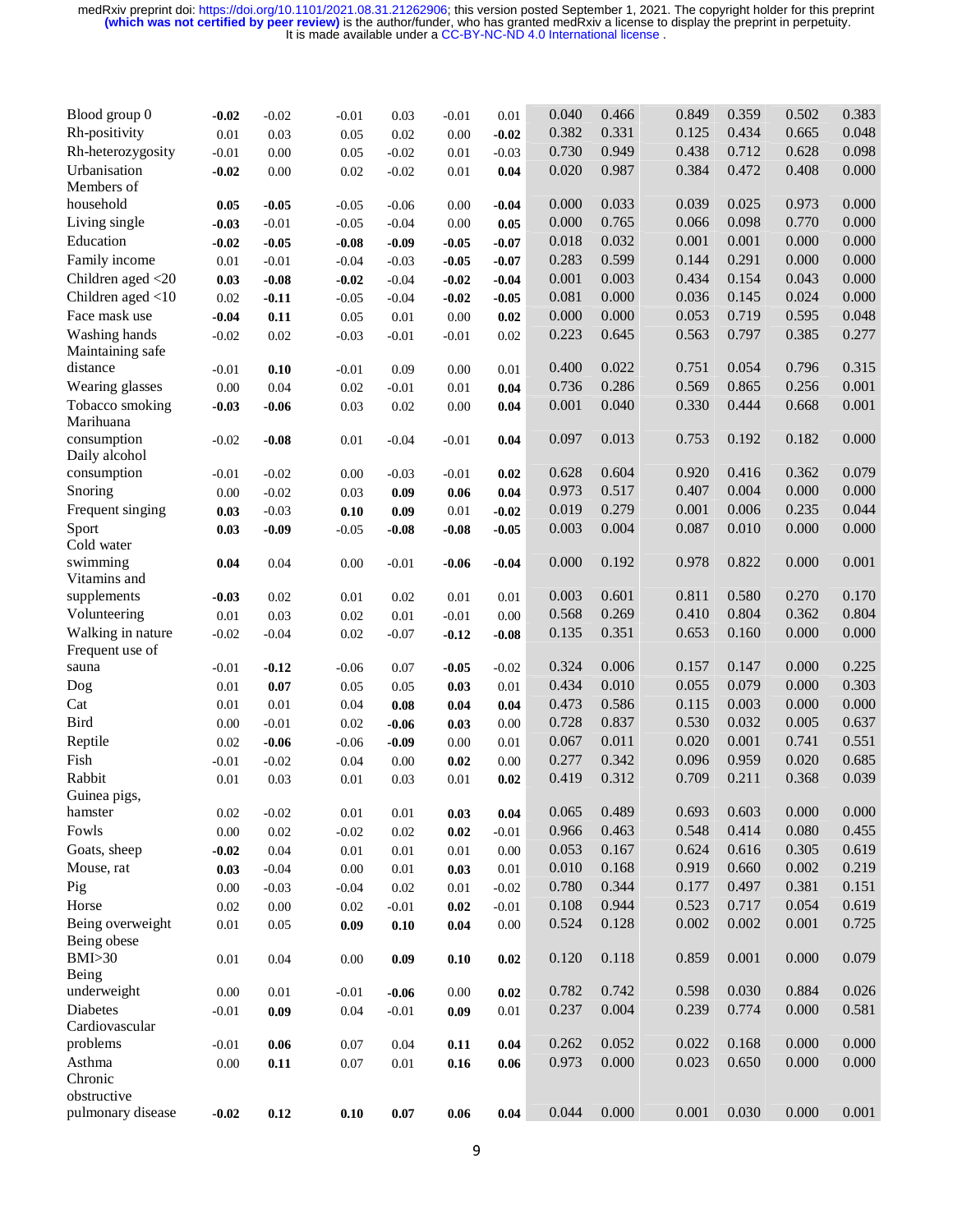| 0.533<br>0.067<br>0.065<br>0.030<br>0.000<br>0.012<br>Allergy<br>0.01<br>0.06<br>0.06<br>0.07<br>0.15<br>0.03<br>0.291<br>0.116<br>0.027<br>0.089<br>0.773<br>0.000<br>Autoimmunity<br>0.02<br>0.01<br>0.10<br>0.07<br>0.08<br>0.01<br>Toxoplasmosis<br>0.992<br>0.877<br>0.323<br>0.116<br>0.355<br>0.160<br>0.00<br>0.01<br>$-0.06$<br>$-0.10$<br>0.02<br>0.03<br>0.000<br>0.853<br>0.670<br>0.085<br>0.313<br>0.015<br><b>Borreliosis</b><br>$-0.07$<br>$-0.01$<br>$-0.02$<br>$-0.08$<br>0.02<br>0.04<br>0.000<br>0.841<br>0.025<br>0.190<br>0.452<br>0.000<br>Depression<br>0.00<br>0.07<br>0.02<br>0.04<br>0.14<br>0.34<br>0.003<br>0.025<br>0.011<br>0.186<br>0.000<br>0.000<br>Anxiety<br>0.07<br>$-0.04$<br>0.03<br>$0.08\,$<br>0.17<br>0.42<br>Vitamin A<br>0.754<br>0.061<br>0.894<br>0.634<br>0.864<br>0.790<br>0.04<br>$-0.01$<br>$-0.14$<br>$-0.01$<br>0.00<br>0.01<br>Vitamin B<br>0.556<br>0.394<br>0.538<br>0.591<br>0.049<br>0.628<br>$0.01\,$<br>$-0.06$<br>$-0.04$<br>0.01<br>0.04<br>0.04<br>0.825<br>Vitamin C<br>0.252<br>0.901<br>0.366<br>0.717<br>0.037<br>0.02<br>0.01<br>0.07<br>0.03<br>0.00<br>0.04<br>0.002<br>0.920<br>Vitamin D<br>0.705<br>0.979<br>0.125<br>0.482<br>$-0.03$<br>0.00<br>$-0.12$<br>0.01<br>0.00<br>$-0.06$<br>0.278<br>0.884<br>Vitamin E<br>0.444<br>0.771<br>0.453<br>0.615<br>$-0.02$<br>$-0.06$<br>0.02<br>$-0.06$<br>0.00<br>0.01<br>Vitamin K<br>0.784<br>0.803<br>0.075<br>0.931<br>0.115<br>0.011<br>$-0.01$<br>$-0.02$<br>0.13<br>$-0.01$<br>$-0.03$<br>$-0.05$<br>0.340<br>0.934<br>0.206<br>0.618<br>0.971<br>0.487<br>Magnesium<br>0.00<br>0.09<br>0.00<br>0.01<br>0.04<br>0.02<br>0.099<br>0.862<br>0.969<br>0.455<br>0.892<br>0.268<br>Zinc<br>$-0.03$<br>$-0.01$<br>0.00<br>$-0.06$<br>0.00<br>0.02<br>Selenium fluorine<br>iodine<br>0.908<br>0.257<br>0.322<br>0.206<br>0.343<br>0.374<br>$0.00\,$<br>$-0.08$<br>$-0.07$<br>$-0.10$<br>0.02<br>$-0.02$<br>Calcium<br>0.409<br>0.294<br>0.389<br>0.096<br>0.694<br>0.523<br>$-0.02$<br>$-0.08$<br>0.06<br>$-0.13$<br>0.01<br>0.01<br>0.154<br>0.238<br>0.697<br>0.100<br>0.255<br>0.156<br>Iron<br>$-0.03$<br>$-0.09$<br>0.03<br>$-0.13$<br>0.02<br>$-0.03$<br>0.319<br>0.205<br>0.382<br>Antioxidants<br>0.209<br>0.941<br>0.589<br>$0.02\,$<br>0.04<br>0.09<br>$0.01\,$<br>$-0.02$<br>0.02<br>0.834<br>0.045<br>0.421<br>0.083<br>0.599<br>0.508<br>Fatty acids<br>$0.01\,$<br>0.05<br>0.02<br>$-0.16$<br>0.02<br>0.03<br>0.131<br>Coenzyme Q10<br>0.891<br>0.492<br>0.685<br>0.119<br>0.100<br>$0.00\,$<br>$-0.05$<br>$-0.03$<br>$-0.13$<br>0.03<br>0.03<br>Apple cider<br>0.757<br>0.696<br>0.585<br>0.307<br>0.831<br>0.273<br>vinegar<br>0.04<br>0.02<br>0.01<br>0.07<br>$-0.02$<br>0.01<br>0.545<br>0.205<br>Coconut oil<br>0.636<br>0.145<br>0.230<br>0.470<br>$-0.01$<br>0.11<br>0.06<br>0.09<br>$-0.01$<br>$-0.02$<br>Echinacea<br>0.002<br>0.974<br>0.095<br>0.855<br>0.961<br>0.437<br>0.00<br>0.06<br>0.23<br>0.00<br>0.00<br>0.03<br>0.296<br>0.197<br>0.029<br>0.545<br>0.326<br>0.080<br>Immunglucan<br>$-0.01$<br>0.07<br>$-0.08$<br>$-0.14$<br>0.02<br>0.04<br>Lecithin<br>0.885<br>0.056<br>0.181<br>0.388<br>0.162<br>0.497<br>$-0.03$<br>$-0.01$<br>0.14<br>0.05<br>$-0.03$<br>$-0.02$<br>N/A<br>N/A<br>N/A<br>0.591<br>0.088<br>Dimethyl sulfone<br>0.326<br>$-0.02$ N/A<br>$\rm N/A$<br>$\rm N/A$<br>0.01<br>$-0.03$<br>N/A<br>N/A<br>0.422<br>0.355<br>Chlorine dioxide<br>0.369<br>N/A<br>N/A<br>$-0.02$ N/A<br>$\rm N/A$<br>0.02<br>$-0.02$<br>0.408<br>0.846<br>Collagen<br>0.175<br>0.546<br>0.555<br>0.679<br>$-0.03$<br>$-0.03$<br>0.04<br>$-0.04$<br>$-0.02$<br>0.00<br>0.483<br>0.009<br>0.001<br>Green tea, matcha<br>0.096<br>0.956<br>0.967<br>$0.01\,$<br>$0.00\,$<br>0.12<br>0.19<br>0.00<br>0.06<br>0.023<br>0.773<br>0.469<br>Chlorella<br>0.236<br>0.313<br>0.296<br>0.02<br>$-0.02$<br>0.17<br>0.07<br>$-0.02$<br>0.01<br>0.400<br>0.958<br>0.092<br>0.008<br>0.129<br>0.500<br>Ginseng<br>$-0.02$<br>0.00<br>0.03<br>$-0.05$<br>$-0.14$<br>0.05<br>Rooibos<br>0.001<br>0.942<br>0.239<br>0.057<br>0.975<br>0.015<br>$-0.07$<br>0.14<br>$-0.01$<br>$0.00\,$<br>$-0.05$<br>$-0.02$<br>Suppl. for<br>0.009<br>0.124<br>0.334<br>0.227<br>0.043<br>0.855<br>$-0.07$<br>pregnant<br>$-0.09$<br>0.16<br>0.00<br>$-0.03$<br>$-0.05$<br>0.432<br>0.566<br>0.002<br>0.398<br>0.734<br>0.536<br>Sports suppl.<br>$-0.01$<br>0.06<br>$-0.07$<br>$-0.01$<br>0.22<br>$-0.01$<br>0.081<br>0.050<br>0.249<br>0.560<br>0.910<br>Weight loss suppl.<br>0.710<br>0.13<br>0.01<br>0.14<br>0.09<br>$-0.01$<br>0.00<br>0.458<br>N/A<br>N/A<br>$\rm N/A$<br>0.533<br>0.038<br>Yucca<br>$0.01\,$<br>$-0.01$ N/A<br>$\rm N/A$<br>0.04<br>N/A<br>$0.268$ N/A<br>N/A<br>$\rm N/A$<br>0.090<br>Vilcacora<br>0.937<br>$\rm N/A$<br>$-0.02$ N/A<br>N/A<br>$-0.03$<br>0.00<br>0.026<br>0.183<br>0.532<br>0.279<br>Lapacho<br>0.186<br>0.133<br>0.04<br>0.10<br>0.10<br>$-0.05$<br>$-0.03$<br>$-0.02$<br>0.961<br>0.075<br>0.037<br>0.106<br>Chinese herbs<br>0.214<br>0.896<br>$0.00\,$<br>0.09<br>$0.01\,$<br>0.14<br>0.04<br>0.03<br>Medical herbs<br>0.111<br>0.196<br>0.360<br>0.508<br>0.216<br>0.268<br>0.03<br>0.07<br>0.10<br>0.09<br>0.02<br>0.01<br>Vironal<br>0.371<br>0.022<br>0.381<br>0.127<br>0.121<br>0.533<br>$0.02\,$<br>0.07<br>0.03<br>$-0.05$<br>$-0.03$<br>0.17<br>0.020<br>0.715<br>0.003<br>0.000<br>Melatonin<br>0.059<br>0.408<br>0.03<br>0.04<br>0.14<br>0.06<br>0.06<br>0.08<br>Cannabis<br>0.864<br>0.010<br>0.218<br>0.762<br>0.988<br>0.107<br>$0.00\,$<br>0.19<br>0.09<br>$-0.02$<br>0.00<br>0.03<br>0.989<br>0.267<br>0.658<br>0.624<br>Aloe vera<br>0.178<br>0.018<br>0.09<br>$-0.03$<br>0.18<br>0.00<br>$-0.01$<br>$-0.01$<br>0.044<br>0.218<br>0.220<br>0.845<br>0.084<br>0.000<br>Homeopathics<br>0.04<br>0.09<br>0.09<br>0.02<br>0.03<br>0.07<br>0.030<br>N/A<br>$\rm N/A$<br>0.256<br>Adaptogenic fungi<br>N/A<br>0.669<br>N/A<br>0.02<br>$-0.04$ N/A<br>N/A<br>0.01<br>0.457<br>0.127<br>0.995<br>0.501<br>0.875<br>Enzymes<br>0.456<br>0.01<br>$0.00\,$<br>0.11<br>0.00<br>0.05<br>0.01<br>Flavonoids<br>0.596<br>0.100<br>0.596<br>0.499<br>0.620<br>0.257<br>$-0.01$<br>0.05<br>0.01<br>0.12<br>$-0.04$<br>0.02<br>Sea buckthorn<br>0.776<br>0.015<br>0.795<br>0.269<br>0.181<br>0.446<br>$-0.01$<br>0.18<br>0.06<br>$-0.02$<br>$-0.02$<br>$-0.03$<br>0.977<br>0.032<br>Supplements other<br>0.446<br>0.027<br>0.168<br>0.417<br>$0.00\,$<br>$-0.06$<br>$-0.16$<br>$-0.11$<br>$-0.04$<br>$-0.02$<br>Number of<br>23.2<br>28<br>6.4<br>34.4<br>13.6<br>34.4 | Immunodeficiency | $-0.02$ | 0.11 | 0.11 | 0.14 | 0.14 | 0.09 | 0.130 | 0.000 | 0.000 | 0.000 | 0.000 | 0.000 |
|-------------------------------------------------------------------------------------------------------------------------------------------------------------------------------------------------------------------------------------------------------------------------------------------------------------------------------------------------------------------------------------------------------------------------------------------------------------------------------------------------------------------------------------------------------------------------------------------------------------------------------------------------------------------------------------------------------------------------------------------------------------------------------------------------------------------------------------------------------------------------------------------------------------------------------------------------------------------------------------------------------------------------------------------------------------------------------------------------------------------------------------------------------------------------------------------------------------------------------------------------------------------------------------------------------------------------------------------------------------------------------------------------------------------------------------------------------------------------------------------------------------------------------------------------------------------------------------------------------------------------------------------------------------------------------------------------------------------------------------------------------------------------------------------------------------------------------------------------------------------------------------------------------------------------------------------------------------------------------------------------------------------------------------------------------------------------------------------------------------------------------------------------------------------------------------------------------------------------------------------------------------------------------------------------------------------------------------------------------------------------------------------------------------------------------------------------------------------------------------------------------------------------------------------------------------------------------------------------------------------------------------------------------------------------------------------------------------------------------------------------------------------------------------------------------------------------------------------------------------------------------------------------------------------------------------------------------------------------------------------------------------------------------------------------------------------------------------------------------------------------------------------------------------------------------------------------------------------------------------------------------------------------------------------------------------------------------------------------------------------------------------------------------------------------------------------------------------------------------------------------------------------------------------------------------------------------------------------------------------------------------------------------------------------------------------------------------------------------------------------------------------------------------------------------------------------------------------------------------------------------------------------------------------------------------------------------------------------------------------------------------------------------------------------------------------------------------------------------------------------------------------------------------------------------------------------------------------------------------------------------------------------------------------------------------------------------------------------------------------------------------------------------------------------------------------------------------------------------------------------------------------------------------------------------------------------------------------------------------------------------------------------------------------------------------------------------------------------------------------------------------------------------------------------------------------------------------------------------------------------------------------------------------------------------------------------------------------------------------------------------------------------------------------------------------------------------------------------------------------------------------------------------------------------------------------------------------------------------------------------------------------------------------------------------------------------------------------------------------------------------------------------------------------------------------------------------------------------------------------------------------------------------------------------------------------------------------------------------------------------------------------------------------------------------------------------------------------------------------------------------------------------------------------------------------------------------------------------------------------------------------------------------------------------------------------------------------------------------------------------------------------------------------------------------------------------------------------------------------------------------------------------------------------------------------------------------------------------------------------------------------------------------------------------------------------------------------------------------------------------------------------------------------------------------------------------------------------------------------------------------------------------------------------|------------------|---------|------|------|------|------|------|-------|-------|-------|-------|-------|-------|
|                                                                                                                                                                                                                                                                                                                                                                                                                                                                                                                                                                                                                                                                                                                                                                                                                                                                                                                                                                                                                                                                                                                                                                                                                                                                                                                                                                                                                                                                                                                                                                                                                                                                                                                                                                                                                                                                                                                                                                                                                                                                                                                                                                                                                                                                                                                                                                                                                                                                                                                                                                                                                                                                                                                                                                                                                                                                                                                                                                                                                                                                                                                                                                                                                                                                                                                                                                                                                                                                                                                                                                                                                                                                                                                                                                                                                                                                                                                                                                                                                                                                                                                                                                                                                                                                                                                                                                                                                                                                                                                                                                                                                                                                                                                                                                                                                                                                                                                                                                                                                                                                                                                                                                                                                                                                                                                                                                                                                                                                                                                                                                                                                                                                                                                                                                                                                                                                                                                                                                                                                                                                                                                                                                                                                                                                                                                                                                                                                                                                                                                                     |                  |         |      |      |      |      |      |       |       |       |       |       |       |
|                                                                                                                                                                                                                                                                                                                                                                                                                                                                                                                                                                                                                                                                                                                                                                                                                                                                                                                                                                                                                                                                                                                                                                                                                                                                                                                                                                                                                                                                                                                                                                                                                                                                                                                                                                                                                                                                                                                                                                                                                                                                                                                                                                                                                                                                                                                                                                                                                                                                                                                                                                                                                                                                                                                                                                                                                                                                                                                                                                                                                                                                                                                                                                                                                                                                                                                                                                                                                                                                                                                                                                                                                                                                                                                                                                                                                                                                                                                                                                                                                                                                                                                                                                                                                                                                                                                                                                                                                                                                                                                                                                                                                                                                                                                                                                                                                                                                                                                                                                                                                                                                                                                                                                                                                                                                                                                                                                                                                                                                                                                                                                                                                                                                                                                                                                                                                                                                                                                                                                                                                                                                                                                                                                                                                                                                                                                                                                                                                                                                                                                                     |                  |         |      |      |      |      |      |       |       |       |       |       |       |
|                                                                                                                                                                                                                                                                                                                                                                                                                                                                                                                                                                                                                                                                                                                                                                                                                                                                                                                                                                                                                                                                                                                                                                                                                                                                                                                                                                                                                                                                                                                                                                                                                                                                                                                                                                                                                                                                                                                                                                                                                                                                                                                                                                                                                                                                                                                                                                                                                                                                                                                                                                                                                                                                                                                                                                                                                                                                                                                                                                                                                                                                                                                                                                                                                                                                                                                                                                                                                                                                                                                                                                                                                                                                                                                                                                                                                                                                                                                                                                                                                                                                                                                                                                                                                                                                                                                                                                                                                                                                                                                                                                                                                                                                                                                                                                                                                                                                                                                                                                                                                                                                                                                                                                                                                                                                                                                                                                                                                                                                                                                                                                                                                                                                                                                                                                                                                                                                                                                                                                                                                                                                                                                                                                                                                                                                                                                                                                                                                                                                                                                                     |                  |         |      |      |      |      |      |       |       |       |       |       |       |
|                                                                                                                                                                                                                                                                                                                                                                                                                                                                                                                                                                                                                                                                                                                                                                                                                                                                                                                                                                                                                                                                                                                                                                                                                                                                                                                                                                                                                                                                                                                                                                                                                                                                                                                                                                                                                                                                                                                                                                                                                                                                                                                                                                                                                                                                                                                                                                                                                                                                                                                                                                                                                                                                                                                                                                                                                                                                                                                                                                                                                                                                                                                                                                                                                                                                                                                                                                                                                                                                                                                                                                                                                                                                                                                                                                                                                                                                                                                                                                                                                                                                                                                                                                                                                                                                                                                                                                                                                                                                                                                                                                                                                                                                                                                                                                                                                                                                                                                                                                                                                                                                                                                                                                                                                                                                                                                                                                                                                                                                                                                                                                                                                                                                                                                                                                                                                                                                                                                                                                                                                                                                                                                                                                                                                                                                                                                                                                                                                                                                                                                                     |                  |         |      |      |      |      |      |       |       |       |       |       |       |
|                                                                                                                                                                                                                                                                                                                                                                                                                                                                                                                                                                                                                                                                                                                                                                                                                                                                                                                                                                                                                                                                                                                                                                                                                                                                                                                                                                                                                                                                                                                                                                                                                                                                                                                                                                                                                                                                                                                                                                                                                                                                                                                                                                                                                                                                                                                                                                                                                                                                                                                                                                                                                                                                                                                                                                                                                                                                                                                                                                                                                                                                                                                                                                                                                                                                                                                                                                                                                                                                                                                                                                                                                                                                                                                                                                                                                                                                                                                                                                                                                                                                                                                                                                                                                                                                                                                                                                                                                                                                                                                                                                                                                                                                                                                                                                                                                                                                                                                                                                                                                                                                                                                                                                                                                                                                                                                                                                                                                                                                                                                                                                                                                                                                                                                                                                                                                                                                                                                                                                                                                                                                                                                                                                                                                                                                                                                                                                                                                                                                                                                                     |                  |         |      |      |      |      |      |       |       |       |       |       |       |
|                                                                                                                                                                                                                                                                                                                                                                                                                                                                                                                                                                                                                                                                                                                                                                                                                                                                                                                                                                                                                                                                                                                                                                                                                                                                                                                                                                                                                                                                                                                                                                                                                                                                                                                                                                                                                                                                                                                                                                                                                                                                                                                                                                                                                                                                                                                                                                                                                                                                                                                                                                                                                                                                                                                                                                                                                                                                                                                                                                                                                                                                                                                                                                                                                                                                                                                                                                                                                                                                                                                                                                                                                                                                                                                                                                                                                                                                                                                                                                                                                                                                                                                                                                                                                                                                                                                                                                                                                                                                                                                                                                                                                                                                                                                                                                                                                                                                                                                                                                                                                                                                                                                                                                                                                                                                                                                                                                                                                                                                                                                                                                                                                                                                                                                                                                                                                                                                                                                                                                                                                                                                                                                                                                                                                                                                                                                                                                                                                                                                                                                                     |                  |         |      |      |      |      |      |       |       |       |       |       |       |
|                                                                                                                                                                                                                                                                                                                                                                                                                                                                                                                                                                                                                                                                                                                                                                                                                                                                                                                                                                                                                                                                                                                                                                                                                                                                                                                                                                                                                                                                                                                                                                                                                                                                                                                                                                                                                                                                                                                                                                                                                                                                                                                                                                                                                                                                                                                                                                                                                                                                                                                                                                                                                                                                                                                                                                                                                                                                                                                                                                                                                                                                                                                                                                                                                                                                                                                                                                                                                                                                                                                                                                                                                                                                                                                                                                                                                                                                                                                                                                                                                                                                                                                                                                                                                                                                                                                                                                                                                                                                                                                                                                                                                                                                                                                                                                                                                                                                                                                                                                                                                                                                                                                                                                                                                                                                                                                                                                                                                                                                                                                                                                                                                                                                                                                                                                                                                                                                                                                                                                                                                                                                                                                                                                                                                                                                                                                                                                                                                                                                                                                                     |                  |         |      |      |      |      |      |       |       |       |       |       |       |
|                                                                                                                                                                                                                                                                                                                                                                                                                                                                                                                                                                                                                                                                                                                                                                                                                                                                                                                                                                                                                                                                                                                                                                                                                                                                                                                                                                                                                                                                                                                                                                                                                                                                                                                                                                                                                                                                                                                                                                                                                                                                                                                                                                                                                                                                                                                                                                                                                                                                                                                                                                                                                                                                                                                                                                                                                                                                                                                                                                                                                                                                                                                                                                                                                                                                                                                                                                                                                                                                                                                                                                                                                                                                                                                                                                                                                                                                                                                                                                                                                                                                                                                                                                                                                                                                                                                                                                                                                                                                                                                                                                                                                                                                                                                                                                                                                                                                                                                                                                                                                                                                                                                                                                                                                                                                                                                                                                                                                                                                                                                                                                                                                                                                                                                                                                                                                                                                                                                                                                                                                                                                                                                                                                                                                                                                                                                                                                                                                                                                                                                                     |                  |         |      |      |      |      |      |       |       |       |       |       |       |
|                                                                                                                                                                                                                                                                                                                                                                                                                                                                                                                                                                                                                                                                                                                                                                                                                                                                                                                                                                                                                                                                                                                                                                                                                                                                                                                                                                                                                                                                                                                                                                                                                                                                                                                                                                                                                                                                                                                                                                                                                                                                                                                                                                                                                                                                                                                                                                                                                                                                                                                                                                                                                                                                                                                                                                                                                                                                                                                                                                                                                                                                                                                                                                                                                                                                                                                                                                                                                                                                                                                                                                                                                                                                                                                                                                                                                                                                                                                                                                                                                                                                                                                                                                                                                                                                                                                                                                                                                                                                                                                                                                                                                                                                                                                                                                                                                                                                                                                                                                                                                                                                                                                                                                                                                                                                                                                                                                                                                                                                                                                                                                                                                                                                                                                                                                                                                                                                                                                                                                                                                                                                                                                                                                                                                                                                                                                                                                                                                                                                                                                                     |                  |         |      |      |      |      |      |       |       |       |       |       |       |
|                                                                                                                                                                                                                                                                                                                                                                                                                                                                                                                                                                                                                                                                                                                                                                                                                                                                                                                                                                                                                                                                                                                                                                                                                                                                                                                                                                                                                                                                                                                                                                                                                                                                                                                                                                                                                                                                                                                                                                                                                                                                                                                                                                                                                                                                                                                                                                                                                                                                                                                                                                                                                                                                                                                                                                                                                                                                                                                                                                                                                                                                                                                                                                                                                                                                                                                                                                                                                                                                                                                                                                                                                                                                                                                                                                                                                                                                                                                                                                                                                                                                                                                                                                                                                                                                                                                                                                                                                                                                                                                                                                                                                                                                                                                                                                                                                                                                                                                                                                                                                                                                                                                                                                                                                                                                                                                                                                                                                                                                                                                                                                                                                                                                                                                                                                                                                                                                                                                                                                                                                                                                                                                                                                                                                                                                                                                                                                                                                                                                                                                                     |                  |         |      |      |      |      |      |       |       |       |       |       |       |
|                                                                                                                                                                                                                                                                                                                                                                                                                                                                                                                                                                                                                                                                                                                                                                                                                                                                                                                                                                                                                                                                                                                                                                                                                                                                                                                                                                                                                                                                                                                                                                                                                                                                                                                                                                                                                                                                                                                                                                                                                                                                                                                                                                                                                                                                                                                                                                                                                                                                                                                                                                                                                                                                                                                                                                                                                                                                                                                                                                                                                                                                                                                                                                                                                                                                                                                                                                                                                                                                                                                                                                                                                                                                                                                                                                                                                                                                                                                                                                                                                                                                                                                                                                                                                                                                                                                                                                                                                                                                                                                                                                                                                                                                                                                                                                                                                                                                                                                                                                                                                                                                                                                                                                                                                                                                                                                                                                                                                                                                                                                                                                                                                                                                                                                                                                                                                                                                                                                                                                                                                                                                                                                                                                                                                                                                                                                                                                                                                                                                                                                                     |                  |         |      |      |      |      |      |       |       |       |       |       |       |
|                                                                                                                                                                                                                                                                                                                                                                                                                                                                                                                                                                                                                                                                                                                                                                                                                                                                                                                                                                                                                                                                                                                                                                                                                                                                                                                                                                                                                                                                                                                                                                                                                                                                                                                                                                                                                                                                                                                                                                                                                                                                                                                                                                                                                                                                                                                                                                                                                                                                                                                                                                                                                                                                                                                                                                                                                                                                                                                                                                                                                                                                                                                                                                                                                                                                                                                                                                                                                                                                                                                                                                                                                                                                                                                                                                                                                                                                                                                                                                                                                                                                                                                                                                                                                                                                                                                                                                                                                                                                                                                                                                                                                                                                                                                                                                                                                                                                                                                                                                                                                                                                                                                                                                                                                                                                                                                                                                                                                                                                                                                                                                                                                                                                                                                                                                                                                                                                                                                                                                                                                                                                                                                                                                                                                                                                                                                                                                                                                                                                                                                                     |                  |         |      |      |      |      |      |       |       |       |       |       |       |
|                                                                                                                                                                                                                                                                                                                                                                                                                                                                                                                                                                                                                                                                                                                                                                                                                                                                                                                                                                                                                                                                                                                                                                                                                                                                                                                                                                                                                                                                                                                                                                                                                                                                                                                                                                                                                                                                                                                                                                                                                                                                                                                                                                                                                                                                                                                                                                                                                                                                                                                                                                                                                                                                                                                                                                                                                                                                                                                                                                                                                                                                                                                                                                                                                                                                                                                                                                                                                                                                                                                                                                                                                                                                                                                                                                                                                                                                                                                                                                                                                                                                                                                                                                                                                                                                                                                                                                                                                                                                                                                                                                                                                                                                                                                                                                                                                                                                                                                                                                                                                                                                                                                                                                                                                                                                                                                                                                                                                                                                                                                                                                                                                                                                                                                                                                                                                                                                                                                                                                                                                                                                                                                                                                                                                                                                                                                                                                                                                                                                                                                                     |                  |         |      |      |      |      |      |       |       |       |       |       |       |
|                                                                                                                                                                                                                                                                                                                                                                                                                                                                                                                                                                                                                                                                                                                                                                                                                                                                                                                                                                                                                                                                                                                                                                                                                                                                                                                                                                                                                                                                                                                                                                                                                                                                                                                                                                                                                                                                                                                                                                                                                                                                                                                                                                                                                                                                                                                                                                                                                                                                                                                                                                                                                                                                                                                                                                                                                                                                                                                                                                                                                                                                                                                                                                                                                                                                                                                                                                                                                                                                                                                                                                                                                                                                                                                                                                                                                                                                                                                                                                                                                                                                                                                                                                                                                                                                                                                                                                                                                                                                                                                                                                                                                                                                                                                                                                                                                                                                                                                                                                                                                                                                                                                                                                                                                                                                                                                                                                                                                                                                                                                                                                                                                                                                                                                                                                                                                                                                                                                                                                                                                                                                                                                                                                                                                                                                                                                                                                                                                                                                                                                                     |                  |         |      |      |      |      |      |       |       |       |       |       |       |
|                                                                                                                                                                                                                                                                                                                                                                                                                                                                                                                                                                                                                                                                                                                                                                                                                                                                                                                                                                                                                                                                                                                                                                                                                                                                                                                                                                                                                                                                                                                                                                                                                                                                                                                                                                                                                                                                                                                                                                                                                                                                                                                                                                                                                                                                                                                                                                                                                                                                                                                                                                                                                                                                                                                                                                                                                                                                                                                                                                                                                                                                                                                                                                                                                                                                                                                                                                                                                                                                                                                                                                                                                                                                                                                                                                                                                                                                                                                                                                                                                                                                                                                                                                                                                                                                                                                                                                                                                                                                                                                                                                                                                                                                                                                                                                                                                                                                                                                                                                                                                                                                                                                                                                                                                                                                                                                                                                                                                                                                                                                                                                                                                                                                                                                                                                                                                                                                                                                                                                                                                                                                                                                                                                                                                                                                                                                                                                                                                                                                                                                                     |                  |         |      |      |      |      |      |       |       |       |       |       |       |
|                                                                                                                                                                                                                                                                                                                                                                                                                                                                                                                                                                                                                                                                                                                                                                                                                                                                                                                                                                                                                                                                                                                                                                                                                                                                                                                                                                                                                                                                                                                                                                                                                                                                                                                                                                                                                                                                                                                                                                                                                                                                                                                                                                                                                                                                                                                                                                                                                                                                                                                                                                                                                                                                                                                                                                                                                                                                                                                                                                                                                                                                                                                                                                                                                                                                                                                                                                                                                                                                                                                                                                                                                                                                                                                                                                                                                                                                                                                                                                                                                                                                                                                                                                                                                                                                                                                                                                                                                                                                                                                                                                                                                                                                                                                                                                                                                                                                                                                                                                                                                                                                                                                                                                                                                                                                                                                                                                                                                                                                                                                                                                                                                                                                                                                                                                                                                                                                                                                                                                                                                                                                                                                                                                                                                                                                                                                                                                                                                                                                                                                                     |                  |         |      |      |      |      |      |       |       |       |       |       |       |
|                                                                                                                                                                                                                                                                                                                                                                                                                                                                                                                                                                                                                                                                                                                                                                                                                                                                                                                                                                                                                                                                                                                                                                                                                                                                                                                                                                                                                                                                                                                                                                                                                                                                                                                                                                                                                                                                                                                                                                                                                                                                                                                                                                                                                                                                                                                                                                                                                                                                                                                                                                                                                                                                                                                                                                                                                                                                                                                                                                                                                                                                                                                                                                                                                                                                                                                                                                                                                                                                                                                                                                                                                                                                                                                                                                                                                                                                                                                                                                                                                                                                                                                                                                                                                                                                                                                                                                                                                                                                                                                                                                                                                                                                                                                                                                                                                                                                                                                                                                                                                                                                                                                                                                                                                                                                                                                                                                                                                                                                                                                                                                                                                                                                                                                                                                                                                                                                                                                                                                                                                                                                                                                                                                                                                                                                                                                                                                                                                                                                                                                                     |                  |         |      |      |      |      |      |       |       |       |       |       |       |
|                                                                                                                                                                                                                                                                                                                                                                                                                                                                                                                                                                                                                                                                                                                                                                                                                                                                                                                                                                                                                                                                                                                                                                                                                                                                                                                                                                                                                                                                                                                                                                                                                                                                                                                                                                                                                                                                                                                                                                                                                                                                                                                                                                                                                                                                                                                                                                                                                                                                                                                                                                                                                                                                                                                                                                                                                                                                                                                                                                                                                                                                                                                                                                                                                                                                                                                                                                                                                                                                                                                                                                                                                                                                                                                                                                                                                                                                                                                                                                                                                                                                                                                                                                                                                                                                                                                                                                                                                                                                                                                                                                                                                                                                                                                                                                                                                                                                                                                                                                                                                                                                                                                                                                                                                                                                                                                                                                                                                                                                                                                                                                                                                                                                                                                                                                                                                                                                                                                                                                                                                                                                                                                                                                                                                                                                                                                                                                                                                                                                                                                                     |                  |         |      |      |      |      |      |       |       |       |       |       |       |
|                                                                                                                                                                                                                                                                                                                                                                                                                                                                                                                                                                                                                                                                                                                                                                                                                                                                                                                                                                                                                                                                                                                                                                                                                                                                                                                                                                                                                                                                                                                                                                                                                                                                                                                                                                                                                                                                                                                                                                                                                                                                                                                                                                                                                                                                                                                                                                                                                                                                                                                                                                                                                                                                                                                                                                                                                                                                                                                                                                                                                                                                                                                                                                                                                                                                                                                                                                                                                                                                                                                                                                                                                                                                                                                                                                                                                                                                                                                                                                                                                                                                                                                                                                                                                                                                                                                                                                                                                                                                                                                                                                                                                                                                                                                                                                                                                                                                                                                                                                                                                                                                                                                                                                                                                                                                                                                                                                                                                                                                                                                                                                                                                                                                                                                                                                                                                                                                                                                                                                                                                                                                                                                                                                                                                                                                                                                                                                                                                                                                                                                                     |                  |         |      |      |      |      |      |       |       |       |       |       |       |
|                                                                                                                                                                                                                                                                                                                                                                                                                                                                                                                                                                                                                                                                                                                                                                                                                                                                                                                                                                                                                                                                                                                                                                                                                                                                                                                                                                                                                                                                                                                                                                                                                                                                                                                                                                                                                                                                                                                                                                                                                                                                                                                                                                                                                                                                                                                                                                                                                                                                                                                                                                                                                                                                                                                                                                                                                                                                                                                                                                                                                                                                                                                                                                                                                                                                                                                                                                                                                                                                                                                                                                                                                                                                                                                                                                                                                                                                                                                                                                                                                                                                                                                                                                                                                                                                                                                                                                                                                                                                                                                                                                                                                                                                                                                                                                                                                                                                                                                                                                                                                                                                                                                                                                                                                                                                                                                                                                                                                                                                                                                                                                                                                                                                                                                                                                                                                                                                                                                                                                                                                                                                                                                                                                                                                                                                                                                                                                                                                                                                                                                                     |                  |         |      |      |      |      |      |       |       |       |       |       |       |
|                                                                                                                                                                                                                                                                                                                                                                                                                                                                                                                                                                                                                                                                                                                                                                                                                                                                                                                                                                                                                                                                                                                                                                                                                                                                                                                                                                                                                                                                                                                                                                                                                                                                                                                                                                                                                                                                                                                                                                                                                                                                                                                                                                                                                                                                                                                                                                                                                                                                                                                                                                                                                                                                                                                                                                                                                                                                                                                                                                                                                                                                                                                                                                                                                                                                                                                                                                                                                                                                                                                                                                                                                                                                                                                                                                                                                                                                                                                                                                                                                                                                                                                                                                                                                                                                                                                                                                                                                                                                                                                                                                                                                                                                                                                                                                                                                                                                                                                                                                                                                                                                                                                                                                                                                                                                                                                                                                                                                                                                                                                                                                                                                                                                                                                                                                                                                                                                                                                                                                                                                                                                                                                                                                                                                                                                                                                                                                                                                                                                                                                                     |                  |         |      |      |      |      |      |       |       |       |       |       |       |
|                                                                                                                                                                                                                                                                                                                                                                                                                                                                                                                                                                                                                                                                                                                                                                                                                                                                                                                                                                                                                                                                                                                                                                                                                                                                                                                                                                                                                                                                                                                                                                                                                                                                                                                                                                                                                                                                                                                                                                                                                                                                                                                                                                                                                                                                                                                                                                                                                                                                                                                                                                                                                                                                                                                                                                                                                                                                                                                                                                                                                                                                                                                                                                                                                                                                                                                                                                                                                                                                                                                                                                                                                                                                                                                                                                                                                                                                                                                                                                                                                                                                                                                                                                                                                                                                                                                                                                                                                                                                                                                                                                                                                                                                                                                                                                                                                                                                                                                                                                                                                                                                                                                                                                                                                                                                                                                                                                                                                                                                                                                                                                                                                                                                                                                                                                                                                                                                                                                                                                                                                                                                                                                                                                                                                                                                                                                                                                                                                                                                                                                                     |                  |         |      |      |      |      |      |       |       |       |       |       |       |
|                                                                                                                                                                                                                                                                                                                                                                                                                                                                                                                                                                                                                                                                                                                                                                                                                                                                                                                                                                                                                                                                                                                                                                                                                                                                                                                                                                                                                                                                                                                                                                                                                                                                                                                                                                                                                                                                                                                                                                                                                                                                                                                                                                                                                                                                                                                                                                                                                                                                                                                                                                                                                                                                                                                                                                                                                                                                                                                                                                                                                                                                                                                                                                                                                                                                                                                                                                                                                                                                                                                                                                                                                                                                                                                                                                                                                                                                                                                                                                                                                                                                                                                                                                                                                                                                                                                                                                                                                                                                                                                                                                                                                                                                                                                                                                                                                                                                                                                                                                                                                                                                                                                                                                                                                                                                                                                                                                                                                                                                                                                                                                                                                                                                                                                                                                                                                                                                                                                                                                                                                                                                                                                                                                                                                                                                                                                                                                                                                                                                                                                                     |                  |         |      |      |      |      |      |       |       |       |       |       |       |
|                                                                                                                                                                                                                                                                                                                                                                                                                                                                                                                                                                                                                                                                                                                                                                                                                                                                                                                                                                                                                                                                                                                                                                                                                                                                                                                                                                                                                                                                                                                                                                                                                                                                                                                                                                                                                                                                                                                                                                                                                                                                                                                                                                                                                                                                                                                                                                                                                                                                                                                                                                                                                                                                                                                                                                                                                                                                                                                                                                                                                                                                                                                                                                                                                                                                                                                                                                                                                                                                                                                                                                                                                                                                                                                                                                                                                                                                                                                                                                                                                                                                                                                                                                                                                                                                                                                                                                                                                                                                                                                                                                                                                                                                                                                                                                                                                                                                                                                                                                                                                                                                                                                                                                                                                                                                                                                                                                                                                                                                                                                                                                                                                                                                                                                                                                                                                                                                                                                                                                                                                                                                                                                                                                                                                                                                                                                                                                                                                                                                                                                                     |                  |         |      |      |      |      |      |       |       |       |       |       |       |
|                                                                                                                                                                                                                                                                                                                                                                                                                                                                                                                                                                                                                                                                                                                                                                                                                                                                                                                                                                                                                                                                                                                                                                                                                                                                                                                                                                                                                                                                                                                                                                                                                                                                                                                                                                                                                                                                                                                                                                                                                                                                                                                                                                                                                                                                                                                                                                                                                                                                                                                                                                                                                                                                                                                                                                                                                                                                                                                                                                                                                                                                                                                                                                                                                                                                                                                                                                                                                                                                                                                                                                                                                                                                                                                                                                                                                                                                                                                                                                                                                                                                                                                                                                                                                                                                                                                                                                                                                                                                                                                                                                                                                                                                                                                                                                                                                                                                                                                                                                                                                                                                                                                                                                                                                                                                                                                                                                                                                                                                                                                                                                                                                                                                                                                                                                                                                                                                                                                                                                                                                                                                                                                                                                                                                                                                                                                                                                                                                                                                                                                                     |                  |         |      |      |      |      |      |       |       |       |       |       |       |
|                                                                                                                                                                                                                                                                                                                                                                                                                                                                                                                                                                                                                                                                                                                                                                                                                                                                                                                                                                                                                                                                                                                                                                                                                                                                                                                                                                                                                                                                                                                                                                                                                                                                                                                                                                                                                                                                                                                                                                                                                                                                                                                                                                                                                                                                                                                                                                                                                                                                                                                                                                                                                                                                                                                                                                                                                                                                                                                                                                                                                                                                                                                                                                                                                                                                                                                                                                                                                                                                                                                                                                                                                                                                                                                                                                                                                                                                                                                                                                                                                                                                                                                                                                                                                                                                                                                                                                                                                                                                                                                                                                                                                                                                                                                                                                                                                                                                                                                                                                                                                                                                                                                                                                                                                                                                                                                                                                                                                                                                                                                                                                                                                                                                                                                                                                                                                                                                                                                                                                                                                                                                                                                                                                                                                                                                                                                                                                                                                                                                                                                                     |                  |         |      |      |      |      |      |       |       |       |       |       |       |
|                                                                                                                                                                                                                                                                                                                                                                                                                                                                                                                                                                                                                                                                                                                                                                                                                                                                                                                                                                                                                                                                                                                                                                                                                                                                                                                                                                                                                                                                                                                                                                                                                                                                                                                                                                                                                                                                                                                                                                                                                                                                                                                                                                                                                                                                                                                                                                                                                                                                                                                                                                                                                                                                                                                                                                                                                                                                                                                                                                                                                                                                                                                                                                                                                                                                                                                                                                                                                                                                                                                                                                                                                                                                                                                                                                                                                                                                                                                                                                                                                                                                                                                                                                                                                                                                                                                                                                                                                                                                                                                                                                                                                                                                                                                                                                                                                                                                                                                                                                                                                                                                                                                                                                                                                                                                                                                                                                                                                                                                                                                                                                                                                                                                                                                                                                                                                                                                                                                                                                                                                                                                                                                                                                                                                                                                                                                                                                                                                                                                                                                                     |                  |         |      |      |      |      |      |       |       |       |       |       |       |
|                                                                                                                                                                                                                                                                                                                                                                                                                                                                                                                                                                                                                                                                                                                                                                                                                                                                                                                                                                                                                                                                                                                                                                                                                                                                                                                                                                                                                                                                                                                                                                                                                                                                                                                                                                                                                                                                                                                                                                                                                                                                                                                                                                                                                                                                                                                                                                                                                                                                                                                                                                                                                                                                                                                                                                                                                                                                                                                                                                                                                                                                                                                                                                                                                                                                                                                                                                                                                                                                                                                                                                                                                                                                                                                                                                                                                                                                                                                                                                                                                                                                                                                                                                                                                                                                                                                                                                                                                                                                                                                                                                                                                                                                                                                                                                                                                                                                                                                                                                                                                                                                                                                                                                                                                                                                                                                                                                                                                                                                                                                                                                                                                                                                                                                                                                                                                                                                                                                                                                                                                                                                                                                                                                                                                                                                                                                                                                                                                                                                                                                                     |                  |         |      |      |      |      |      |       |       |       |       |       |       |
|                                                                                                                                                                                                                                                                                                                                                                                                                                                                                                                                                                                                                                                                                                                                                                                                                                                                                                                                                                                                                                                                                                                                                                                                                                                                                                                                                                                                                                                                                                                                                                                                                                                                                                                                                                                                                                                                                                                                                                                                                                                                                                                                                                                                                                                                                                                                                                                                                                                                                                                                                                                                                                                                                                                                                                                                                                                                                                                                                                                                                                                                                                                                                                                                                                                                                                                                                                                                                                                                                                                                                                                                                                                                                                                                                                                                                                                                                                                                                                                                                                                                                                                                                                                                                                                                                                                                                                                                                                                                                                                                                                                                                                                                                                                                                                                                                                                                                                                                                                                                                                                                                                                                                                                                                                                                                                                                                                                                                                                                                                                                                                                                                                                                                                                                                                                                                                                                                                                                                                                                                                                                                                                                                                                                                                                                                                                                                                                                                                                                                                                                     |                  |         |      |      |      |      |      |       |       |       |       |       |       |
|                                                                                                                                                                                                                                                                                                                                                                                                                                                                                                                                                                                                                                                                                                                                                                                                                                                                                                                                                                                                                                                                                                                                                                                                                                                                                                                                                                                                                                                                                                                                                                                                                                                                                                                                                                                                                                                                                                                                                                                                                                                                                                                                                                                                                                                                                                                                                                                                                                                                                                                                                                                                                                                                                                                                                                                                                                                                                                                                                                                                                                                                                                                                                                                                                                                                                                                                                                                                                                                                                                                                                                                                                                                                                                                                                                                                                                                                                                                                                                                                                                                                                                                                                                                                                                                                                                                                                                                                                                                                                                                                                                                                                                                                                                                                                                                                                                                                                                                                                                                                                                                                                                                                                                                                                                                                                                                                                                                                                                                                                                                                                                                                                                                                                                                                                                                                                                                                                                                                                                                                                                                                                                                                                                                                                                                                                                                                                                                                                                                                                                                                     |                  |         |      |      |      |      |      |       |       |       |       |       |       |
|                                                                                                                                                                                                                                                                                                                                                                                                                                                                                                                                                                                                                                                                                                                                                                                                                                                                                                                                                                                                                                                                                                                                                                                                                                                                                                                                                                                                                                                                                                                                                                                                                                                                                                                                                                                                                                                                                                                                                                                                                                                                                                                                                                                                                                                                                                                                                                                                                                                                                                                                                                                                                                                                                                                                                                                                                                                                                                                                                                                                                                                                                                                                                                                                                                                                                                                                                                                                                                                                                                                                                                                                                                                                                                                                                                                                                                                                                                                                                                                                                                                                                                                                                                                                                                                                                                                                                                                                                                                                                                                                                                                                                                                                                                                                                                                                                                                                                                                                                                                                                                                                                                                                                                                                                                                                                                                                                                                                                                                                                                                                                                                                                                                                                                                                                                                                                                                                                                                                                                                                                                                                                                                                                                                                                                                                                                                                                                                                                                                                                                                                     |                  |         |      |      |      |      |      |       |       |       |       |       |       |
|                                                                                                                                                                                                                                                                                                                                                                                                                                                                                                                                                                                                                                                                                                                                                                                                                                                                                                                                                                                                                                                                                                                                                                                                                                                                                                                                                                                                                                                                                                                                                                                                                                                                                                                                                                                                                                                                                                                                                                                                                                                                                                                                                                                                                                                                                                                                                                                                                                                                                                                                                                                                                                                                                                                                                                                                                                                                                                                                                                                                                                                                                                                                                                                                                                                                                                                                                                                                                                                                                                                                                                                                                                                                                                                                                                                                                                                                                                                                                                                                                                                                                                                                                                                                                                                                                                                                                                                                                                                                                                                                                                                                                                                                                                                                                                                                                                                                                                                                                                                                                                                                                                                                                                                                                                                                                                                                                                                                                                                                                                                                                                                                                                                                                                                                                                                                                                                                                                                                                                                                                                                                                                                                                                                                                                                                                                                                                                                                                                                                                                                                     |                  |         |      |      |      |      |      |       |       |       |       |       |       |
|                                                                                                                                                                                                                                                                                                                                                                                                                                                                                                                                                                                                                                                                                                                                                                                                                                                                                                                                                                                                                                                                                                                                                                                                                                                                                                                                                                                                                                                                                                                                                                                                                                                                                                                                                                                                                                                                                                                                                                                                                                                                                                                                                                                                                                                                                                                                                                                                                                                                                                                                                                                                                                                                                                                                                                                                                                                                                                                                                                                                                                                                                                                                                                                                                                                                                                                                                                                                                                                                                                                                                                                                                                                                                                                                                                                                                                                                                                                                                                                                                                                                                                                                                                                                                                                                                                                                                                                                                                                                                                                                                                                                                                                                                                                                                                                                                                                                                                                                                                                                                                                                                                                                                                                                                                                                                                                                                                                                                                                                                                                                                                                                                                                                                                                                                                                                                                                                                                                                                                                                                                                                                                                                                                                                                                                                                                                                                                                                                                                                                                                                     |                  |         |      |      |      |      |      |       |       |       |       |       |       |
|                                                                                                                                                                                                                                                                                                                                                                                                                                                                                                                                                                                                                                                                                                                                                                                                                                                                                                                                                                                                                                                                                                                                                                                                                                                                                                                                                                                                                                                                                                                                                                                                                                                                                                                                                                                                                                                                                                                                                                                                                                                                                                                                                                                                                                                                                                                                                                                                                                                                                                                                                                                                                                                                                                                                                                                                                                                                                                                                                                                                                                                                                                                                                                                                                                                                                                                                                                                                                                                                                                                                                                                                                                                                                                                                                                                                                                                                                                                                                                                                                                                                                                                                                                                                                                                                                                                                                                                                                                                                                                                                                                                                                                                                                                                                                                                                                                                                                                                                                                                                                                                                                                                                                                                                                                                                                                                                                                                                                                                                                                                                                                                                                                                                                                                                                                                                                                                                                                                                                                                                                                                                                                                                                                                                                                                                                                                                                                                                                                                                                                                                     |                  |         |      |      |      |      |      |       |       |       |       |       |       |
|                                                                                                                                                                                                                                                                                                                                                                                                                                                                                                                                                                                                                                                                                                                                                                                                                                                                                                                                                                                                                                                                                                                                                                                                                                                                                                                                                                                                                                                                                                                                                                                                                                                                                                                                                                                                                                                                                                                                                                                                                                                                                                                                                                                                                                                                                                                                                                                                                                                                                                                                                                                                                                                                                                                                                                                                                                                                                                                                                                                                                                                                                                                                                                                                                                                                                                                                                                                                                                                                                                                                                                                                                                                                                                                                                                                                                                                                                                                                                                                                                                                                                                                                                                                                                                                                                                                                                                                                                                                                                                                                                                                                                                                                                                                                                                                                                                                                                                                                                                                                                                                                                                                                                                                                                                                                                                                                                                                                                                                                                                                                                                                                                                                                                                                                                                                                                                                                                                                                                                                                                                                                                                                                                                                                                                                                                                                                                                                                                                                                                                                                     |                  |         |      |      |      |      |      |       |       |       |       |       |       |
|                                                                                                                                                                                                                                                                                                                                                                                                                                                                                                                                                                                                                                                                                                                                                                                                                                                                                                                                                                                                                                                                                                                                                                                                                                                                                                                                                                                                                                                                                                                                                                                                                                                                                                                                                                                                                                                                                                                                                                                                                                                                                                                                                                                                                                                                                                                                                                                                                                                                                                                                                                                                                                                                                                                                                                                                                                                                                                                                                                                                                                                                                                                                                                                                                                                                                                                                                                                                                                                                                                                                                                                                                                                                                                                                                                                                                                                                                                                                                                                                                                                                                                                                                                                                                                                                                                                                                                                                                                                                                                                                                                                                                                                                                                                                                                                                                                                                                                                                                                                                                                                                                                                                                                                                                                                                                                                                                                                                                                                                                                                                                                                                                                                                                                                                                                                                                                                                                                                                                                                                                                                                                                                                                                                                                                                                                                                                                                                                                                                                                                                                     |                  |         |      |      |      |      |      |       |       |       |       |       |       |
|                                                                                                                                                                                                                                                                                                                                                                                                                                                                                                                                                                                                                                                                                                                                                                                                                                                                                                                                                                                                                                                                                                                                                                                                                                                                                                                                                                                                                                                                                                                                                                                                                                                                                                                                                                                                                                                                                                                                                                                                                                                                                                                                                                                                                                                                                                                                                                                                                                                                                                                                                                                                                                                                                                                                                                                                                                                                                                                                                                                                                                                                                                                                                                                                                                                                                                                                                                                                                                                                                                                                                                                                                                                                                                                                                                                                                                                                                                                                                                                                                                                                                                                                                                                                                                                                                                                                                                                                                                                                                                                                                                                                                                                                                                                                                                                                                                                                                                                                                                                                                                                                                                                                                                                                                                                                                                                                                                                                                                                                                                                                                                                                                                                                                                                                                                                                                                                                                                                                                                                                                                                                                                                                                                                                                                                                                                                                                                                                                                                                                                                                     |                  |         |      |      |      |      |      |       |       |       |       |       |       |
|                                                                                                                                                                                                                                                                                                                                                                                                                                                                                                                                                                                                                                                                                                                                                                                                                                                                                                                                                                                                                                                                                                                                                                                                                                                                                                                                                                                                                                                                                                                                                                                                                                                                                                                                                                                                                                                                                                                                                                                                                                                                                                                                                                                                                                                                                                                                                                                                                                                                                                                                                                                                                                                                                                                                                                                                                                                                                                                                                                                                                                                                                                                                                                                                                                                                                                                                                                                                                                                                                                                                                                                                                                                                                                                                                                                                                                                                                                                                                                                                                                                                                                                                                                                                                                                                                                                                                                                                                                                                                                                                                                                                                                                                                                                                                                                                                                                                                                                                                                                                                                                                                                                                                                                                                                                                                                                                                                                                                                                                                                                                                                                                                                                                                                                                                                                                                                                                                                                                                                                                                                                                                                                                                                                                                                                                                                                                                                                                                                                                                                                                     |                  |         |      |      |      |      |      |       |       |       |       |       |       |
|                                                                                                                                                                                                                                                                                                                                                                                                                                                                                                                                                                                                                                                                                                                                                                                                                                                                                                                                                                                                                                                                                                                                                                                                                                                                                                                                                                                                                                                                                                                                                                                                                                                                                                                                                                                                                                                                                                                                                                                                                                                                                                                                                                                                                                                                                                                                                                                                                                                                                                                                                                                                                                                                                                                                                                                                                                                                                                                                                                                                                                                                                                                                                                                                                                                                                                                                                                                                                                                                                                                                                                                                                                                                                                                                                                                                                                                                                                                                                                                                                                                                                                                                                                                                                                                                                                                                                                                                                                                                                                                                                                                                                                                                                                                                                                                                                                                                                                                                                                                                                                                                                                                                                                                                                                                                                                                                                                                                                                                                                                                                                                                                                                                                                                                                                                                                                                                                                                                                                                                                                                                                                                                                                                                                                                                                                                                                                                                                                                                                                                                                     |                  |         |      |      |      |      |      |       |       |       |       |       |       |
|                                                                                                                                                                                                                                                                                                                                                                                                                                                                                                                                                                                                                                                                                                                                                                                                                                                                                                                                                                                                                                                                                                                                                                                                                                                                                                                                                                                                                                                                                                                                                                                                                                                                                                                                                                                                                                                                                                                                                                                                                                                                                                                                                                                                                                                                                                                                                                                                                                                                                                                                                                                                                                                                                                                                                                                                                                                                                                                                                                                                                                                                                                                                                                                                                                                                                                                                                                                                                                                                                                                                                                                                                                                                                                                                                                                                                                                                                                                                                                                                                                                                                                                                                                                                                                                                                                                                                                                                                                                                                                                                                                                                                                                                                                                                                                                                                                                                                                                                                                                                                                                                                                                                                                                                                                                                                                                                                                                                                                                                                                                                                                                                                                                                                                                                                                                                                                                                                                                                                                                                                                                                                                                                                                                                                                                                                                                                                                                                                                                                                                                                     |                  |         |      |      |      |      |      |       |       |       |       |       |       |
|                                                                                                                                                                                                                                                                                                                                                                                                                                                                                                                                                                                                                                                                                                                                                                                                                                                                                                                                                                                                                                                                                                                                                                                                                                                                                                                                                                                                                                                                                                                                                                                                                                                                                                                                                                                                                                                                                                                                                                                                                                                                                                                                                                                                                                                                                                                                                                                                                                                                                                                                                                                                                                                                                                                                                                                                                                                                                                                                                                                                                                                                                                                                                                                                                                                                                                                                                                                                                                                                                                                                                                                                                                                                                                                                                                                                                                                                                                                                                                                                                                                                                                                                                                                                                                                                                                                                                                                                                                                                                                                                                                                                                                                                                                                                                                                                                                                                                                                                                                                                                                                                                                                                                                                                                                                                                                                                                                                                                                                                                                                                                                                                                                                                                                                                                                                                                                                                                                                                                                                                                                                                                                                                                                                                                                                                                                                                                                                                                                                                                                                                     |                  |         |      |      |      |      |      |       |       |       |       |       |       |
|                                                                                                                                                                                                                                                                                                                                                                                                                                                                                                                                                                                                                                                                                                                                                                                                                                                                                                                                                                                                                                                                                                                                                                                                                                                                                                                                                                                                                                                                                                                                                                                                                                                                                                                                                                                                                                                                                                                                                                                                                                                                                                                                                                                                                                                                                                                                                                                                                                                                                                                                                                                                                                                                                                                                                                                                                                                                                                                                                                                                                                                                                                                                                                                                                                                                                                                                                                                                                                                                                                                                                                                                                                                                                                                                                                                                                                                                                                                                                                                                                                                                                                                                                                                                                                                                                                                                                                                                                                                                                                                                                                                                                                                                                                                                                                                                                                                                                                                                                                                                                                                                                                                                                                                                                                                                                                                                                                                                                                                                                                                                                                                                                                                                                                                                                                                                                                                                                                                                                                                                                                                                                                                                                                                                                                                                                                                                                                                                                                                                                                                                     |                  |         |      |      |      |      |      |       |       |       |       |       |       |
|                                                                                                                                                                                                                                                                                                                                                                                                                                                                                                                                                                                                                                                                                                                                                                                                                                                                                                                                                                                                                                                                                                                                                                                                                                                                                                                                                                                                                                                                                                                                                                                                                                                                                                                                                                                                                                                                                                                                                                                                                                                                                                                                                                                                                                                                                                                                                                                                                                                                                                                                                                                                                                                                                                                                                                                                                                                                                                                                                                                                                                                                                                                                                                                                                                                                                                                                                                                                                                                                                                                                                                                                                                                                                                                                                                                                                                                                                                                                                                                                                                                                                                                                                                                                                                                                                                                                                                                                                                                                                                                                                                                                                                                                                                                                                                                                                                                                                                                                                                                                                                                                                                                                                                                                                                                                                                                                                                                                                                                                                                                                                                                                                                                                                                                                                                                                                                                                                                                                                                                                                                                                                                                                                                                                                                                                                                                                                                                                                                                                                                                                     |                  |         |      |      |      |      |      |       |       |       |       |       |       |
|                                                                                                                                                                                                                                                                                                                                                                                                                                                                                                                                                                                                                                                                                                                                                                                                                                                                                                                                                                                                                                                                                                                                                                                                                                                                                                                                                                                                                                                                                                                                                                                                                                                                                                                                                                                                                                                                                                                                                                                                                                                                                                                                                                                                                                                                                                                                                                                                                                                                                                                                                                                                                                                                                                                                                                                                                                                                                                                                                                                                                                                                                                                                                                                                                                                                                                                                                                                                                                                                                                                                                                                                                                                                                                                                                                                                                                                                                                                                                                                                                                                                                                                                                                                                                                                                                                                                                                                                                                                                                                                                                                                                                                                                                                                                                                                                                                                                                                                                                                                                                                                                                                                                                                                                                                                                                                                                                                                                                                                                                                                                                                                                                                                                                                                                                                                                                                                                                                                                                                                                                                                                                                                                                                                                                                                                                                                                                                                                                                                                                                                                     |                  |         |      |      |      |      |      |       |       |       |       |       |       |
|                                                                                                                                                                                                                                                                                                                                                                                                                                                                                                                                                                                                                                                                                                                                                                                                                                                                                                                                                                                                                                                                                                                                                                                                                                                                                                                                                                                                                                                                                                                                                                                                                                                                                                                                                                                                                                                                                                                                                                                                                                                                                                                                                                                                                                                                                                                                                                                                                                                                                                                                                                                                                                                                                                                                                                                                                                                                                                                                                                                                                                                                                                                                                                                                                                                                                                                                                                                                                                                                                                                                                                                                                                                                                                                                                                                                                                                                                                                                                                                                                                                                                                                                                                                                                                                                                                                                                                                                                                                                                                                                                                                                                                                                                                                                                                                                                                                                                                                                                                                                                                                                                                                                                                                                                                                                                                                                                                                                                                                                                                                                                                                                                                                                                                                                                                                                                                                                                                                                                                                                                                                                                                                                                                                                                                                                                                                                                                                                                                                                                                                                     |                  |         |      |      |      |      |      |       |       |       |       |       |       |
|                                                                                                                                                                                                                                                                                                                                                                                                                                                                                                                                                                                                                                                                                                                                                                                                                                                                                                                                                                                                                                                                                                                                                                                                                                                                                                                                                                                                                                                                                                                                                                                                                                                                                                                                                                                                                                                                                                                                                                                                                                                                                                                                                                                                                                                                                                                                                                                                                                                                                                                                                                                                                                                                                                                                                                                                                                                                                                                                                                                                                                                                                                                                                                                                                                                                                                                                                                                                                                                                                                                                                                                                                                                                                                                                                                                                                                                                                                                                                                                                                                                                                                                                                                                                                                                                                                                                                                                                                                                                                                                                                                                                                                                                                                                                                                                                                                                                                                                                                                                                                                                                                                                                                                                                                                                                                                                                                                                                                                                                                                                                                                                                                                                                                                                                                                                                                                                                                                                                                                                                                                                                                                                                                                                                                                                                                                                                                                                                                                                                                                                                     |                  |         |      |      |      |      |      |       |       |       |       |       |       |
|                                                                                                                                                                                                                                                                                                                                                                                                                                                                                                                                                                                                                                                                                                                                                                                                                                                                                                                                                                                                                                                                                                                                                                                                                                                                                                                                                                                                                                                                                                                                                                                                                                                                                                                                                                                                                                                                                                                                                                                                                                                                                                                                                                                                                                                                                                                                                                                                                                                                                                                                                                                                                                                                                                                                                                                                                                                                                                                                                                                                                                                                                                                                                                                                                                                                                                                                                                                                                                                                                                                                                                                                                                                                                                                                                                                                                                                                                                                                                                                                                                                                                                                                                                                                                                                                                                                                                                                                                                                                                                                                                                                                                                                                                                                                                                                                                                                                                                                                                                                                                                                                                                                                                                                                                                                                                                                                                                                                                                                                                                                                                                                                                                                                                                                                                                                                                                                                                                                                                                                                                                                                                                                                                                                                                                                                                                                                                                                                                                                                                                                                     |                  |         |      |      |      |      |      |       |       |       |       |       |       |
|                                                                                                                                                                                                                                                                                                                                                                                                                                                                                                                                                                                                                                                                                                                                                                                                                                                                                                                                                                                                                                                                                                                                                                                                                                                                                                                                                                                                                                                                                                                                                                                                                                                                                                                                                                                                                                                                                                                                                                                                                                                                                                                                                                                                                                                                                                                                                                                                                                                                                                                                                                                                                                                                                                                                                                                                                                                                                                                                                                                                                                                                                                                                                                                                                                                                                                                                                                                                                                                                                                                                                                                                                                                                                                                                                                                                                                                                                                                                                                                                                                                                                                                                                                                                                                                                                                                                                                                                                                                                                                                                                                                                                                                                                                                                                                                                                                                                                                                                                                                                                                                                                                                                                                                                                                                                                                                                                                                                                                                                                                                                                                                                                                                                                                                                                                                                                                                                                                                                                                                                                                                                                                                                                                                                                                                                                                                                                                                                                                                                                                                                     |                  |         |      |      |      |      |      |       |       |       |       |       |       |
|                                                                                                                                                                                                                                                                                                                                                                                                                                                                                                                                                                                                                                                                                                                                                                                                                                                                                                                                                                                                                                                                                                                                                                                                                                                                                                                                                                                                                                                                                                                                                                                                                                                                                                                                                                                                                                                                                                                                                                                                                                                                                                                                                                                                                                                                                                                                                                                                                                                                                                                                                                                                                                                                                                                                                                                                                                                                                                                                                                                                                                                                                                                                                                                                                                                                                                                                                                                                                                                                                                                                                                                                                                                                                                                                                                                                                                                                                                                                                                                                                                                                                                                                                                                                                                                                                                                                                                                                                                                                                                                                                                                                                                                                                                                                                                                                                                                                                                                                                                                                                                                                                                                                                                                                                                                                                                                                                                                                                                                                                                                                                                                                                                                                                                                                                                                                                                                                                                                                                                                                                                                                                                                                                                                                                                                                                                                                                                                                                                                                                                                                     |                  |         |      |      |      |      |      |       |       |       |       |       |       |
|                                                                                                                                                                                                                                                                                                                                                                                                                                                                                                                                                                                                                                                                                                                                                                                                                                                                                                                                                                                                                                                                                                                                                                                                                                                                                                                                                                                                                                                                                                                                                                                                                                                                                                                                                                                                                                                                                                                                                                                                                                                                                                                                                                                                                                                                                                                                                                                                                                                                                                                                                                                                                                                                                                                                                                                                                                                                                                                                                                                                                                                                                                                                                                                                                                                                                                                                                                                                                                                                                                                                                                                                                                                                                                                                                                                                                                                                                                                                                                                                                                                                                                                                                                                                                                                                                                                                                                                                                                                                                                                                                                                                                                                                                                                                                                                                                                                                                                                                                                                                                                                                                                                                                                                                                                                                                                                                                                                                                                                                                                                                                                                                                                                                                                                                                                                                                                                                                                                                                                                                                                                                                                                                                                                                                                                                                                                                                                                                                                                                                                                                     |                  |         |      |      |      |      |      |       |       |       |       |       |       |
|                                                                                                                                                                                                                                                                                                                                                                                                                                                                                                                                                                                                                                                                                                                                                                                                                                                                                                                                                                                                                                                                                                                                                                                                                                                                                                                                                                                                                                                                                                                                                                                                                                                                                                                                                                                                                                                                                                                                                                                                                                                                                                                                                                                                                                                                                                                                                                                                                                                                                                                                                                                                                                                                                                                                                                                                                                                                                                                                                                                                                                                                                                                                                                                                                                                                                                                                                                                                                                                                                                                                                                                                                                                                                                                                                                                                                                                                                                                                                                                                                                                                                                                                                                                                                                                                                                                                                                                                                                                                                                                                                                                                                                                                                                                                                                                                                                                                                                                                                                                                                                                                                                                                                                                                                                                                                                                                                                                                                                                                                                                                                                                                                                                                                                                                                                                                                                                                                                                                                                                                                                                                                                                                                                                                                                                                                                                                                                                                                                                                                                                                     |                  |         |      |      |      |      |      |       |       |       |       |       |       |
|                                                                                                                                                                                                                                                                                                                                                                                                                                                                                                                                                                                                                                                                                                                                                                                                                                                                                                                                                                                                                                                                                                                                                                                                                                                                                                                                                                                                                                                                                                                                                                                                                                                                                                                                                                                                                                                                                                                                                                                                                                                                                                                                                                                                                                                                                                                                                                                                                                                                                                                                                                                                                                                                                                                                                                                                                                                                                                                                                                                                                                                                                                                                                                                                                                                                                                                                                                                                                                                                                                                                                                                                                                                                                                                                                                                                                                                                                                                                                                                                                                                                                                                                                                                                                                                                                                                                                                                                                                                                                                                                                                                                                                                                                                                                                                                                                                                                                                                                                                                                                                                                                                                                                                                                                                                                                                                                                                                                                                                                                                                                                                                                                                                                                                                                                                                                                                                                                                                                                                                                                                                                                                                                                                                                                                                                                                                                                                                                                                                                                                                                     |                  |         |      |      |      |      |      |       |       |       |       |       |       |
|                                                                                                                                                                                                                                                                                                                                                                                                                                                                                                                                                                                                                                                                                                                                                                                                                                                                                                                                                                                                                                                                                                                                                                                                                                                                                                                                                                                                                                                                                                                                                                                                                                                                                                                                                                                                                                                                                                                                                                                                                                                                                                                                                                                                                                                                                                                                                                                                                                                                                                                                                                                                                                                                                                                                                                                                                                                                                                                                                                                                                                                                                                                                                                                                                                                                                                                                                                                                                                                                                                                                                                                                                                                                                                                                                                                                                                                                                                                                                                                                                                                                                                                                                                                                                                                                                                                                                                                                                                                                                                                                                                                                                                                                                                                                                                                                                                                                                                                                                                                                                                                                                                                                                                                                                                                                                                                                                                                                                                                                                                                                                                                                                                                                                                                                                                                                                                                                                                                                                                                                                                                                                                                                                                                                                                                                                                                                                                                                                                                                                                                                     |                  |         |      |      |      |      |      |       |       |       |       |       |       |
|                                                                                                                                                                                                                                                                                                                                                                                                                                                                                                                                                                                                                                                                                                                                                                                                                                                                                                                                                                                                                                                                                                                                                                                                                                                                                                                                                                                                                                                                                                                                                                                                                                                                                                                                                                                                                                                                                                                                                                                                                                                                                                                                                                                                                                                                                                                                                                                                                                                                                                                                                                                                                                                                                                                                                                                                                                                                                                                                                                                                                                                                                                                                                                                                                                                                                                                                                                                                                                                                                                                                                                                                                                                                                                                                                                                                                                                                                                                                                                                                                                                                                                                                                                                                                                                                                                                                                                                                                                                                                                                                                                                                                                                                                                                                                                                                                                                                                                                                                                                                                                                                                                                                                                                                                                                                                                                                                                                                                                                                                                                                                                                                                                                                                                                                                                                                                                                                                                                                                                                                                                                                                                                                                                                                                                                                                                                                                                                                                                                                                                                                     |                  |         |      |      |      |      |      |       |       |       |       |       |       |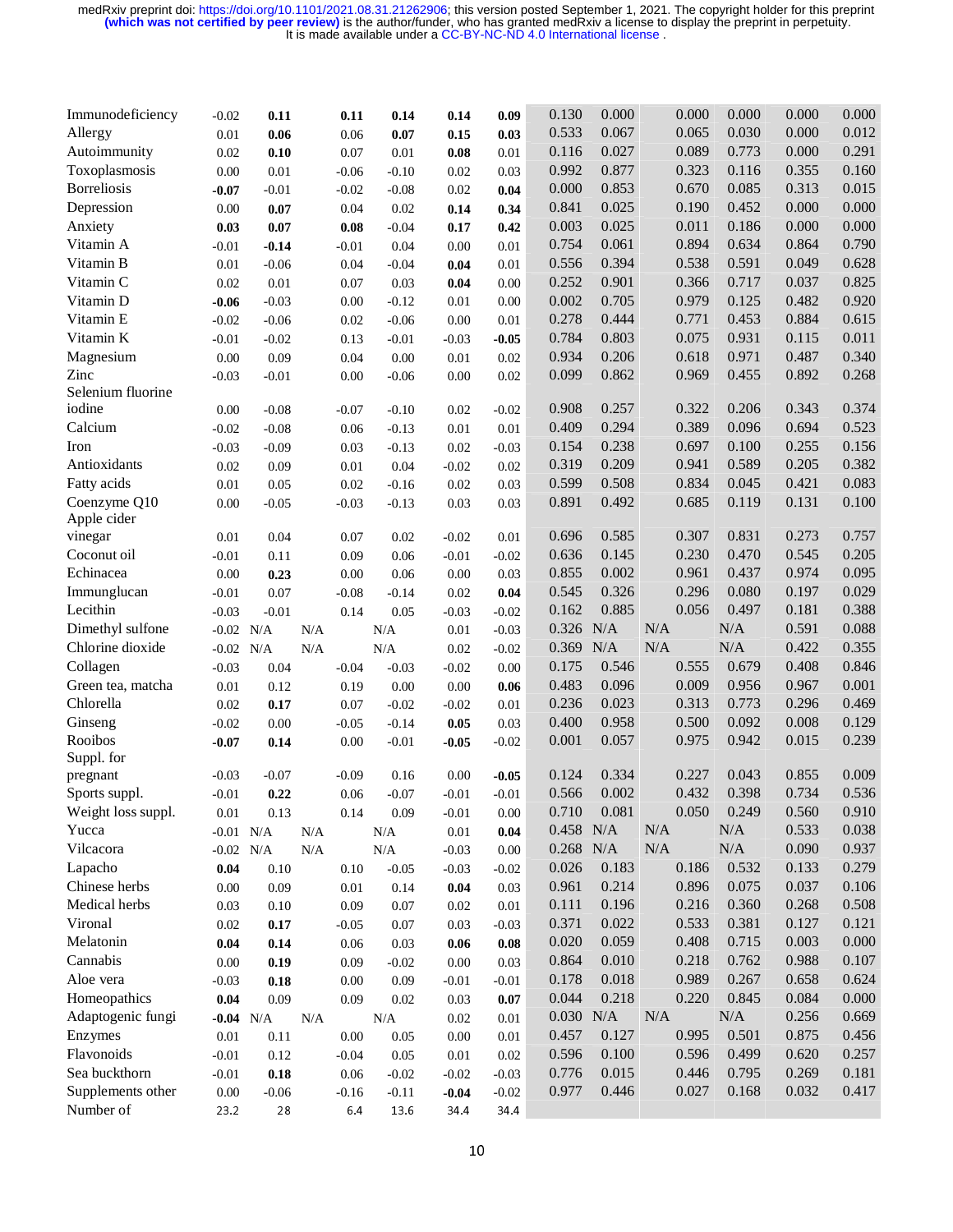significant results

| 117 | Columns 2–7 show the direction and strength (partial Kendall Tau) and columns 8–13 statistical               |
|-----|--------------------------------------------------------------------------------------------------------------|
| 118 | significance of effects of the factors listed in the first column on the risk of Covid-19 infection (col. 2, |
| 119 | 8), the course of Covid-19 (col. 3, 9), the severity of symptoms index (col. 4, 10), length of Covid-19      |
| 120 | disease (col. 5, 11), and health after the fourth wave of Covid-19 – indices of physical and mental          |
| 121 | illness (col. $6-7$ and 12-13). Positive Tau means a positive association between the factor in the first    |
| 122 | column and the dependent variable listed in the heading of the column. Taus printed in bold indicate         |
| 123 | associations which are significant after correction for multiple tests with the Benjamini-Hochberg           |
| 124 | procedure with false discovery rate 0.20 (20% of significant results in each column are false                |
| 125 | discoveries - artifacts of multiple tests). The number of significant results (without the 20% of false      |
| 126 | significant results) is shown in the last row. N/A means not available (cannot be tested), p-values          |
| 127 | under 0.0005 were coded as 0.000.                                                                            |
| 128 | Table 4. Effect of various factors on the risk of SARS-CoV-2 infection, severity of course of Covid-19,      |
|     |                                                                                                              |
| 129 | and post-Covid physical and mental health in women and men after the end of fourth wave of Covid-            |
| 130 | 19                                                                                                           |
|     |                                                                                                              |

| 129               |    |                 |         | and post-Covid physical and mental health in women and men after the end of fourth wave of Covid- |         |                     |                   |            |         |                          |         |                     |                   |  |  |
|-------------------|----|-----------------|---------|---------------------------------------------------------------------------------------------------|---------|---------------------|-------------------|------------|---------|--------------------------|---------|---------------------|-------------------|--|--|
| 130               | 19 |                 |         |                                                                                                   |         |                     |                   |            |         |                          |         |                     |                   |  |  |
|                   |    |                 |         |                                                                                                   |         |                     |                   |            |         |                          |         |                     |                   |  |  |
|                   |    |                 |         | Women                                                                                             |         |                     | Men               |            |         |                          |         |                     |                   |  |  |
|                   |    | Infected Course |         | Symptoms                                                                                          | Length  | Physical<br>illness | Mental<br>illness |            |         | Infected Course Symptoms | Length  | Physical<br>illness | Mental<br>illness |  |  |
|                   |    | N/A             | N/A     | N/A                                                                                               | N/A     | 0.27                |                   | $0.06$ N/A | N/A     | N/A                      | N/A     | 0.23                | 0.00              |  |  |
| Age               |    | $-0.04$         | 0.15    | 0.03                                                                                              | 0.12    | $-0.05$             | $-0.06$           | $-0.02$    | 0.15    | $-0.03$                  | 0.09    | $-0.03$             | $-0.13$           |  |  |
| Body height       |    | 0.01            | 0.01    | $-0.01$                                                                                           | 0.00    | $-0.01$             | $-0.02$           | 0.05       | $-0.03$ | $-0.01$                  | $-0.04$ | 0.00                | $-0.01$           |  |  |
| Body weight       |    | 0.01            | 0.08    | 0.03                                                                                              | 0.13    | 0.08                | 0.01              | 0.04       | 0.01    | 0.04                     | 0.09    | 0.05                | $-0.01$           |  |  |
| <b>BMI</b>        |    | 0.01            | 0.08    | 0.04                                                                                              | 0.13    | 0.08                | 0.02              | 0.01       | 0.03    | 0.04                     | 0.12    | 0.06                | $-0.01$           |  |  |
| Hair darkness     |    | $-0.04$         | $-0.07$ | $-0.07$                                                                                           | $-0.05$ | $-0.03$             | $-0.01$           | $-0.01$    | $-0.01$ | 0.00                     | 0.03    | $-0.01$             | 0.01              |  |  |
| Hair redness      |    | $-0.01$         | 0.00    | 0.03                                                                                              | 0.04    | 0.03                | 0.01              | $-0.02$    | $-0.05$ | 0.01                     | 0.03    | 0.05                | 0.03              |  |  |
| Skin darkness     |    | $-0.01$         | $-0.09$ | $-0.05$                                                                                           | $-0.03$ | $-0.07$             | $-0.05$           | 0.01       | $-0.03$ | $-0.03$                  | 0.02    | $-0.02$             | $-0.02$           |  |  |
| Blood group A     |    | 0.00            | $-0.03$ | 0.01                                                                                              | $-0.03$ | 0.00                | $-0.02$           | $-0.01$    | $-0.03$ | 0.01                     | $-0.06$ | 0.01                | 0.02              |  |  |
| Blood group B     |    | 0.02            | 0.08    | $-0.01$                                                                                           | 0.01    | $-0.01$             | $-0.01$           | 0.06       | $-0.04$ | $-0.06$                  | $-0.02$ | 0.04                | 0.00              |  |  |
| Blood group AB    |    | 0.00            | 0.02    | 0.06                                                                                              | 0.04    | 0.00                | 0.01              | $-0.01$    | 0.02    | $-0.05$                  | $-0.05$ | 0.01                | $-0.01$           |  |  |
| Blood group 0     |    | $-0.01$         | $-0.06$ | $-0.03$                                                                                           | 0.00    | 0.01                | 0.02              | $-0.04$    | 0.07    | 0.08                     | 0.12    | $-0.05$             | $-0.02$           |  |  |
| Rh-positivity     |    | 0.02            | 0.05    | 0.03                                                                                              | 0.02    | $-0.01$             | $-0.02$           | $-0.03$    | 0.01    | 0.12                     | 0.06    | 0.00                | $-0.03$           |  |  |
| Rh-heterozygosity |    | $-0.01$         | 0.07    | 0.08                                                                                              | 0.01    | 0.00                | $-0.02$           | 0.00       | $-0.10$ | $-0.05$                  | $-0.10$ | 0.03                | $-0.08$           |  |  |
| Urbanisation      |    | $-0.02$         | $-0.05$ | $-0.01$                                                                                           | $-0.06$ | 0.01                | 0.04              | $-0.03$    | 0.08    | 0.08                     | 0.06    | 0.01                | 0.05              |  |  |
| Members of        |    |                 |         |                                                                                                   |         |                     |                   |            |         |                          |         |                     |                   |  |  |
| household         |    | 0.05            | $-0.10$ | $-0.10$                                                                                           | $-0.11$ | $-0.01$             | $-0.04$           | 0.04       | 0.04    | 0.06                     | 0.03    | 0.02                | $-0.03$           |  |  |
| Living single     |    | $-0.04$         | 0.02    | $-0.02$                                                                                           | 0.00    | 0.02                | 0.06              | $-0.03$    | $-0.05$ | $-0.11$                  | $-0.12$ | $-0.03$             | 0.04              |  |  |
| Education         |    | $-0.03$         | $-0.11$ | $-0.07$                                                                                           | $-0.07$ | $-0.06$             | $-0.07$           | 0.00       | 0.02    | $-0.11$                  | $-0.12$ | $-0.05$             | $-0.05$           |  |  |
| Family income     |    | 0.00            | $-0.03$ | $-0.04$                                                                                           | $-0.04$ | $-0.06$             | $-0.07$           | 0.03       | 0.02    | $-0.03$                  | $-0.01$ | $-0.04$             | $-0.07$           |  |  |
| Children aged <20 |    | 0.02            | $-0.11$ | $-0.04$                                                                                           | $-0.06$ | $-0.02$             | $-0.04$           | 0.04       | $-0.01$ | 0.03                     | 0.01    | $-0.01$             | $-0.04$           |  |  |
| Children aged <10 |    | 0.01            | $-0.13$ | $-0.10$                                                                                           | $-0.06$ | $-0.03$             | $-0.04$           | 0.03       | $-0.07$ | 0.03                     | 0.00    | $-0.01$             | $-0.04$           |  |  |
| Face mask use     |    | $-0.03$         | 0.11    | 0.05                                                                                              | 0.05    | 0.01                | 0.01              | $-0.06$    | 0.11    | 0.06                     | $-0.07$ | $-0.01$             | 0.03              |  |  |
| Washing hands     |    | $-0.01$         | 0.00    | 0.00                                                                                              | $-0.04$ | 0.00                | 0.02              | $-0.05$    | 0.06    | $-0.07$                  | 0.04    | $-0.03$             | 0.00              |  |  |
| Maintaining safe  |    | 0.00            | 0.13    | 0.05                                                                                              | 0.13    | 0.02                | 0.02              | $-0.05$    | 0.03    | $-0.14$                  | $-0.04$ | $-0.03$             | $-0.02$           |  |  |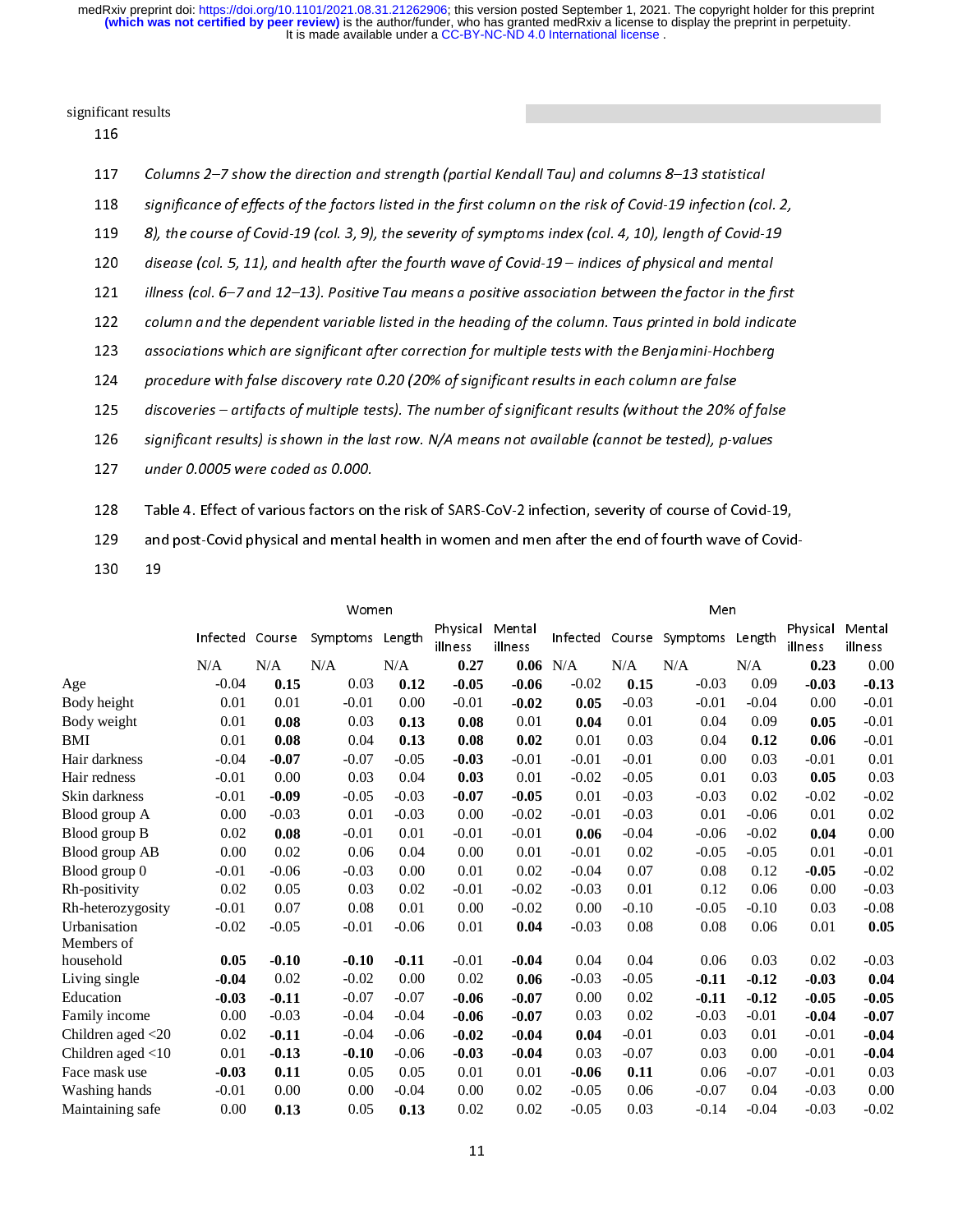| distance                             |          |         |          |         |         |          |             |         |             |         |          |          |
|--------------------------------------|----------|---------|----------|---------|---------|----------|-------------|---------|-------------|---------|----------|----------|
| Wearing glasses                      | 0.01     | 0.04    | 0.02     | 0.04    | 0.02    | 0.05     | $-0.01$     | 0.02    | 0.00        | $-0.13$ | $-0.01$  | 0.01     |
| Tobacco smoking                      | $-0.03$  | $-0.03$ | 0.05     | 0.04    | 0.02    | 0.04     | $-0.05$     | $-0.13$ | $-0.01$     | $-0.01$ | $-0.05$  | 0.02     |
| Marihuana                            |          |         |          |         |         |          |             |         |             |         |          |          |
| consumption                          | $-0.03$  | $-0.08$ | $-0.07$  | $-0.04$ | $-0.02$ | 0.04     | $-0.01$     | $-0.08$ | 0.06        | $-0.06$ | $-0.01$  | 0.05     |
| Daily alcohol                        |          |         |          |         |         |          |             |         |             |         |          |          |
| consumption                          | $-0.02$  | 0.00    | 0.01     | $-0.03$ | $-0.02$ | 0.03     | 0.02        | $-0.03$ | 0.00        | $-0.02$ | 0.00     | 0.01     |
| Snoring                              | 0.01     | 0.04    | 0.04     | 0.14    | 0.07    | 0.06     | $-0.02$     | $-0.10$ | 0.02        | 0.02    | 0.04     | 0.03     |
| Frequent singing                     | 0.01     | $-0.02$ | 0.12     | 0.11    | $-0.01$ | $-0.04$  | 0.06        | $-0.06$ | 0.06        | 0.05    | 0.06     | 0.03     |
| Sport                                | 0.02     | $-0.07$ | $-0.04$  | $-0.07$ | $-0.08$ | $-0.04$  | 0.06        | $-0.12$ | $-0.08$     | $-0.12$ | $-0.09$  | $-0.07$  |
| Cold water                           |          |         |          |         |         |          |             |         |             |         |          |          |
| swimming                             | 0.03     | 0.05    | 0.03     | 0.06    | $-0.04$ | $-0.03$  | 0.05        | 0.02    | $-0.06$     | $-0.12$ | $-0.08$  | $-0.05$  |
| Vitamins and                         |          |         |          |         |         |          |             |         |             |         |          |          |
| supplements                          | $-0.03$  | 0.02    | 0.01     | 0.02    | 0.02    | 0.00     | $-0.03$     | 0.00    | 0.01        | 0.01    | 0.00     | 0.05     |
| Volunteering                         | $-0.01$  | 0.02    | 0.03     | $-0.03$ | $-0.02$ | 0.00     | 0.04        | 0.07    | 0.04        | 0.07    | 0.00     | 0.00     |
| Walking in nature<br>Frequent use of | $-0.03$  | $-0.12$ | 0.00     | $-0.07$ | $-0.14$ | $-0.08$  | 0.01        | 0.15    | 0.09        | $-0.05$ | $-0.07$  | $-0.09$  |
| sauna                                | $-0.01$  | $-0.16$ | $-0.12$  | 0.11    | $-0.05$ | $-0.02$  | $-0.02$     | $-0.07$ | 0.05        | $-0.04$ | $-0.04$  | $-0.01$  |
| Dog                                  | $0.01\,$ | 0.09    | 0.08     | 0.07    | 0.02    | 0.00     | 0.01        | 0.02    | $-0.01$     | 0.01    | 0.06     | 0.04     |
| Cat                                  | $-0.01$  | $-0.01$ | 0.05     | 0.05    | 0.03    | 0.05     | 0.03        | 0.06    | 0.03        | 0.13    | 0.05     | 0.02     |
| <b>Bird</b>                          | $-0.01$  | 0.01    | 0.01     | $-0.04$ | 0.03    | 0.01     | 0.02        | $-0.04$ | 0.01        | $-0.09$ | 0.02     | $-0.01$  |
| Reptile                              | 0.02     | $-0.08$ | $-0.05$  | $-0.10$ | 0.00    | $-0.01$  | $0.01\,$    | $-0.04$ | $-0.07$     | $-0.07$ | 0.01     | 0.03     |
| Fish                                 | $-0.02$  | 0.00    | 0.06     | 0.01    | 0.02    | 0.00     | 0.02        | $-0.07$ | 0.00        | $-0.02$ | 0.02     | 0.01     |
| Rabbit                               | $-0.02$  | 0.03    | 0.02     | 0.04    | 0.01    | 0.02     | 0.06        | 0.02    | $-0.02$     | 0.02    | 0.00     | 0.02     |
| Guinea pigs, hamster                 | 0.01     | 0.03    | 0.01     | 0.00    | 0.04    | 0.05     | 0.02        | $-0.10$ | 0.01        | 0.05    | 0.03     | 0.02     |
| Fowls                                | $0.01\,$ | 0.01    | 0.00     | 0.03    | 0.01    | $-0.01$  | $-0.02$     | 0.04    | $-0.05$     | 0.00    | 0.02     | $-0.01$  |
| Goats, sheep                         | $-0.02$  | 0.02    | 0.04     | 0.02    | 0.01    | $-0.01$  | $-0.01$     | 0.05    | $-0.05$     | 0.00    | $0.01\,$ | 0.01     |
| Mouse, rat                           | 0.04     | $-0.01$ | 0.03     | 0.03    | 0.05    | 0.03     | $-0.01$     | $-0.14$ | $-0.09$     | $-0.04$ | $-0.01$  | $-0.03$  |
| Pig                                  | $-0.02$  | $-0.01$ | $-0.01$  | 0.03    | 0.01    | $-0.02$  | 0.05        | $-0.05$ | $-0.07$     | 0.01    | 0.01     | $-0.01$  |
| Horse                                | 0.01     | 0.03    | 0.06     | 0.01    | 0.00    | $-0.02$  | 0.03        | $-0.08$ | $-0.06$     | $-0.06$ | 0.07     | 0.04     |
| Being overweight                     | 0.02     | 0.09    | 0.11     | 0.13    | 0.04    | 0.00     | $-0.01$     | $-0.05$ | 0.07        | 0.01    | 0.03     | $-0.02$  |
| Being obese                          |          |         |          |         |         |          |             |         |             |         |          | $-0.01$  |
| BMI > 30                             | 0.00     | 0.04    | $-0.03$  | 0.08    | 0.12    | 0.03     | 0.04        | 0.04    | 0.03        | 0.12    | 0.08     |          |
| Being underweight                    | $-0.01$  | 0.00    | $-0.02$  | $-0.05$ | 0.01    | 0.03     | 0.01        | 0.04    | 0.02        | $-0.07$ | $-0.02$  | $-0.01$  |
| <b>Diabetes</b>                      | $-0.02$  | 0.05    | 0.02     | $-0.03$ | 0.09    | 0.01     | 0.00        | 0.14    | 0.07        | 0.02    | 0.07     | 0.01     |
| Cardiovascular<br>problems           | $-0.02$  | 0.03    | 0.03     | 0.06    | 0.08    | 0.04     | 0.00        | 0.11    | 0.14        | 0.03    | 0.16     | 0.04     |
| Asthma                               | $-0.01$  |         | 0.00     | $-0.03$ |         | 0.07     | 0.03        | 0.12    |             | 0.11    |          | 0.03     |
| Chronic obstructive                  |          | 0.11    |          |         | 0.14    |          |             |         | 0.18        |         | 0.18     |          |
| pulmonary disease                    | $-0.02$  | 0.10    | $0.10\,$ | 0.06    | 0.05    | 0.03     | $-0.03$     | 0.15    | 0.11        | 0.08    | 0.08     | $0.05\,$ |
| Immunodeficiency                     | $-0.03$  | 0.08    | 0.10     | 0.16    | 0.16    | 0.10     | 0.03        | 0.17    | 0.13        | 0.12    | 0.11     | 0.06     |
| Allergy                              | $0.01\,$ | 0.04    | 0.04     | 0.10    | 0.15    | 0.02     | 0.01        | 0.10    | 0.08        | $-0.01$ | 0.14     | 0.05     |
| Autoimmunity                         | 0.00     | 0.09    | 0.06     | 0.01    | 0.07    | 0.01     | 0.09        | 0.12    | 0.09        | 0.01    | 0.09     | 0.02     |
| Toxoplasmosis                        | $-0.01$  | $-0.06$ | $-0.14$  | $-0.17$ | 0.01    | 0.03     | 0.05        | 0.20    | 0.30        | 0.10    | 0.05     | 0.03     |
| <b>Borreliosis</b>                   | $-0.06$  | 0.03    | 0.00     | $-0.03$ | 0.03    | 0.05     | $-0.07$     | $-0.09$ | $-0.08$     | $-0.19$ | $-0.01$  | 0.02     |
| Depression                           | $0.00\,$ | 0.09    | 0.02     | $-0.01$ | 0.14    | 0.36     | 0.01        | 0.01    | 0.06        | 0.11    | 0.14     | 0.32     |
| Anxiety                              |          | 0.10    |          | $-0.05$ |         | 0.42     | $-0.01$     | $-0.01$ | 0.04        | $-0.03$ | 0.16     |          |
| Vitamin A                            | 0.05     |         | 0.09     |         | 0.18    |          |             | $-0.02$ |             |         |          | 0.41     |
|                                      | $0.02\,$ | $-0.18$ | $-0.03$  | 0.11    | 0.00    | $-0.01$  | $-0.06$     |         | 0.06        | $-0.24$ | $-0.01$  | 0.04     |
| Vitamin B                            | 0.02     | $-0.01$ | 0.13     | 0.06    | 0.07    | 0.00     | 0.00        | $-0.18$ | $-0.12$     | $-0.42$ | $-0.03$  | 0.02     |
| Vitamin C                            | 0.04     | 0.12    | 0.16     | 0.15    | 0.08    | 0.01     | $-0.02$     | $-0.18$ | $-0.12$     | $-0.29$ | $-0.04$  | $-0.01$  |
| Vitamin D                            | $-0.06$  | $-0.04$ | 0.00     | $-0.17$ | 0.01    | $-0.03$  | $-0.05$     | $-0.01$ | 0.03        | $-0.04$ | $0.02\,$ | 0.05     |
| Vitamin E                            | 0.00     | $-0.07$ | 0.08     | 0.00    | 0.01    | $-0.02$  | $-0.05$     | $-0.02$ | $-0.09$     | $-0.24$ | $-0.02$  | 0.06     |
| Vitamin K                            | $-0.01$  | $-0.07$ | 0.09     | $-0.01$ | 0.00    | $-0.04$  | 0.01        | 0.10    | 0.24        | 0.02    | $-0.09$  | $-0.08$  |
| Magnesium                            | $-0.02$  | 0.10    | 0.08     | $-0.04$ | 0.03    | 0.02     | 0.03        | 0.09    | $-0.02$     | 0.11    | $-0.02$  | 0.02     |
| Zinc                                 | $-0.03$  | $-0.03$ | $-0.02$  | $-0.06$ | 0.00    | $0.01\,$ | $-0.03$     | 0.05    | 0.08        | $-0.04$ | $-0.01$  | 0.04     |
| Selenium fluorine                    | $0.02\,$ | $-0.10$ | $-0.02$  | $-0.12$ | 0.03    | $-0.01$  | $-0.06$ N/A |         | $-0.20$ N/A |         | 0.00     | $-0.04$  |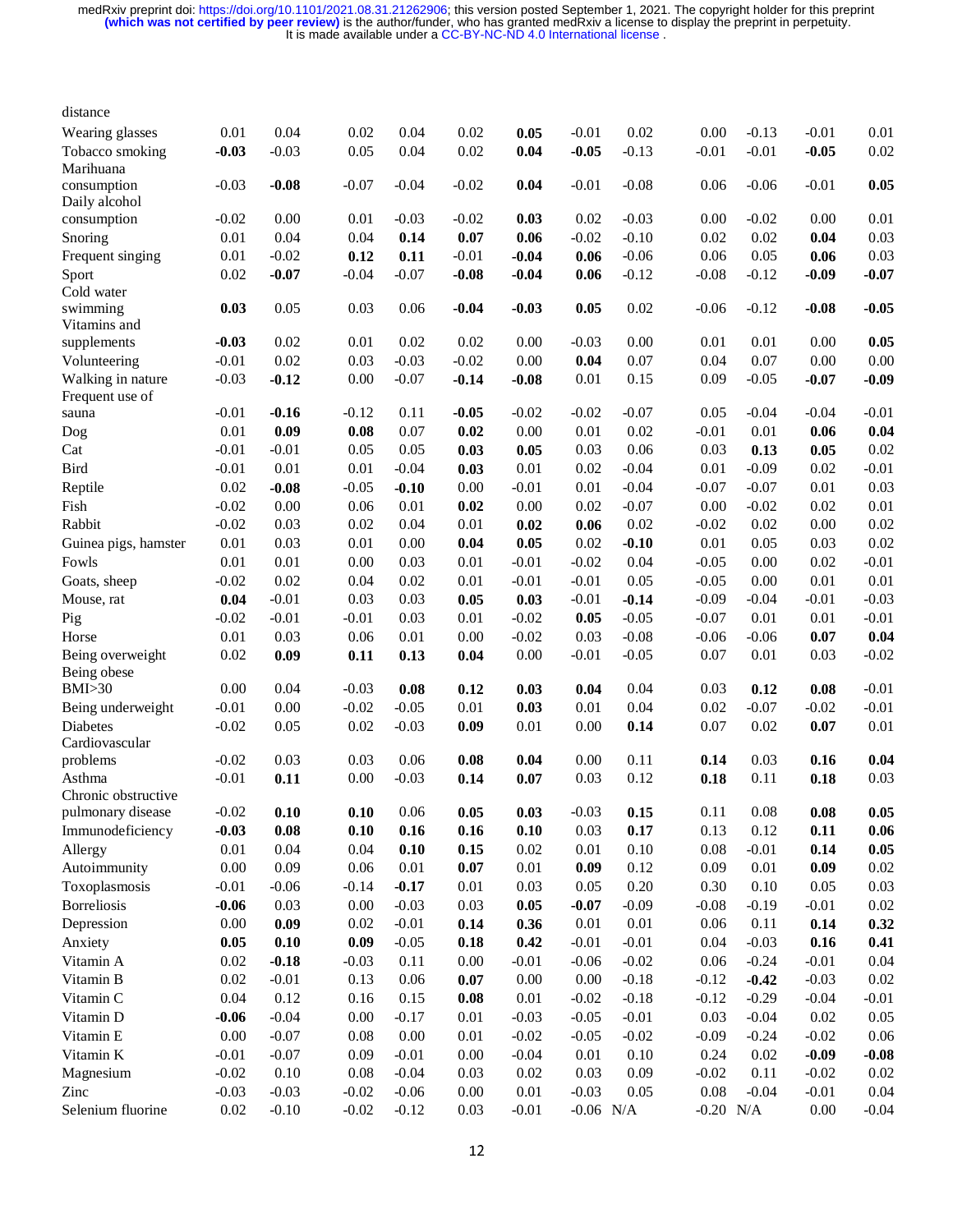| iodine              |             |         |         |         |         |            |             |         |     |         |         |         |         |
|---------------------|-------------|---------|---------|---------|---------|------------|-------------|---------|-----|---------|---------|---------|---------|
| Calcium             | 0.00        | $-0.11$ | 0.08    | $-0.12$ | 0.03    | 0.00       | $-0.06$     | $-0.01$ |     | $-0.02$ | $-0.19$ | $-0.03$ | 0.03    |
| Iron                | $-0.02$     | $-0.18$ | 0.03    | $-0.18$ | 0.05    | $-0.04$    | $-0.05$     | 0.16    |     | $-0.07$ | 0.07    | $-0.04$ | $-0.01$ |
| Antioxidants        | 0.00        | 0.07    | $-0.04$ | 0.01    | $-0.03$ | 0.00       | 0.05        | 0.17    |     | 0.18    | 0.23    | $-0.01$ | 0.04    |
| Fatty acids         | $-0.02$     | 0.09    | $-0.02$ | $-0.08$ | 0.02    | 0.03       | 0.09        | $-0.03$ |     | 0.05    | $-0.46$ | 0.00    | 0.04    |
| Coenzyme Q10        | 0.00        | $-0.15$ | $-0.05$ | $-0.19$ | 0.04    | 0.01       | $-0.02$     | 0.16    |     | $-0.07$ | 0.07    | 0.01    | 0.08    |
| Apple cider vinegar | $-0.01$     | 0.16    | 0.16    | 0.02    | 0.00    | 0.04       | 0.04        | $-0.13$ |     | $-0.04$ | 0.03    | $-0.06$ | $-0.06$ |
| Coconut oil         | $-0.02$     | 0.09    | $-0.02$ | $-0.01$ | 0.00    | $-0.03$    | 0.03        | 0.14    |     | 0.29    | 0.34    | $-0.04$ | $-0.02$ |
| Echinacea           | $-0.01$     | 0.25    | 0.05    | 0.04    | 0.01    | 0.05       | 0.01        | 0.21    |     | $-0.13$ | 0.24    | $-0.02$ | $-0.04$ |
| Immunglucan         | 0.00        | 0.08    | $-0.10$ | $-0.16$ | 0.06    | 0.07       | $-0.05$     | N/A     | N/A |         | N/A     | $-0.07$ | $-0.04$ |
| Lecithin            | $-0.04$     | N/A     | N/A     | N/A     | 0.02    | $-0.01$    | $-0.01$     | 0.02    |     | 0.31    | 0.17    | $-0.09$ | $-0.03$ |
| Dimethyl sulfone    | $-0.01$     | N/A     | N/A     | N/A     | 0.04    | $-0.04$    | $-0.03$     | N/A     | N/A |         | N/A     | $-0.02$ | $-0.02$ |
| Chlorine dioxide    | $-0.02$     | N/A     | N/A     | N/A     | 0.05    | 0.01       | $-0.02$     | N/A     | N/A |         | N/A     | $-0.04$ | $-0.06$ |
| Collagen            | $-0.04$     | $-0.06$ | $-0.04$ | $-0.09$ | 0.00    | 0.01       | 0.00        | 0.22    |     | $-0.02$ | 0.07    | $-0.05$ | $-0.02$ |
| Green tea, matcha   | 0.01        | 0.01    | 0.00    | $-0.13$ | $-0.02$ | 0.04       | 0.02        | 0.32    |     | 0.53    | 0.31    | 0.04    | 0.11    |
| Chlorella           | 0.03        | 0.16    | 0.09    | $-0.05$ | $-0.03$ | 0.03       | 0.00        | 0.16    |     | $-0.07$ | 0.07    | 0.01    | $-0.01$ |
| Ginseng             | $-0.01$     | 0.02    | $-0.08$ | $-0.01$ | 0.04    | 0.01       | $-0.02$     | $-0.01$ |     | $-0.07$ | $-0.30$ | 0.07    | 0.05    |
| Rooibos             | $-0.06$     | 0.12    | $-0.03$ | $-0.02$ | $-0.03$ | 0.01       | $-0.07$     | 0.25    |     | 0.13    | 0.08    | $-0.09$ | $-0.08$ |
| Suppl. for pregnant | $-0.04$     | $-0.09$ | $-0.10$ | 0.17    | $-0.01$ | $-0.05$    | N/A         | N/A     | N/A |         | N/A     | N/A     | N/A     |
| Sports suppl.       | $-0.02$     | 0.18    | 0.11    | $-0.14$ | 0.02    | $-0.02$    | 0.01        | 0.29    |     | $-0.02$ | $-0.03$ | $-0.05$ | 0.00    |
| Weight loss suppl.  | 0.01        | 0.15    | 0.16    | 0.09    | $-0.01$ | 0.00       | $-0.02$ N/A |         | N/A |         | N/A     | 0.00    | 0.00    |
| Yucca               | $-0.02$     | N/A     | N/A     | N/A     | 0.02    | $0.05$ N/A |             | N/A     | N/A |         | N/A     | N/A     | N/A     |
| Vilcacora           | $-0.02$     | N/A     | N/A     | N/A     | $-0.03$ | 0.01       | $-0.01$     | N/A     | N/A |         | N/A     | $-0.03$ | $-0.04$ |
| Lapacho             | 0.06        | 0.13    | 0.13    | $-0.05$ | $-0.02$ | $-0.02$    | $-0.01$     | N/A     | N/A |         | N/A     | $-0.07$ | $-0.04$ |
| Chinese herbs       | 0.02        | 0.11    | 0.00    | 0.15    | 0.04    | 0.02       | $-0.04$     | N/A     | N/A |         | N/A     | 0.03    | 0.07    |
| Medical herbs       | 0.02        | 0.09    | 0.04    | 0.04    | 0.04    | 0.01       | 0.06        | 0.08    |     | 0.19    | 0.21    | $-0.02$ | 0.03    |
| Vironal             | 0.03        | 0.20    | $-0.07$ | 0.08    | 0.04    | $-0.02$    | $-0.03$ N/A |         | N/A |         | N/A     | 0.01    | $-0.08$ |
| Melatonin           | 0.02        | 0.08    | $-0.07$ | $-0.04$ | 0.07    | 0.10       | 0.10        | 0.21    |     | 0.22    | 0.16    | 0.03    | 0.03    |
| Cannabis            | 0.00        | 0.28    | 0.09    | 0.01    | 0.02    | 0.04       | $-0.01$     | $-0.07$ |     | 0.02    | $-0.23$ | $-0.05$ | 0.01    |
| Aloe vera           | 0.00        | 0.23    | 0.01    | 0.11    | 0.02    | 0.01       | $-0.07$     | N/A     | N/A |         | N/A     | $-0.05$ | $-0.03$ |
| Homeopathics        | 0.04        | 0.13    | 0.04    | 0.00    | 0.03    | 0.07       | 0.04        | 0.02    |     | 0.31    | 0.17    | 0.06    | 0.06    |
| Adaptogenic fungi   | $-0.04$ N/A |         | N/A     | N/A     | 0.04    | 0.02       | $-0.03$ N/A |         | N/A |         | N/A     | $-0.02$ | $-0.02$ |
| Enzymes             | $-0.02$     | N/A     | N/A     | N/A     | $-0.01$ | 0.01       | 0.12        | 0.16    |     | $-0.07$ | 0.07    | 0.03    | 0.03    |
| Flavonoids          |             |         |         |         |         |            |             |         |     |         |         |         |         |
|                     | 0.00        | 0.15    | $-0.05$ | 0.07    | 0.00    | 0.01       | $-0.03$     | N/A     | N/A |         | N/A     | 0.02    | 0.05    |
| Sea buckthorn       | 0.01        | 0.31    | 0.10    | 0.04    | 0.01    | $-0.02$    | $-0.04$     | $-0.20$ |     | $-0.07$ | $-0.26$ | $-0.09$ | $-0.04$ |

131<br>132<br>133<br>134

132 Results of partial Kendall analyses performed separately for women and men. For further<br>133 Information, see the legend of Table 3.<br>134 Discussion

information, see the legend of Table 3.<br>134<br>Discussion<br>136 In this prospective cohort study, we analysed the effects of 105 potential protective and risk factors 135<br>136<br>137<br>138 135 **Discussion**<br>136 In this pros<br>137 related to t<br>138 and its seve<br>139 moment of

139 moment of filling the second questionnaire in subjects who had and had not been exposed to<br>140 focal factors before the start of the fourth wave of the Covid-19 epidemy in the Czech Republi<br>13

137 In the incidence and severity of Covid-19 disease. We compared the incidence of Covid-19<br>138 In this severity (based on three different criteria), and both physical and mental health at the<br>139 In the moment of filling 138 and its severity (based on three different criteria), and both physical and mental health at the<br>139 moment of filling the second questionnaire in subjects who had and had not been exposed to 105<br>140 focal factors befo 149 focal factors before the start of the fourth wave of the Covid-19 epidemy in the Czech Republic. All<br>13  $13$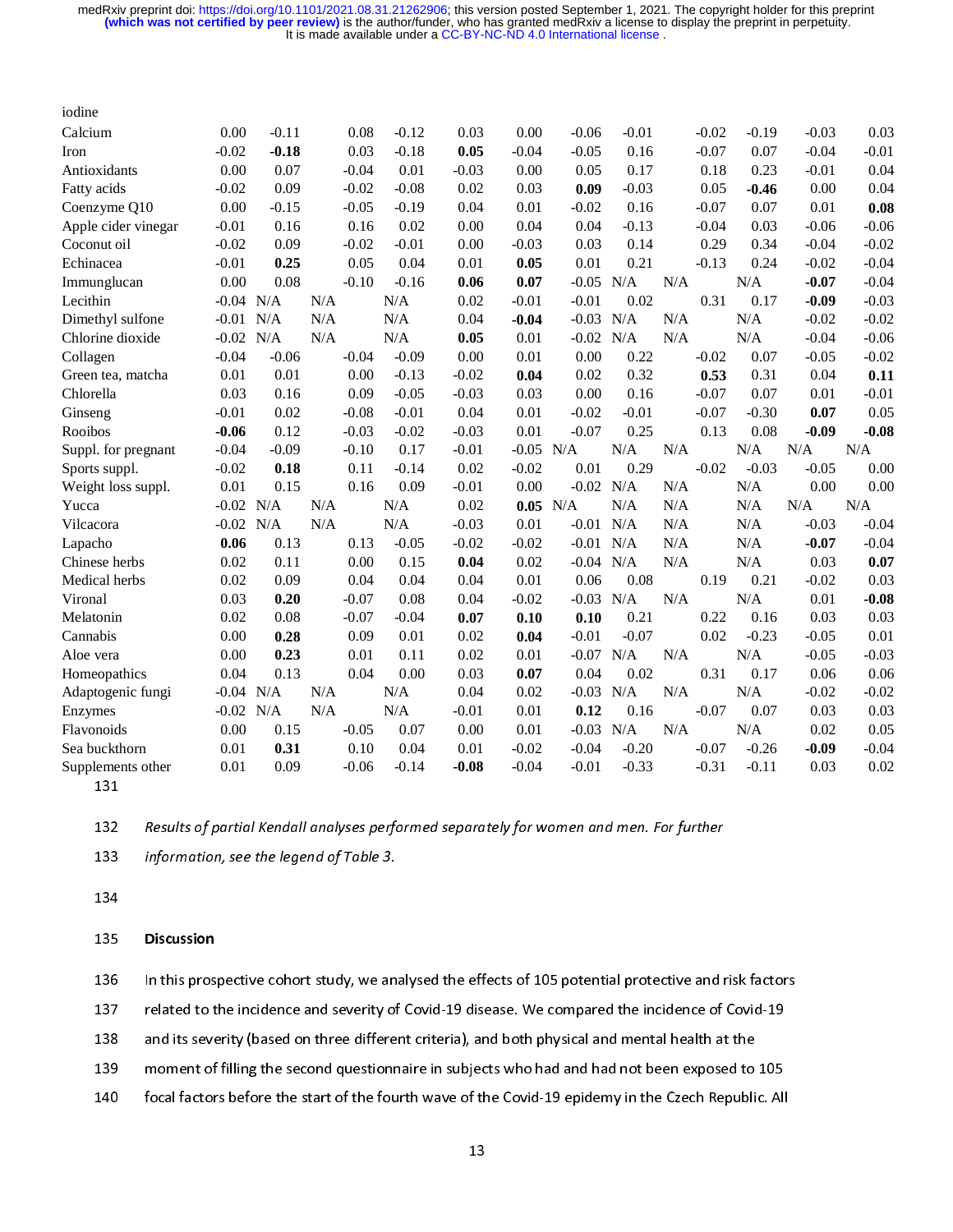142 information about their exposure to risk factors and protective factors in an electronic questio<br>143 distributed before the beginning of the fourth wave of the epidemic, on average 125 days before<br>144 completing the se 143 distributed before the beginning of the fourth wave of the epidemic, on average 125 days before<br>144 completing the second questionnaire. We grouped the factors into five categories: (1) biological<br>145 factors including 144 completing the second questionnaire. We grouped the factors into five categories: (1) biological<br>145 factors including morphological traits, (2) sociodemographic factors, (3) behavioural traits/lifestyl<br>146 variables, 145 factors including morphological traits, (2) sociodemographic factors, (3) behavioural traits/lifesty<br>146 variables, (4) contacts with animals, (5) comorbidities, and (6) use of vitamins and supplements.<br>147 In the firs 145 factors including morphological traits, (2) sociodemographic factors, (3) behavioural traits/lifestyle<br>146 variables, (4) contacts with animals, (5) comorbidities, and (6) use of vitamins and supplements.<br>147 In the fi 150 course of Covid-19. Only the latter corresponded to previously published findings  $^1$ . In general, 151 women reported worse physical and mental health at the end of the study than men did. In 152 accordance with the clinical experience and several published studies  $2.5.6.11$ , individuals with higher 150 course of Covid-19. Only the latter corresponded to previously published findings<sup>1</sup>. In general,<br>151 women reported worse physical and mental health at the end of the study than men did. In<br>152 accordance with the cli course of Covid-19. Only the latter corresponded to previously published findings <sup>-</sup>. In general,<br>151 . women reported worse physical and mental health at the end of the study than men did. In<br>152 . accordance with the cl accordance with the clinical experience and several published studies <sup>2,5,6,11</sup>, individuals with<br>153 weight and higher BMI experienced a more severe course of the disease. Surprisingly, taller<br>154 heavier men also ran a accordance with the clinical experience and several published studies <sup>2,3,5</sup>,11, individuals with higher<br>153 weight and higher BMI experienced a more severe course of the disease. Surprisingly, taller and<br>154 heavier men 154 heavier men also ran a higher risk of infection than lighter and shorter men. Height was primarily<br>155 responsible for this association because the association between infection and height was strong<br>156 than the assoc 155 responsible for this association because the association between infection and height was stronge<br>156 than the association of infection with weight or BMI (the latter showed no association). In women<br>157 we found no as 156 than the association of infection with weight or BMI (the latter showed no association). In women,<br>157 we found no association between height and increased risk of infection.<br>158 We should bear in mind, though, that qu

we found no association between height and increased risk of infection.<br>158 We should bear in mind, though, that questions about body weight and height were included only i<br>159 the second questionnaire and the findings may 158 We should bear in mind, though, that questions about body weight and l<br>159 the second questionnaire and the findings may have been influenced by<br>160 being a risk factor of it. This is naturally not an issue for body he 158 We should bear in mind, though, that questions about body weight and height were included only in<br>159 the second questionnaire and the findings may have been influenced by the disease rather than<br>160 being a risk facto 160 being a risk factor of it. This is naturally not an issue for body height, which could not well change<br>161 due to Covid-19, but it could have negatively influenced the effect size of association between been weight and 161 due to Covid-19, but it could have negatively influenced the effect size of association between bod<br>162 weight and the risk of SARS-CoV-2 infection and, although less so, it may have had an effect on the<br>163 severity o 162 weight and the risk of SARS-CoV-2 infection and, although less so, it may have had an effect on the<br>163 severity of course of Covid-19. It is likely that Covid-19, especially in case of a severe disease, has a<br>164 nega 163 severity of course of Covid-19. It is likely that Covid-19, especially in case of a severe disease, has a<br>164 negative effect on a person's weight, which means that the association between body weight or BN<br>165 and inf 164 negative effect on a person's weight, which means that the association between body weight or BN<br>165 and infection rate and severity of Covid-19 is probably stronger than suggested by the strength of<br>166 correlations d 165 and infection rate and severity of Covid-19 is probably stronger than suggested by the strength of<br>166 correlations detected in our study.<br>167 The lower risk of the infection in men and older subjects was probably due

166 correlations detected in our study.<br>167 The lower risk of the infection in men and older subjects was probably due to increased effort of<br>168 people who considered themselves especially at risk to avoid possible source 167 The lower risk of the infection in metals.<br>168 people who considered themselves<br>169 observed the same phenomenon (i<br>170 known risk factors, such as immuno 168 people who considered themselves especially at risk to avoid possible sources of infection: we<br>169 observed the same phenomenon (in the form of significant effects or trends) in subjects with oth<br>170 known risk factors 169 beerved the same phenomenon (in the form of significant effects or trends) in subjects with o<br>170 known risk factors, such as immunodeficiency or chronic obstructive pulmonary disease. Notak<br>171 exceptions (higher prob 170 known risk factors, such as immunodeficiency or chronic obstructive pulmonary disease. Notable<br>171 exceptions (higher probability of infection in risk populations) were autoimmunity and obesity (BMI<br>172 30) in men, whi 171 exerptions (higher probability of infection in risk populations) were autoimmunity and obesity (BP<br>172 30) in men, which had relatively strong positive effects on the risk of infection. One could specular<br>173 whether t 172 30) in men, which had relatively strong positive effects on the risk of infection. One could speculate<br>173 whether these (and possibly also other) factors actually had a positive effect on the risk of infection<br>14 whether these (and possibly also other) factors actually had a positive effect on the risk of infection.<br>14  $14$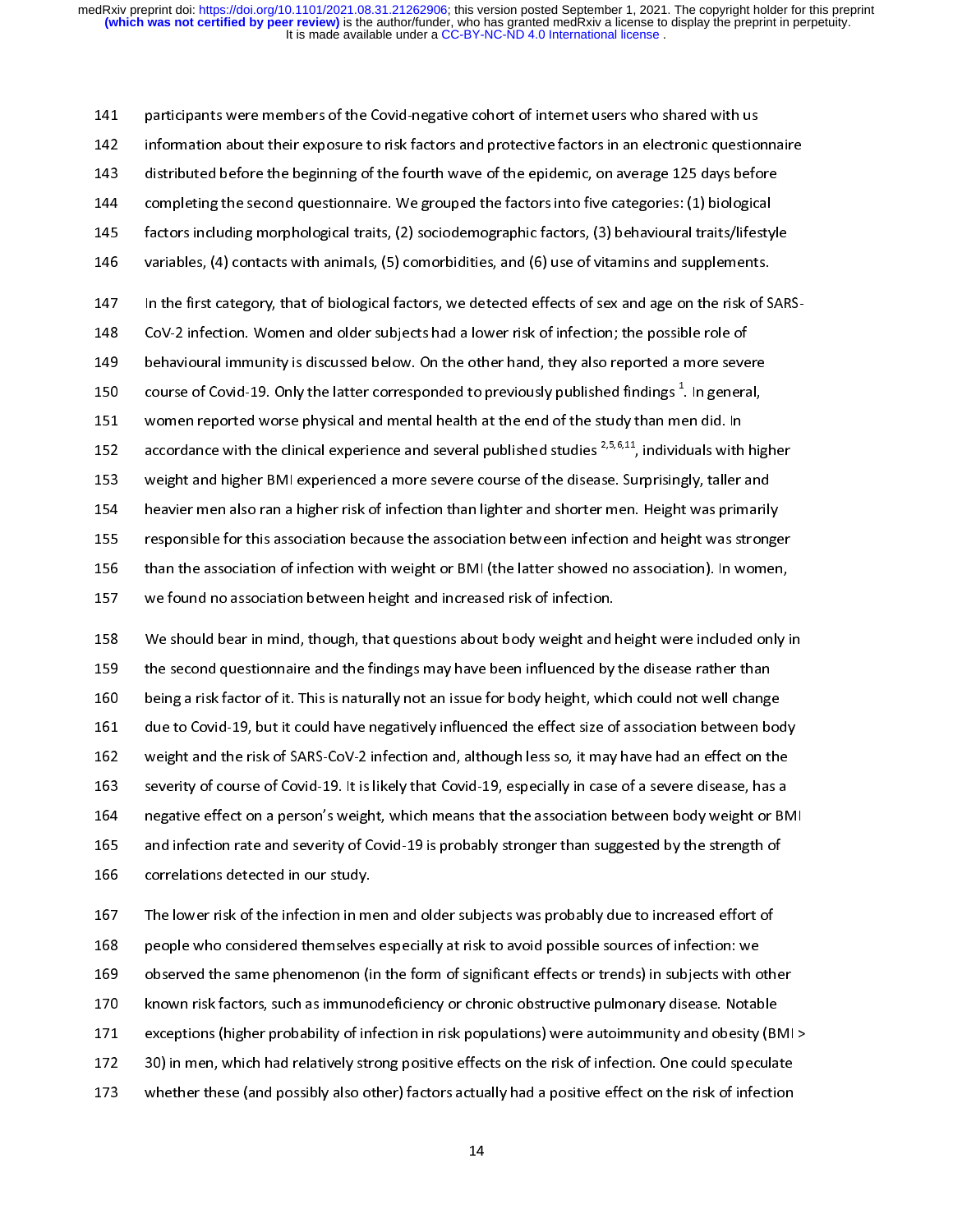175 symptomatic course of Covid-19 and therefore also of the probability of the infection being<br>176 recognised and officially diagnosed.<br>177 It has been generally expected that vitamin D ought to protect against Covid-19<sup>1</sup>

176 recognised and officially diagnosed.<br>177 it has been generally expected that vitamin D ought to protect against Covid-19<sup>12</sup> and it is k<br>178 that redhaired individuals can synthesise more vitamin D in conditions of low 177 It has been generally expected that<br>178 that redhaired individuals can synthe<br>179 radiation, that is, in the higher latitu<br>180 intensity of red colour of hair would 177 It has been generally expected that vitamin D ought to protect against Covid-19 <sup>22</sup> and it is known<br>178 that redhaired individuals can synthesise more vitamin D in conditions of lower intensity of UV<br>179 radiation, th 179 radiation, that is, in the higher latitudes of temperate zones <sup>13</sup>. We have therefore expected that<br>180 intensity of red colour of hair would negatively correlate with the risk of infection or severity of<br>181 Covid-19 179 radiation, that is, in the higher latitudes of temperate zones <sup>25</sup>. We have therefore expected that the<br>180 intensity of red colour of hair would negatively correlate with the risk of infection or severity of<br>181 Covi 180 intensity of red colour of hair would negatively correlate with the risk of infection or severity of<br>181 Covid-19. A negative association between taking vitamin D supplements and risk of SARS-CoV-2<br>182 infection was co 182 infection was confirmed by our data (see below) but we found no significant association betwee<br>183 intensity of red colour of hair and the risk of infection or a severe course of Covid-19. We only<br>184 confirmed an earl 183 intensity of red colour of hair and the risk of infection or a severe course of Covid-19. We only<br>184 confirmed an earlier reported observation that redhaired subjects have a higher index of physical<br>185 disease <sup>14</sup>. 184 confirmed an earlier reported observation that redhaired subjects have a higher index of physical states of the risk of synthesis of vitamin D and the adverse effect of redhaired phenotype on physical health cance othe 185 disease <sup>14</sup>. It is possible that the favourable effect of having red hair and associated effect on the<br>186 synthesis of vitamin D and the adverse effect of redhaired phenotype on physical health cancel ea<br>187 our data disease <sup>14</sup>. It is possible that the favourable effect of having red hair and associated effect on the<br>186 synthesis of vitamin D and the adverse effect of redhaired phenotype on physical health cancel each<br>187 other out.

187 other out.<br>186 synthesis of vitamin D and the adverse encomplementary prediction phenotype on physical health cancel 201<br>189 settlem and a less severe course of Covid-19. This higher resistance of dark-haired subjects 188 Our data sh<br>188 Our data sh<br>189 a less seve<br>190 of generall<br>191 dark-haire 189 a less severe course of Covid-19. This higher resistance of dark-haired subjects is probably the result<br>190 of generally better health of dark-haired individuals in the Czech population <sup>13,15</sup>. It is thus telling that 190 of generally better health of dark-haired individuals in the Czech population <sup>13,15</sup>. It is thus telling that<br>191 dark-haired subjects – and even more so subjects with darker skin tone – had also a less severe<br>192 cou of generally better health of dark-haired individuals in the Czech population <sup>19,15</sup>. It is thus telling that<br>191 dark-haired subjects – and even more so subjects with darker skin tone – had also a less severe<br>192 course 191 dark-haired subjects – and even more so subjects with darker skin tone – had also a less severe<br>192 course of Covid-19 (though it was significant only in women) and reported better physical health in<br>193 the second que 192 course of Covid-19 (though it was significant only in the though it was significant only the second questionnaire. It should be noted that for historical reasons, Czech population is<br>194 ethnically highly homogenous an 194 ethnically highly homogenous and consists nearly exclusively of white Caucasian persons. The second questionnaire was in Czech, a difficult Slavic language understood only by Czech and Slovaks<br>196 thus very likely that

196 thus very likely that only ethnic Europeans took part in the study.<br>197 Blood group (system ABO) had a moderate effect on the risk of Covid-19 infection and probably no<br>198 effect on its course. Individuals with blood 196 thus very likely that only ethnic Europeans took part in the study.<br>197 Blood group (system ABO) had a moderate effect on the risk of Covid-19 infection and probably n<br>198 effect on its course. Individuals with blood g 197 Blood group (system ABO) had a moderate effect on the risk of Co<br>198 effect on its course. Individuals with blood group 0 had a lower an<br>199 higher risk of infection. The former concurs with the majority of p<br>190 risk 198 effect on its course. Individuals with blood group 0 had a lower and those with blood group B a<br>199 higher risk of infection. The former concurs with the majority of published findings <sup>16,17</sup>. The higher<br>190 risk of t 199 higher risk of infection. The former concurs with the majority of published findings <sup>16,17</sup>. The hig<br>190 risk of the infection in subjects with blood group B also agrees with published data, but a meta-<br>191 analytic s higher risk of infection. The former concurs with the majority of published findings <sup>2014</sup>. The higher<br>200 risk of the infection in subjects with blood group B also agrees with published data, but a meta-<br>201 analytic stu 200 risk of the international subsequence with blood group b reported better privated but worse ment 202 blood group B does <sup>18</sup>. Both effects were stronger and statistically significant in men, while in wome<br>203 they were weaker and nonsignificant. Men with blood group B reported worse physical health in th<br>204 second qu blood group B does <sup>18</sup>. Both effects were stronger and statistically significant in men, while in women<br>203 they were weaker and nonsignificant. Men with blood group B reported worse physical health in the<br>204 second ques 204 second questionnaire, while those with blood group 0 reported better physical but worse mental<br>205 health.  $205$  health.<br> $15$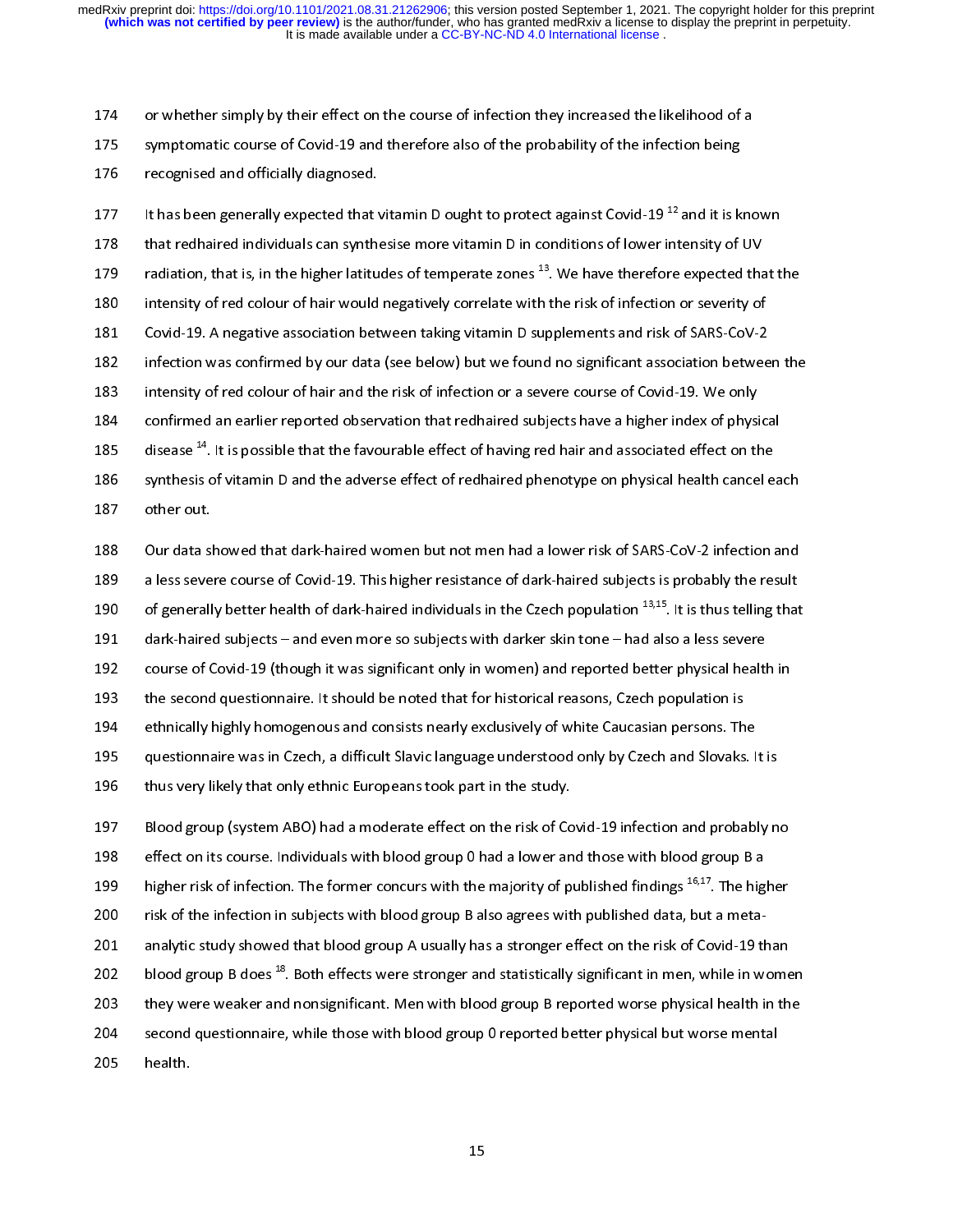207 effects on the severity of course of Covid-19 (significant for the severity of symptoms index in r<br>208 which concurs with previously published data <sup>18</sup>. Similarly, Rh-heterozygosity had no significant<br>209 on the risk 208 which concurs with previously published data <sup>18</sup>. Similarly, Rh-heterozygosity had no significant effects on the risk or severity of Covid-19, but that could be at least in part due to the relatively low numbe<br>210 of 208 which concurs with previously published data <sup>20</sup>. Similarly, Rh-heterozygosity had no significant effect<br>209 on the risk or severity of Covid-19, but that could be at least in part due to the relatively low number<br>210 210 of participants whose heterozygosity could be determined based on their Rh-phenotype and the Rh-<br>211 phenotype of their parents. Our results indicate that potential effects of Rh factor on the risk and<br>212 severity of 214 Bh-positive homozygotes worse health than Rh-negative individuals  $^{19}$ . 211 phenotype of their parents. Our results indicate that potential effects of Rh factor on the risk and<br>212 severity of Covid-19 do deserve further attention, but investigation of this phenomenon should be<br>213 preferably 213 preferably based on DNA-genotyped populations because Rh-positive heterozygotes have better are.<br>214 Rh-positive homozygotes worse health than Rh-negative individuals <sup>19</sup>.<br>215 Sociodemographic factors had a moderate e

214 Rh-positive homozygotes worse health than Rh-negative individuals <sup>19</sup>.<br>215 Sociodemographic factors had a moderate effect on the risks of Covid-19. People who live in larger<br>216 cities and individuals with higher educ Rh-positive homozygotes worse health than Rh-negative individuals <sup>25</sup>.<br>215 . Sociodemographic factors had a moderate effect on the risks of Covid-1<br>216 . cities and individuals with higher education, especially women, had 216 cities and individuals with higher education, especially women, had a lower risk of infection, which i<br>217 in agreement with published data <sup>20</sup>. Household size, and in men especially the number of children<br>218 under 2 217 in agreement with published data <sup>20</sup>. Household size, and in men especially the number of children<br>218 under 20 years of age, was associated with a higher risk of infection, which again agrees with<br>219 published data 217 in agreement with published data <sup>20</sup>. Household size, and in men especially the number of children<br>218 under 20 years of age, was associated with a higher risk of infection, which again agrees with<br>219 published data 219 published data <sup>3,4</sup>. People living on their own had a much lower risk of infection than those which a hose with a hose with a hose with a higher risk of infection than those with a household with someone else and sing published data <sup>3,4</sup>. People living on their own had a much lower risk of infection than those who share<br>220 . household with someone else and singles also reported a less severe course of Covid-19. Both of<br>221 these effec 221 these effects were highly significant. Education level and in women also household size had the<br>222 strongest protective effects against a severe or long course of Covid-19. Family income before the<br>223 beginning of th 222 strongest protective effects against a severe or long course of Covid-19. Family income before the<br>223 beginning of the pandemic had no significant effect on the risk of infection or the course of Covi<br>224 disease. Thi 223 beginning of the pandemic had no significant effect on the risk of infection or the course of Covid-2<br>224 disease. This contrasts with findings of another prospective study which found a twice higher risk covid-19 in l 224 disease. This contrasts with findings of another prospective study which found a twice higher risk of<br>225 Covid-19 in low-income individuals <sup>20</sup>. That study, however, took into account only hospitalised<br>226 patients. 225 Covid-19 in low-income individuals <sup>20</sup>. That study, however, took into account only hospitalised<br>226 patients. Income was positively correlated with physical and mental health at the moment of filling i<br>227 the second 225 Covid-19 in low-income individuals <sup>20</sup>. That study, however, took into account only hospitalised<br>226 patients. Income was positively correlated with physical and mental health at the moment of fil<br>227 the second quest 227 the second questionnaire. It should be born in mind, though, that in the Czech Republic, nearly all<br>228 medical care except for non-essential dentistry procedures and medical drugs that have cheaper<br>229 alternatives is 228 medical care except for non-essential dentistry procedures and medical drugs that have cheaper<br>229 alternatives is paid for from mandatory medical insurance. On the other hand, it is likely that higher<br>230 income indiv

alternatives is paid for from mandatory medical insurance. On the other hand, it is likely that higher-<br>230 income individuals invest more in disease prevention.<br>231 Many behavioural traits had protective effects against t 233 alternatives in both men and women), increased the risk of infection. We can only speculate about 231 Many behavioural traits had protective effects against<br>232 income actively involved in sport (in both men and women), fr<br>233 in swimming (in both men and women), increased the ris<br>234 the proximal reasons of these find 232 actively involved in sport (in both men and women), frequent singing (only in men), and cold water<br>233 swimming (in both men and women), increased the risk of infection. We can only speculate about<br>234 the proximal rea 233 swimming (in both men and women), increased the risk of infection. We can only speculate about<br>234 the proximal reasons of these findings. It seems likely that these activities increase the risk of<br>235 infection only i 234 the proximal reasons of these findings. It seems likely that these activities increase the risk of<br>235 infection only indirectly, that is, by increasing the number of physical contacts with other people. It<br>236 is, how 235 infection only indirectly, that is, by increasing the number of physical contacts with other peop<br>236 is, however, also possible that singing facilitates the transmission of the virus even directly. A<br>237 community-bas 236 is, however, also possible that singing facilitates the transmission of the virus even directly. A large<br>237 community-based cohort study performed on 387,109 UK citizens showed a positive effect of<br>238 physical inact 237 community-based cohort study performed on 387,109 UK citizens showed a positive effect of<br>238 physical inactivity on the risk of Covid-19 but the study took into account only hospitalised patients<br>239 and not the much 238 physical inactivity on the risk of Covid-19 but the study took into account only hospitalised pat<br>239 and not the much numerous subjects without a severe course of Covid-19<sup>21</sup>. The negative effect of the much numerous 239 and not the much numerous subjects without a severe course of Covid-19 <sup>21</sup>. The negative effect of  $16$ and not the much numerous subjects without a severe course of Covid-19 <sup>21</sup>. The negative effect of 239 and not the much numerous subjects without a severe course of Covid-19 <sup>21</sup>. The negative effect of 239 and not the mu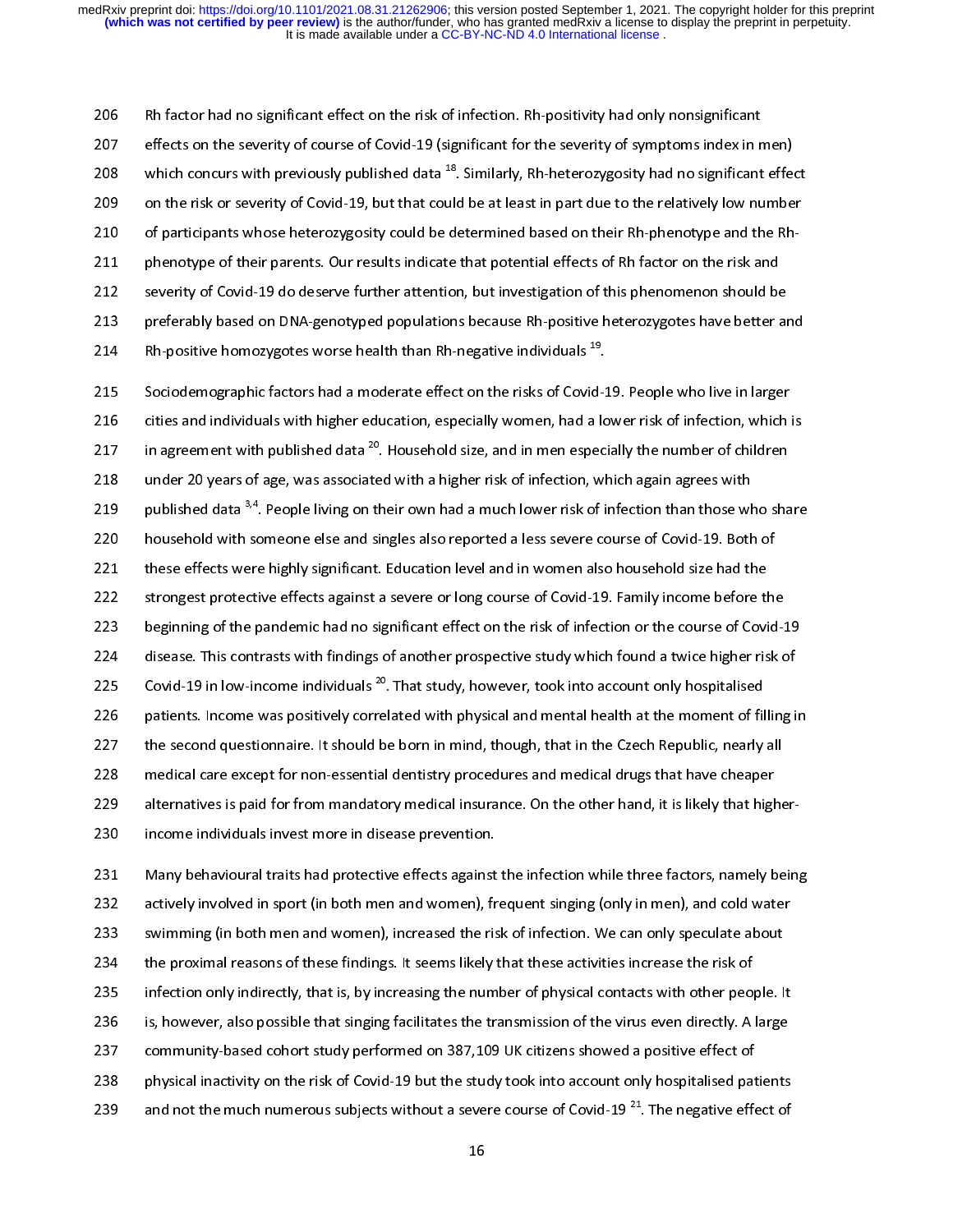240 sport on the risk of hospitalisation thus probably reflects the negative effect of physical activity on<br>241 the risk of severe Covid-19 (observed also in our study), rather than its negative effect on the risk of<br>242 t

243 The strongest protective factor against Covid-19 infection was strict adherence to wearing masks and<br>244 Tespirators; this factor was stronger in men than in women. Based on the results of laboratory tests,<br>245 This us 242 The strongest protective fa<br>244 Frespirators; this factor was<br>245 Fit is usually supposed that<br>246 Fragainst infection with SAR 246 — against infection with SARS-CoV-2 (and not only against transmitting the infection to other people).<br>247 — On the other hand, the results of a metanalytic study show that empirical evidence for this claim is 245 it is usually supposed that the wearing of masks, and even more so respirators, protects individuals against infection with SARS-CoV-2 (and not only against transmitting the infection to other people).<br>247 On the other 246 against infection with SARS-CoV-2 (and not only against transmitting the infection to other people).<br>247 on the other hand, the results of a metanalytic study show that empirical evidence for this claim is<br>248 relative 247 On the other hand, the results of a metanalytic study show that empirical evidence for this claim is<br>248 relatively weak <sup>22</sup>. To the best of our knowledge, there is no published prospective longitudinal study<br>250 The 248 relatively weak <sup>22</sup>. To the best of our knowledge, there is no published prospective longitudinal student<br>249 that examined the effects of wearing masks on the risk of Covid-19 or its severity.<br>250 The second stronges relatively weak <sup>22</sup>. To the best of our knowledge, there is no published prospective longitudinal study<br>249 that examined the effects of wearing masks on the risk of Covid-19 or its severity.<br>250 The second strongest prot

250 The second strongest protective factor was the consumption of vitamins and supp<br>251 performed separately for women and men had shown that the strongest protective<br>252 was walking in nature, possibly an indication of a

251 performed separately for women and men had shown that the strongest protective factor in women<br>252 was walking in nature, possibly an indication of a solitary activity of more introverted women,<br>253 because in men, wal performed separately for women and men had shown that the strongest protective factor in women<br>252 was walking in nature, possibly an indication of a solitary activity of more introverted women,<br>253 because in men, walking

253 because in men, walking in nature was a risk factor, albeit a weak and nonsignificant one, rather a protective factor. The strongest protective factor for men was adherence to wearing masks a respirators. Sustaining so 254 a protective factor. The strongest protective factor for men was adherence to wearing masks and<br>255 a protective factor. The strongest protective factor for men was adherence to wearing masks and<br>255 a rispiniticant ef

256 a significant effect in both men (p-values > 0.069) and women (p-values > 0.699).<br>257 We found that tobacco smoking (in both men and women) and partly also of marihuana use (in<br>258 women) have a relatively strong prote 259 less probably also tobacco smoking, could have also some protective effect against a severe course of 260 Sovid-19. Protective effects of tobacco smoking have been reported <sup>7</sup> and discussed <sup>23</sup> in some 261 previous studies but most studies show adverse effects of smoking on the risk of a severe course of 259 less probably also tobacco smoking, could have also some protective effect against a severe course o<br>260 Covid-19. Protective effects of tobacco smoking have been reported<sup>7</sup> and discussed <sup>23</sup> in some<br>261 previous stu 260 Covid-19. Protective effects of tobacco smoking have been reported <sup>7</sup> and discussed <sup>23</sup> in some<br>261 previous studies but most studies show adverse effects of smoking on the risk of a severe course of<br>262 Covid-19<sup>2,</sup> 260 Covid-19. Protective effects of tobacco smoking have been reported ' and discussed <sup>25</sup> in some<br>261 previous studies but most studies show adverse effects of smoking on the risk of a severe cours<br>262 Covid-19 <sup>2,11,21,</sup> 262 Covid-19<sup>2,11,21,24,25</sup>. Former smoking habit seems to have a three times stronger adverse effect than<br>263 current smoking <sup>26</sup>, which agrees with the results of a metanalytic study based on 233 studies <sup>7</sup>. We<br>264 hav Covid-19 <sup>2,11,21,24,25</sup>. Former smoking habit seems to have a three times stronger adverse effect than<br>263 current smoking <sup>26</sup>, which agrees with the results of a metanalytic study based on 233 studies <sup>7</sup>. We<br>264 have n 263 current smoking <sup>26</sup>, which agrees with the results of a metanalytic study based on 233 studies <sup>7</sup>. We<br>264 have no explanation for the contradiction between our data and reported data except for a<br>265 hypothetical pub 265 hypothetical publication bias: it is possible that authors and editors may be reluctant to pub<br>266 results showing any positive effects of smoking. It should be mentioned, though, that in our<br>267 smokers reported worse 266 results showing any positive effects of smoking. It should be mentioned, though, that in our students and smokers reported worse mental health and female smokers reported worse mental and physical health in the second 267 smokers reported worse mental health and female smokers reported worse mental and physical<br>268 health in the second questionnaire than non-smokers did.<br>269 The most unexpected result of this part of the study was the p

268 health in the second questionnaire than non-smokers did.<br>269 The most unexpected result of this part of the study was the positive correlation between higher<br>270 severity of the course of Covid-19 and adherence to wear The most unexpected result of this part of the study was the<br>270 heaventy of the course of Covid-19 and adherence to wearinc<br>271 heatent also with keeping social distance. We speculate that<br>272 heavere course of Covid-19, Exercity of the course of Covid-19 and adherence to wearing masks and respirators and to a lesse<br>
271 extent also with keeping social distance. We speculate that individuals with predisposition to a<br>
272 severe course of C 271 extent also with keeping social distance. We speculate that individuals with predisposition to a<br>272 severe course of Covid-19, that is, mainly those who were overweight, suffered immunodeficiency,<br>17 272 severe course of Covid-19, that is, mainly those who were overweight, suffered immunodeficient<br>272 severe course of Covid-19, that is, mainly those who were overweight, suffered immunodeficient<br>27  $27$ <br> $27$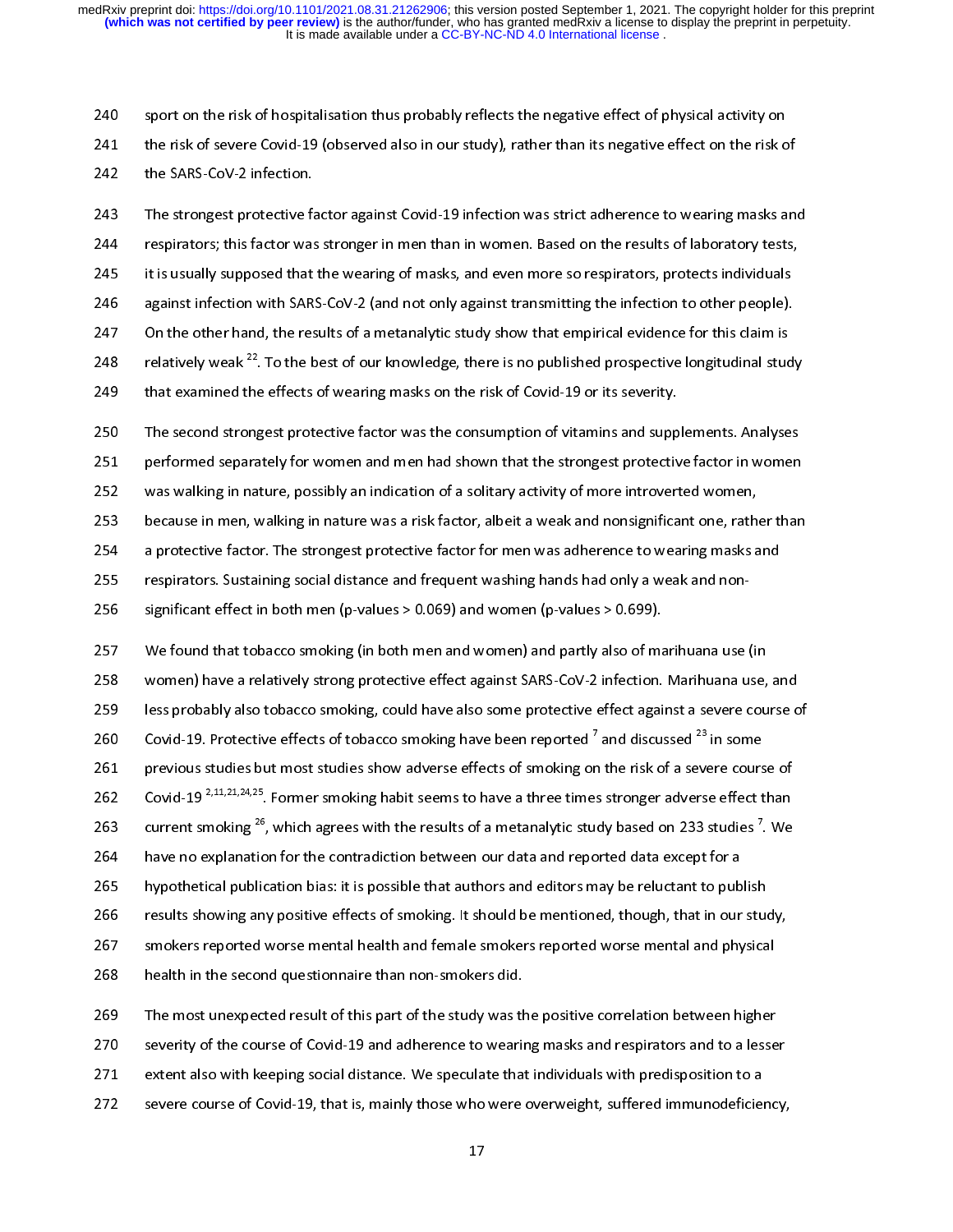chronic obstructive pulmonary disease, or diabetes, put more effort into trying to avoid infection and<br>274 more strictly adhered to recommendations concerning wearing masks and maintaining safe distance.<br>275 At the same ti 275 At the same time, if they did become infected they had a more severe course of the disease than<br>276 individuals without such risk factors. The strength of these associations was lower or non-existent<br>277 when the inten 276 individuals without such risk factors. The strength of these associations was lower or non-existent<br>277 when the intensity of symptoms or duration of Covid-19 were used as a measure of severity of Co<br>278 19 (except for 277 when the intensity of symptoms or duration of Covid-19 were used as a measure of severity of Cov<br>278 19 (except for the rather strong association between maintaining safe distance and duration of<br>279 Covid-19 in women) 201 when the internal definition of symptoms of symptoms of Covid-19 were used as a serious of several serious 279 Covid-19 in women) and it was much stronger when we used a self-rated severity of the course<br>280 Covid-19. It is also possible that subjects who did not adhere to recommendations concerning<br>281 personal protection agai 280 Covid-19. It is also possible that subjects who did not adhere to recommendations concerning<br>281 personal protection against Covid-19 were later more reluctant to admit that they had a serious<br>282 course of the disease 281 personal protection against Covid-19 were later more reluctant to admit that they had a seriou<br>282 course of the disease. Alternatively, one could also speculate that more anxious people follow<br>283 existing recommendat 282 course of the disease. Alternatively, one could also speculate that more anxious people followed<br>283 existing recommendations concerning individual protection against Covid-19 more strictly but th<br>284 also tended to ha 283 existing recommendations concerning individual protection against Covid-19 more strictly but the<br>284 also tended to have a more severe course of Covid-19 if they did become infected. On the other<br>285 hand, the strength 284 also tended to have a more severe course of Covid-19 if they did become infected. On the other<br>285 hand, the strength of all the associations remained approximately the same when we included in th<br>286 model reported in 285 hand, the strength of all the associations remained approximately the same when we included in<br>286 model reported intensity of anxiety and depression (partial Tau: masks 0.105 vs 0.109; distance (<br>287 vs 0.107).<br>288 Co 286 model reported intensity of anxiety and depression (partial Tau: masks 0.105 vs 0.109; distance 0.107<br>287 vs 0.107).<br>288 Coldwater swimming had a positive effect on physical and mental health at the time of filling the

287 vs 0.107).<br>288 Coldwater swimming had a positive effect on physical and mental health at the time of filling the<br>289 second questionnaire but it also seemed to be associated with a nonsignificantly more severe course<br>2 287 Coldwater<br>288 Coldwater<br>289 second qu<br>290 of Covid-1<br>291 in the Czeo 289 second questionnaire but it also seemed to be associated with a nonsignificantly more severe coure of Covid-19 in women. Better immunity of people who are involved in this activity, which is popul<br>291 in the Czech Repu second questionnaire but it also seemed to be associated with a nonsignificantly more severe course<br>290 of Covid-19 in women. Better immunity of people who are involved in this activity, which is popular<br>291 in the Czech R 291 in the Czech Republic, could have a negative effect on the course of Covid-19, possibly by increasing<br>292 the risk of interleukin storm. A more probable explanation, however, is that subjects involved in this<br>293 activ 292 the risk of interleukin storm. A more probable explanation, however, is that subjects involved in this<br>293 activity rarely suffer from seasonal colds, the flu, and another infectious diseases (either due to the<br>294 eff activity rarely suffer from seasonal colds, the flu, and another infectious diseases (either due to the<br>294 effect of this activity or because only resistant people could perform such activity) and therefore<br>295 rated the 294 effect of this activity or because only resistant people could perform such activity) and therefore<br>295 rated the course of their Covid-19 infection as more serious than other individuals would.<br>296 In contrast, freque

295 rated the course of their Covid-19 infection as more serious than other individuals would.<br>296 In contrast, frequent use of sauna not only had a positive effect on physical and mental health (i.e.<br>297 negative effect o 296 In contrast, frequent use of sauna not only had a positive effect on physical and mental he<br>297 negative effect on the illness indices) at the time of filling the second questionnaire but wa<br>298 negatively associated w 197 In egative effect on the illness indices) at the time of filling the second questionnaire but was also<br>198 In egatively associated with a severe course of Covid-19. Taking all participants together, active sport<br>199 In 298 negatively associated with a severe course of Covid-19. Taking all participants together, active sp<br>299 and frequent use of a sauna had a strong protective effect against a severe course of Covid-19, the second<br>200 eff 299 and frequent use of a sauna had a strong protective effect against a severe course of Covid-19, the<br>200 effect of sport being stronger in men, the effect of using a sauna in the woman.<br>201 Keeping certain animals could

209 and frequent use of a sauna had a strong protective effect against a severe course of covid-19, the strong protective effect of using a sauna in the woman.<br>
299 and the strong certain animals could be a risk factor for 301 Keeping certain animals could be a risk factor for acquiring the SARS-CoV-2 infect<br>302 affect the risk of a severe course of Covid-19. Having cats or dogs as pets had no<br>303 infection and mostly nonsignificant positive Soling the SARS-CoV-2 infection and it could also<br>
302 affect the risk of a severe course of Covid-19. Having cats or dogs as pets had no effect on the risk of<br>
303 infection and mostly nonsignificant positive effects on t infection and mostly nonsignificant positive effects on the risk of a severe course of Covid-19. The 304 significant positive associations between dog keeping and more severe symptoms of Covid-19 in<br>305 women (Tau = 0.095, p = 0.003) and between cat keeping and duration of Covid-19 in men (Tau =<br> $18$ 305 women (Tau = 0.095,  $p = 0.003$ ) and between cat keeping and duration of Covid-19 in men (Tau = 18  $305$  women (Tau  $\sim$  0.055) and between catalogical and duration of Covid-19 in men (Tau  $\sim$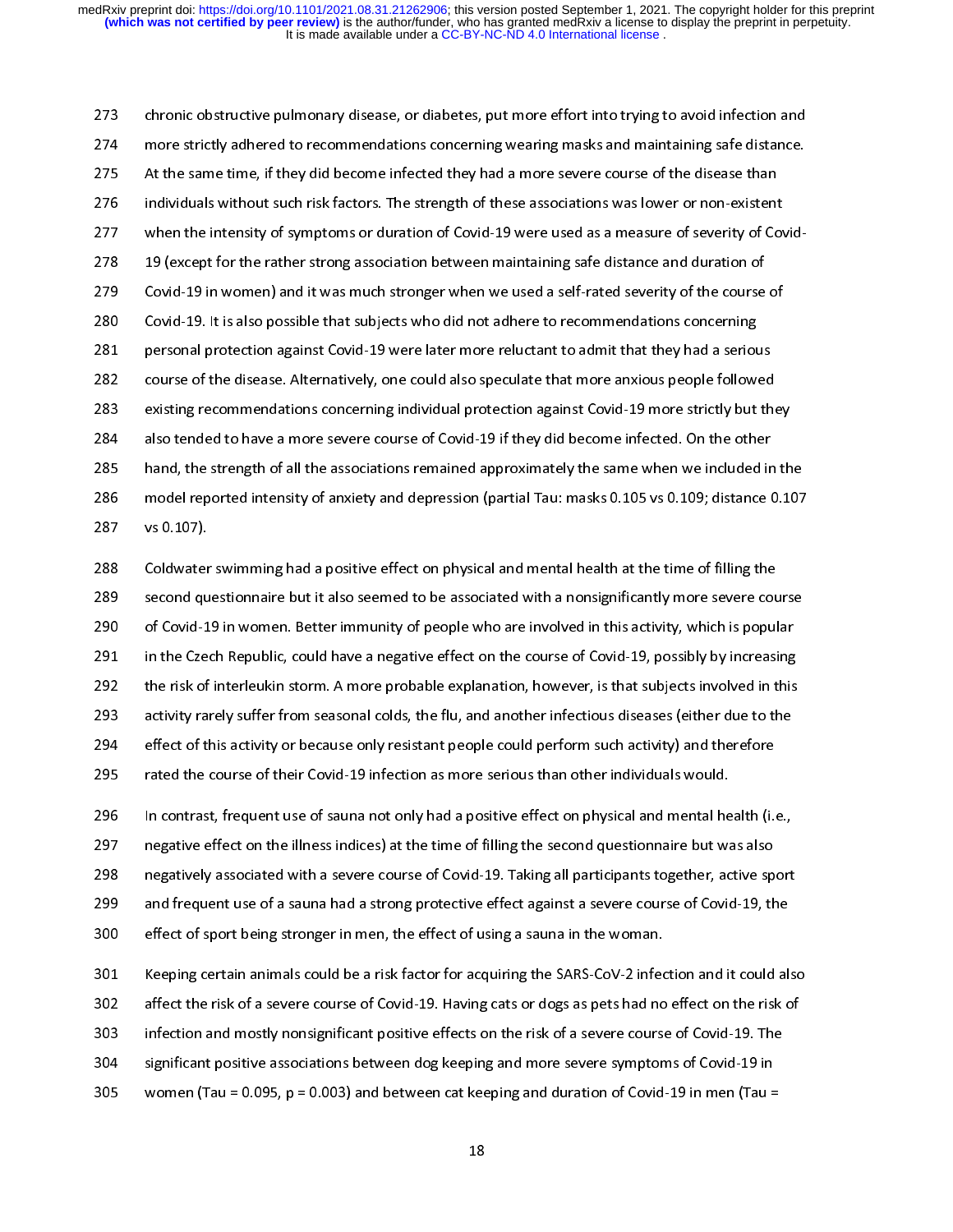306 0.134, p = 0.003) deserve future attention, but both could be just artifacts of multiple tests (see<br>307 below). Similarly, the relatively weak effects of keeping other animals (rodents and pigs) on the risk<br>308 of a m

310 Known health-related predispositions to a worse course and outcome of Covid-19 mostly yielded the<br>311 anticipated effects. The most severe impact was observed for immunodeficiency, autoimmunity, and 309 however, reminded that hamsters are susceptible to the SARS-CoV-2 infection <sup>27</sup>.<br>310 Known health-related predispositions to a worse course and outcome of Covid-19 mostly<br>311 anticipated effects. The most severe impac however, reminded that hamsters are susceptible to the SARS-CoV-2 infection  $\tilde{ }^{\prime}$ .<br>310 . Known health-related predispositions to a worse course and outcome of Covid-19<br>311 . anticipated effects. The most severe impac 311 anticipated effects. The most severe impact was observed for immunodeficiency, autoimmunity, and<br>312 chronic obstructive pulmonary disease but relatively strong were also the effects of being<br>313 overweight, cardiovasc 212 and the most severe pulmonary disease but relatively strong were also the effects of being<br>313 overweight, cardiovascular problems, and diabetes. Surprisingly, we did not detect any effect of<br>314 latent toxoplasmosis, 313 overweight, cardiovascular problems, and diabetes. Surprisingly, we did not detect any eff<br>314 latent toxoplasmosis, which was reported to be the strongest risk factor for the SARS-CoV-<br>315 and for a severe course of C 314 latent toxoplasmosis, which was reported to be the strongest risk factor for the SARS-CoV-2 inferential discrepancy between results is due to differences in the experimental design (prospective cohort study vs. cross-s 315 and for a severe course of Covid-19 in a previous cross-sectional study<sup>9</sup>. It is rather unlikely that this<br>316 discrepancy between results is due to differences in the experimental design (prospective cohort<br>317 study and for a severe course of Covid-19 in a previous cross-sectional study ". It is rather unlikely that this<br>316 discrepancy between results is due to differences in the experimental design (prospective cohort<br>317 study vs. discrepancy between results is due to differences in the experimental design (prospective cohort<br>317 study vs. cross-sectional study). More likely is that the difference in risk factors could be caused by<br>318 differences b 318 differences between the biological properties of the standard variant of SARS-CoV-2, which was the<br>319 agent of all Covid-19 disease during the second and third wave of Covid-19, and alpha mutant of<br>320 SARS-CoV-2, whi agent of all Covid-19 disease during the second and third wave of Covid-19, and alpha mutant of<br>320 SARS-CoV-2, which was the agent of most Covid-19 cases during the fourth wave in the Czech<br>321 Republic, which was the sub SARS-CoV-2, which was the agent of most Covid-19 cases during the fourth wave in the Czech<br>321 Republic, which was the subject of the present study. It is known that not only infectivity but also<br>322 clinical picture of in 321 Republic, which was the subject of the present study. It is known that not only infectivity but a<br>322 clinical picture of infection differs between the earlier and the beta variants of SARS-CoV-2<sup>28</sup>.<br>323 Another surpr

322 clinical picture of infection differs between the earlier and the beta variants of SARS-CoV-2<sup>28</sup>.<br>323 Another surprising finding was a very strong protective effect which having undergone borreliosis<br>324 had against clinical picture of infection differs between the earlier and the beta variants of SARS-CoV-2<sup>20</sup>.<br>
323 Another surprising finding was a very strong protective effect which having undergone borrelion<br>
324 had against the i 324 had against the infection in both sexes and, though only in men, also against a severe course of the<br>325 disease. This effect has not been observed in the previous cross-sectional study<sup>9</sup>. One could<br>326 speculate that 325 disease. This effect has not been observed in the previous cross-sectional study<sup>9</sup>. One could<br>326 speculate that the extracellular parasite *Borrelia* redirects immunoreactivity of the host from<br>327 humoral to cellula disease. This effect has not been observed in the previous cross-sectional study °. One could<br>326 . speculate that the extracellular parasite *Borrelia* redirects immunoreactivity of the host from<br>327 . humoral to cellular 327 speculate that the extracellular parasite Borrelia redirects immunoreactivity of the host from<br>328 humoral to cellular immunity, which might provide some protection against SARS-CoV-2. Mor<br>329 And last but not least, b 328 the immunoregulative activity of *Borrelia* could provide some protection against a cytokine storm.<br>329 And last but not least, borreliosis affects the physical and mental health, and secondarily also the<br>330 behaviour 328 the immunoregulative activity of *Borrelia* could provide some protection against a cytokine storm.<br>329 And last but not least, borreliosis affects the physical and mental health, and secondarily also the<br>330 behaviour 333 0.009), but they could be the result of an artifact of multiple tests. In many countries, including the 334 between republic, scroprevalence of borreliosis is rather liight. Therite present study, it was 30% in 332 relatively strong and significant in both women (Tau = -0.065, p = 0.0006) and men (Tau = -0.075,<br>333 0.009), but they could be the result of an artifact of multiple tests. In many countries, including the Czech Repub 333 0.009), but they could be the result of an artifact of multiple tests. In many countries, including the<br>334 Czech Republic, seroprevalence of borreliosis is rather high <sup>29</sup>. In the present study, it was 36% in<br>335 Cov Czech Republic, seroprevalence of borreliosis is rather high <sup>29</sup>. In the present study, it was 36% in<br>335 Covid-negative and 26% in Covid positive participants. The observed protective effects, which seem<br>336 to be strong Czech Republic, seroprevalence of borreliosis is rather high <sup>29</sup>. In the present study, it was 36% in<br>
Covid-negative and 26% in Covid positive participants. The observed protective effects, which seem<br>
to be stronger in 1336 to be stronger in men than in women, therefore deserve utmost attention in future studies.<br>
237 All factors known to increase the risk of a severe course of Covid-19, with the exception of being<br>
238 overweight, provi

337 All factors known to increase the risk of a severe course of Covid-19, with the exception of boverweight, provided some protection against acquiring the infection in women, but the effection in women but the effection 338 overweight, provided some protection against acquiring the infection in women, but the effects v<br>19  $338$  overweight, provided some protection against acquiring the infection in word, but the effects were effects were  $\frac{1}{2}$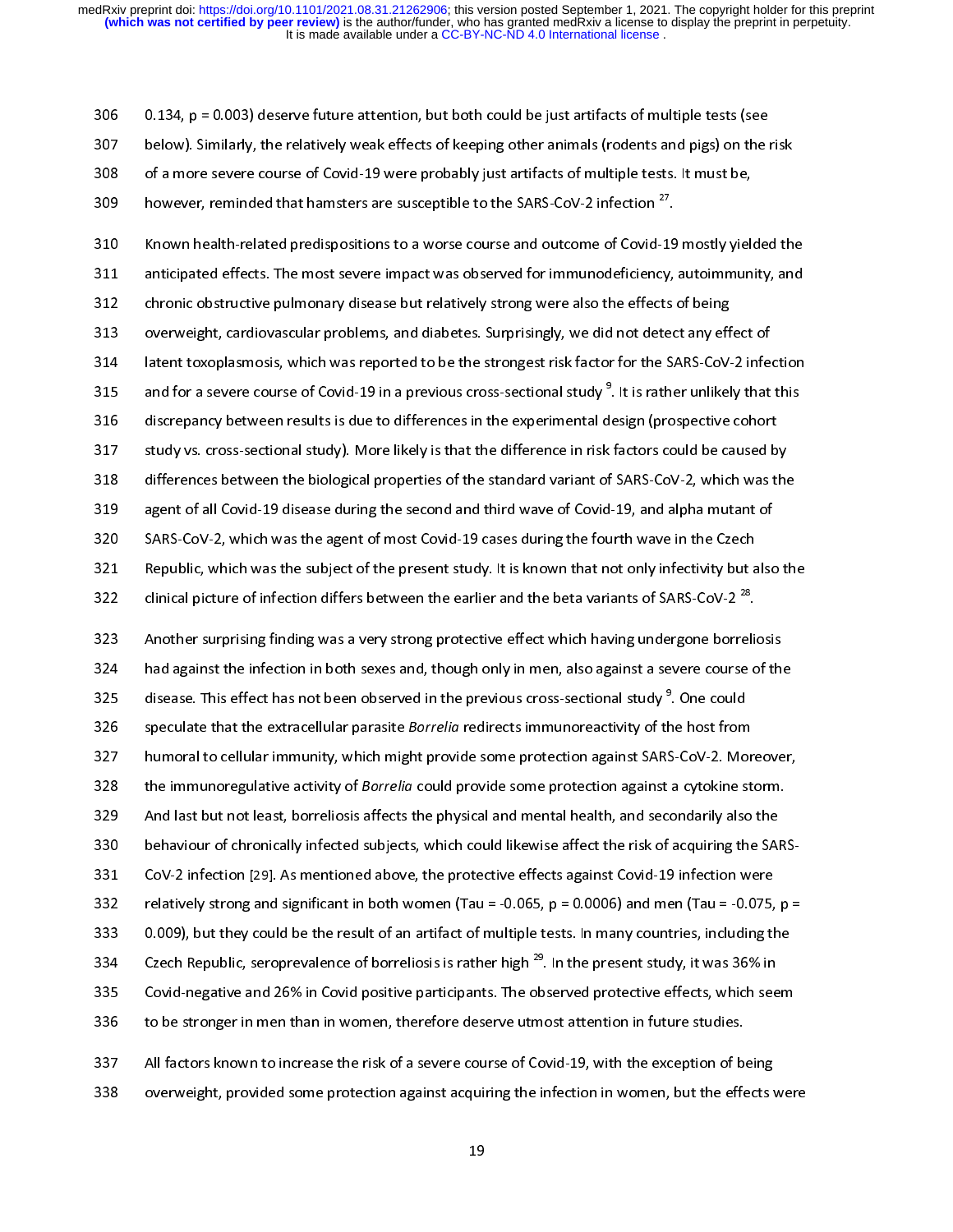in nearly all cases nonsignificant. We suspect that people belonging to at-risk groups try more<br>340 intensively (and at least partly successfully) to avoid contracting the infection. On the other hand, we<br>341 did not obser 341 did not observe any protective effect of depression or anxiety against acquiring the infection: in fact,<br>342 more anxious women had a higher risk of acquiring Covid-19 and both depression and anxiety<br>343 positively cor 342 more anxious women had a higher risk of acquiring Covid-19 and both depression and anxiety<br>343 positively correlated with a higher probability of a more severe course of Covid-19 in women.<br>344 suggests that neither dep 344 suggests that neither depression nor anxiety act as efficient instruments of human behavioural<br>345 immunity against Covid-19.<br>346 During the epidemic, it has been suggested that regular taking of certain vitamins might

346 During the epidemic, it has been suggested that regular taking of certain vitamins might act as 345 immunity against Covid-19.<br>346 During the epidemic, it has been suggested that regular taking of certain vitamins might act as<br>347 prevention against Covid-19. People who live in the Czech Republic have often insuffici 346 During the epidemic, it has I<br>347 prevention against Covid-19.<br>348 photosynthesis of vitamin D<br>349 by physicians as useful preve 347 prevention against Covid-19. People who live in the Czech Republic have often insufficient inta<br>348 photosynthesis of vitamin D and regular use of vitamin D supplements was therefore recomme<br>349 by physicians as useful 348 photosynthesis of vitamin D and regular use of vitamin D supplements was therefore recommended<br>349 by physicians as useful prevention against Covid-19. In our study, vitamin D provided significant<br>350 protection agains 349 by physicians as useful prevention against Covid-19. In our study, vitamin D provided significant<br>350 protection against acquiring SARS-CoV-2 infection. Rather unexpectedly, though, the strongest<br>351 protective effect 350 protection against acquiring SARS-CoV-2 infection. Rather unexpectedly, though, the strongest<br>351 protective effect against the infection was found for drinking rooibos, which is at least in the Cze<br>352 Republic not co protective effect against the infection was found for drinking rooibos, which is at least in the Cz<br>Republic not considered a medical herb and it has not been suggested that it could help in Covi-<br>prevention. It is known t 352 Republic not considered a medical herb and it has not been suggested that it could help in Covid-19<br>353 prevention. It is known that rooibos, which is a fermented extract from the leaves of Aspalathus<br>354 *linearis*, h 153 Prevention. It is known that rooibos, which is a fermented extract from the leaves of Aspalathus<br>154 *linearis*, has both antioxidant and anti-inflammatory activities. Both in vitro and in vivo studies show<br>155 that tw 353 prevention. It is known that rooibos, which is a remiented extract from the leaves of Asparathus<br>354 *linearis*, has both antioxidant and anti-inflammatory activities. Both in vitro and in vivo studies sh<br>355 that two 354 Interns, has both antioxidant and anti-inflammatory activities. Both in vitro and in vivo statics show<br>355 that two major active dihydrochalcones found in the rooibos suppress vascular inflammation induced<br>356 by high 356 by high glucose or lipopolysaccharide in human vein endothelial cells. In mice, they suppress vascular<br>357 inflammation caused by a wide range of molecular mechanisms including the inhibition of<br>358 inflammatory cytoki 357 inflammation caused by a wide range of molecular mechanisms including the inhibition of<br>358 inflammatory cytokines and oxidative stress  $30-34$ . It has been suggested by the authors of the<br>359 corresponding study (per 358 inflammatory cytokines and oxidative stress <sup>30-34</sup>. It has been suggested by the authors of t<br>359 corresponding study (performed on laboratory rodents) that aquatic extracts from the roo<br>360 rooibos tea, could be used inflammatory cytokines and oxidative stress <sup>3034</sup>. It has been suggested by the authors of the<br>359 corresponding study (performed on laboratory rodents) that aquatic extracts from the rooibo<br>760 rooibos tea, could be used 360 corresponding study (performance on laboratory) rodents) that aquatic extracts from the rooting of a<br>361 Moreover, thanks to the absence of caffeine in rooibos, it could be useful for reducing oxidative<br>362 stress espe rooibos tea, could be used to modulate oxidative stress and suppress inflammatory response<sup>57</sup>.<br>361 Moreover, thanks to the absence of caffeine in rooibos, it could be useful for reducing oxidative<br>362 stress especially in 362 stress especially in children <sup>36</sup>. As far as we know, no data on the effects of rooibos or its biologic<br>363 active components have been published yet: an inquiry for rooibos AND Covid resulted in zero hi<br>364 WOS, Pubm stress especially in children <sup>oo</sup>. As far as we know, no data on the effects of rooibos or its biologically<br>363 active components have been published yet: an inquiry for rooibos AND Covid resulted in zero hits at<br>364 WOS, active components have been published yet: an inquiry for rooibos AND Covid resulted in zero hits at<br>364 WOS, Pubmed, MedRxiv, and BioRxiv.<br>365 This study had a character of exploratory research. All factors we planned to

366 preregistered before the start of data collection to avoid the danger of cherry-picking artifacts<br>367 Nevertheless, the number of factors we examined (105) was so large that artifacts of multi<br>368 could be easily respo

368 could be easily responsible for many significant results. It is mostly considered unnecessary or even

367 Nevertheless, the number of factors we examined (105) was so large that artifacts of multiple to could be easily responsible for many significant results. It is mostly considered unnecessary or examined (105) was so la

368 could be easily responsible for many significant results. It is mostly considered unnecessary or even<br>369 counterproductive to perform a correction for multiple tests in exploratory studies <sup>37</sup> but in the<br>370 present 369 counterproductive to perform a correction for multiple tests in exploratory studies <sup>37</sup> but in the<br>370 present study, we decided (and preregistered) to perform this correction. To this purpose, we used<br>371 the Benjami counterproductive to perform a correction for multiple tests in exploratory studies 31<br>370 present study, we decided (and preregistered) to perform this correction. To this purpose, we u<br>371 the Benjamini-Hochberg method w 371 the Benjamini-Hochberg method with a false discovery rate preset to 0.2, which is also why only 80%<br>372 (140) of the 175 results indicated in bold in Table 3 as significant are expected to be significant in

372 (140) of the 175 results indicated in bold in Table 3 as significant are expected to be significant in 20  $320$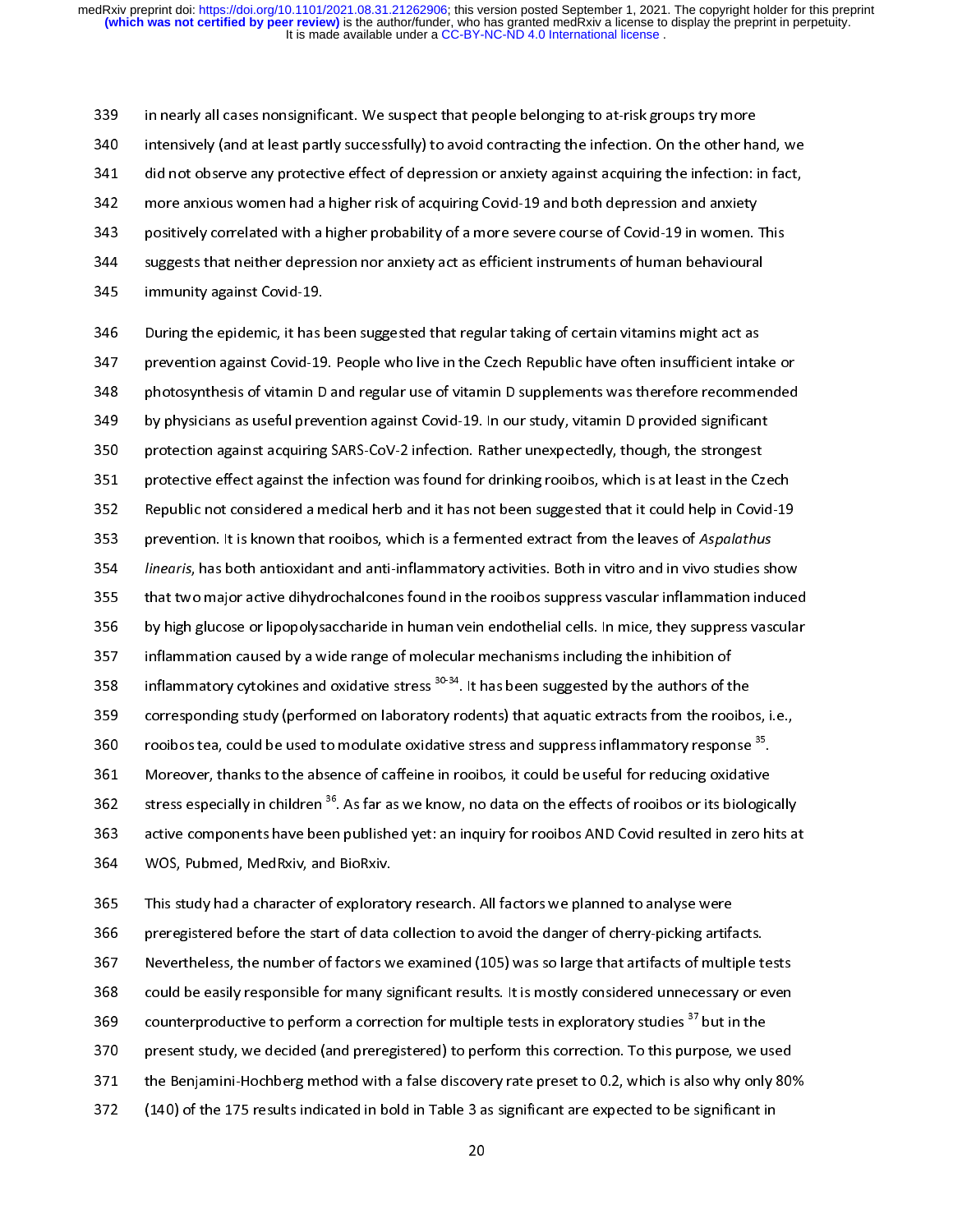374 correction cannot itself discriminate between truly significant and false significant associations. For discussion of the theoretical background of the method, relation between FDR and p-value, and superiority of contr discussion of the theoretical background of the method, relation between FDR and p-value, and<br>376 superiority of controlling FDR over other methods of elimination of multiple tests artifacts, kindly<br>377 refer to <sup>38,39</sup>.<br>3 superiority of controlling FDR over other methods of elimination of multiple tests artifacts, kindly<br>373 discussion of the theoretical background of the methods of elimination of multiple tests artifacts, kindly<br>378 discus

superiority of controlling FDR over other methods of elimination of multiple tests artifacts, kindly<br>377 refer to <sup>38,39</sup>.<br>378 We would also like to draw attention here to the existence of a phenomenon of p-value spillover 377 refer to  $378$ <br>378 We would als<br>379 that is, the ef<br>380 behavioural v<br>381 subset of var 379 that is, the effect of presence of many significant effects in a subset of factors (e.g. a subset of behavioural variables) on another subset of factors in which only a few or no effects exist (e.g. the subset of varia 380 behavioural variables) on another subset of factors in which only a few or no effects exist (e.g. subset of variables related to keeping animals). After the Benjamini-Hochberg or sequential<br>382 Bonferroni correction, s 381 subset of variables related to keeping animals). After the Benjamini-Hochberg or sequential<br>382 Bonferroni correction, some significant effects in the former group will turn out to be nonsignificant<br>383 and some nonsig 382 Bonferroni correction, some significant effects in the former group will turn out to be nonsig<br>383 and some nonsignificant effects in the latter group will become apparently significant.<br>384 The difficulty of recognisi

383 and some nonsignificant effects in the latter group will become apparently significant.<br>384 The difficulty of recognising what is the cause and what the effect, what is a direct and what an<br>385 indirect effect of a fac 384 The difficulty of recognising what is the cause and what the effect, what is a direct and<br>385 indirect effect of a factor, and especially which factors affect the output variable and w<br>386 indicate the existence of ano indirect effect of a factor, and especially which factors affect the output variable and which merely<br>386 indicate the existence of another (possibly an unknown) factor affecting the output variable are all<br>387 serious pro 386 indicate the existence of another (possibly an unknown) factor affecting the output variable are all<br>387 serious problems affecting observational epidemiological studies. Unlike cross-sectional studies,<br>388 longitudina 387 serious problems affecting observational epidemiological studies. Unlike cross-sectional studies,<br>388 longitudinal studies could discriminate between some alternatives but even these studies are not<br>389 omnipotent. For 388 longitudinal studies could discriminate between some alternatives but even these studies are no<br>389 omnipotent. For example, by applying the Bradford Hill temporality criterium <sup>40</sup>, we can be sure t<br>390 the negative a 389 omnipotent. For example, by applying the Bradford Hill temporality criterium <sup>40</sup>, we can be sure th<br>390 the negative association between wearing masks (or taking vitamins) and acquiring the SARS-CoV-<br>391 infection is omnipotent. For example, by applying the Bradford Hill temporality criterium <sup>40</sup>, we can be sure that<br>390 the negative association between wearing masks (or taking vitamins) and acquiring the SARS-CoV-2<br>391 infection is n 391 infection is not caused by a higher willingness of those who already had Covid-19 to protect<br>392 themselves against the infection (or to treat symptoms or aftereffects of Covid-19). But we cannot<br>393 exclude the possib 394 many ways, including wearing face masks, and that some of these methods of protection (but not the<br>395 wearing of face masks) have a strong protective effect against Covid-19. Similarly, the observed 393 exclude the possibility that some subpopulation of people protects itself against the infection in<br>394 many ways, including wearing face masks, and that some of these methods of protection (but not t<br>395 wearing of fac 396 strong positive association between taking echinacea and a severe course of Covid-19 could be<br>397 – caused by certain health problems which the subjects try to treat by echinacea and which also later 398 predispose the subjects to a worse course of Covid-19, that is, it is possible that the effect is due to a 396 strong positive association between taking echinacea and a severe course of Covid-19 could be<br>397 caused by certain health problems which the subjects try to treat by echinacea and which also la<br>398 predispose the subj Example 2018 Strong positive association between taking distributed that distributed to term in the strong caused by certain health problems which the subjects try to treat by echinacea and which also I<br>also predispose the 398 predispose the subjects to a worse course of Covid-19, that is, it is possible that the effect is due to a<br>399 kind of protopathic bias <sup>41</sup>. The issue of causality could only be definitively solved by an intervention<br> 399 kind of protopathic bias <sup>41</sup>. The issue of causality could only be definitively solved by an intervention<br>300 study, that is, by randomly assigning participants of a double-blind experiment into two groups and<br>301 sup kind of protopathic bias <sup>42</sup>. The issue of causality could only be definitively solved by an intervention<br>400 study, that is, by randomly assigning participants of a double-blind experiment into two groups and<br>401 supplyi 1000 supplying one group with drug and the other with a placebo. Naturally, such experiments cannot be<br>102 performed so as to investigate factors which are expected to have adverse effects on the course of a<br>103 disease in experience so as to investigate factors which are expected to have adverse effects on the course of a<br>disease in humans. Also, it is sometimes technically difficult to perform a double-blind or blind<br>experiment with some p 403 disease in humans. Also, it is sometimes technically difficult to perform a double-blind or blind<br>404 experiment with some protective factors, such as wearing face masks.<br>405 Strengths and limitations of the study 404 experiment with some protective factors, such as wearing face masks.<br>405 Strengths and limitations of the study<br>21 405 Strengths and limitations of the study<br>21

405 Strengths and limitations of the study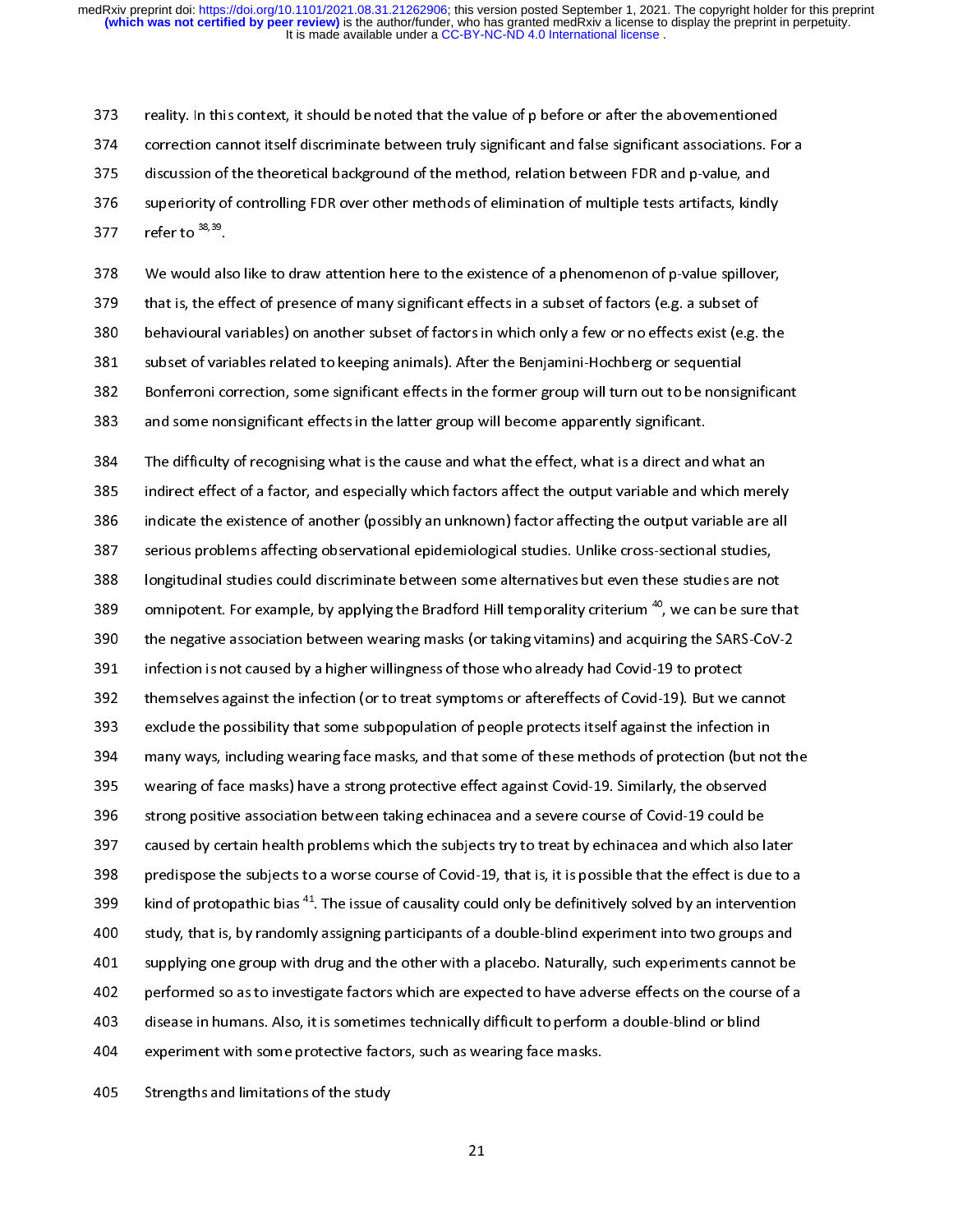For the most important antantage of the present study is the prespective longitudinal nature, its prospective<br>408 The most serious limitation of the study is the fact that participants were self-selected and do<br>409 The mos 408 The most serious limitation of the study is the fact that particip<br>409 epresent a typical sample of a general population. The use of r<br>410 samples with less variability than is found in general population<br>411 even weak The most serious limitation of the study is the fact that participants were self-selected and do not<br>409 represent a typical sample of a general population. The use of nonrepresentative samples (i.e.,<br>410 samples with less 410 samples with less variability than is found in general population) increases the likelihood of find<br>411 even weak significant effects if they in fact exist. On the other hand, this setup could also artific<br>412 increas Examples with less variability than is found in population, increase the simulation of samples in fract exist. On the other hand, this setup could also artificially increase or decrease the observed strength of detected ef Figure 2011 and the observed strength of detected effects (the amount of variability in an<br>
413 output variable explained by the factors under study)<sup>42</sup>. In short, due to the specific composition of<br>
414 the population of output variable explained by the factors under study)<sup>42</sup>. In short, due to the specific composition<br>414 the population of study participants, we must be careful with generalisation of the findings.<br>415 The second problem

output variable explained by the factors under study) <sup>42</sup>. In short, due to the specific composition of<br>the population of study participants, we must be careful with generalisation of the findings.<br>The second problem is t the population of study participants, we must be careful with generalisation of the findings.<br>
415 The second problem is that 'survivorship bias' could affect the results of some tests: Subjects who<br>
416 experienced a very experienced a very severe course of Covid-19 were probably less likely to participate in the second<br>
part of the study (less likely to fill the second questionnaire) and those who died due to Covid-19<br>
could not participat 419 waves of Covid-19 was about 1.9 % but the mean age of participants of our study was 43 and<br>420 mortality in that age group was much lower. A low number of participants who died during the study, 421 if any, could thus hardly affect the results of analyses aimed at identifying the risk and protective waves of Covid-19 was about 1.9 % but the mean age of participants of our study was 43 and<br>420 mortality in that age group was much lower. A low number of participants who died during the st<br>421 if any, could thus hardly a mortality in that age group was much lower. A low number of participants who died during th<br>421 if any, could thus hardly affect the results of analyses aimed at identifying the risk and protect<br>422 factors against the inf 1421 if any, could thus hardly affect the results of analyses aimed at identifying the risk and protective<br>
422 factors against the infection. On the other hand, a higher dropout rate of those participants who<br>
423 suffere 422 factors against the infection. On the other hand, a higher dropout rate of those participants who<br>423 suffered a more severe course of the infection could affect the results of tests aimed at risk and<br>424 protective fa 1423 suffered a more severe course of the infection could affect the results of tests aimed at risk and<br>1424 protective factors against a severe course of Covid-19. It is, for example, possible that a large part<br>1425 subje 124 protective factors against a severe course of Covid-19. It is, for example, possible that a large particle<br>125 subjects with a certain risk factor, for instance those with chronic obstructive pulmonary disease<br>126 thos 425 subjects with a certain risk factor, for instance those with chronic obstructive pulmonary disease or<br>426 those with toxoplasmosis, had such a severe course of Covid-19 that they mostly did not participate<br>427 in the s 426 those with toxoplasmosis, had such a severe course of Covid-19 that they mostly did not participate<br>427 in the second part of the study. Along similar lines, a seemingly milder course of Covid-19 in subject:<br>428 who di 427 in the second part of the study. Along similar lines, a seemingly milder course of Covid-19 in subjects<br>428 who did not strictly adhere to mask wearing could be due to a survivorship artifact. There is probably<br>429 no who did not strictly adhere to mask wearing could be due to a survivorship artifact. There is probably<br>
429 no way of eliminating this kind of bias in questionnaire studies.<br>
430 The third limitation of the study is the re

129 no way of eliminating this kind of bias in questionnaire studies.<br>130 The third limitation of the study is the relatively low number of subjects affected by some factors. All<br>131 in all, this study is based on a large 430 The third limitation of the study is the relatively low number of<br>431 in all, this study is based on a large number of subjects but the r<br>432 isk or protective factor could be rather low. For example, the n<br>433 and wer 431 in all, this study is based on a large number of subjects but the number of those who met a particular<br>432 tisk or protective factor could be rather low. For example, the number of subjects who drank rooibos<br>433 and we 132 is a protective factor could be rather low. For example, the number of subjects who drank rooibos<br>
2433 and were not infected with SARS-CoV-2 was 121 (10.8%), while just 3 participants (3.3 %) drank<br>
2434 rooibos and w and were not infected with SARS-CoV-2 was 121 (10.8%), while just 3 participants (3.3 %) drank<br>434 rooibos and were infected with SARS-CoV-2. The equivalent numbers for, e.g., using marihuana,<br>435 keeping rabbits, or being 434 rooibos and were infected with SARS-CoV-2. The equivalent numbers for, e.g., using marihuana,<br>435 keeping rabbits, or being infected with *Toxoplasma* were 54/4, 783/132, and 153/25, respective<br>436 (see Table 1). Techn keeping rabbits, or being infected with Toxoplasma were 54/4, 783/132, and 153/25, respectivel<br>436 (see Table 1). Technically, a low or imbalanced number of subjects in particular groups is not a<br>437 problem. Partial Kenda 435 keeping rabbits, or being infected with Toxopiasma were 34/4, 783/132, and 133/23, respectively<br>436 (see Table 1). Technically, a low or imbalanced number of subjects in particular groups is not a<br>437 problem. Partial 437 (see Table 1). The table 1). The problem. Partial Kendall test is in principle an exact test and can thus be used to analyse this ty<br>438 (data, but small sample sizes and imbalanced distribution of observations in part 438 data, but small sample sizes and imbalanced distribution of observations in particular categories<br>22

 $^{22}$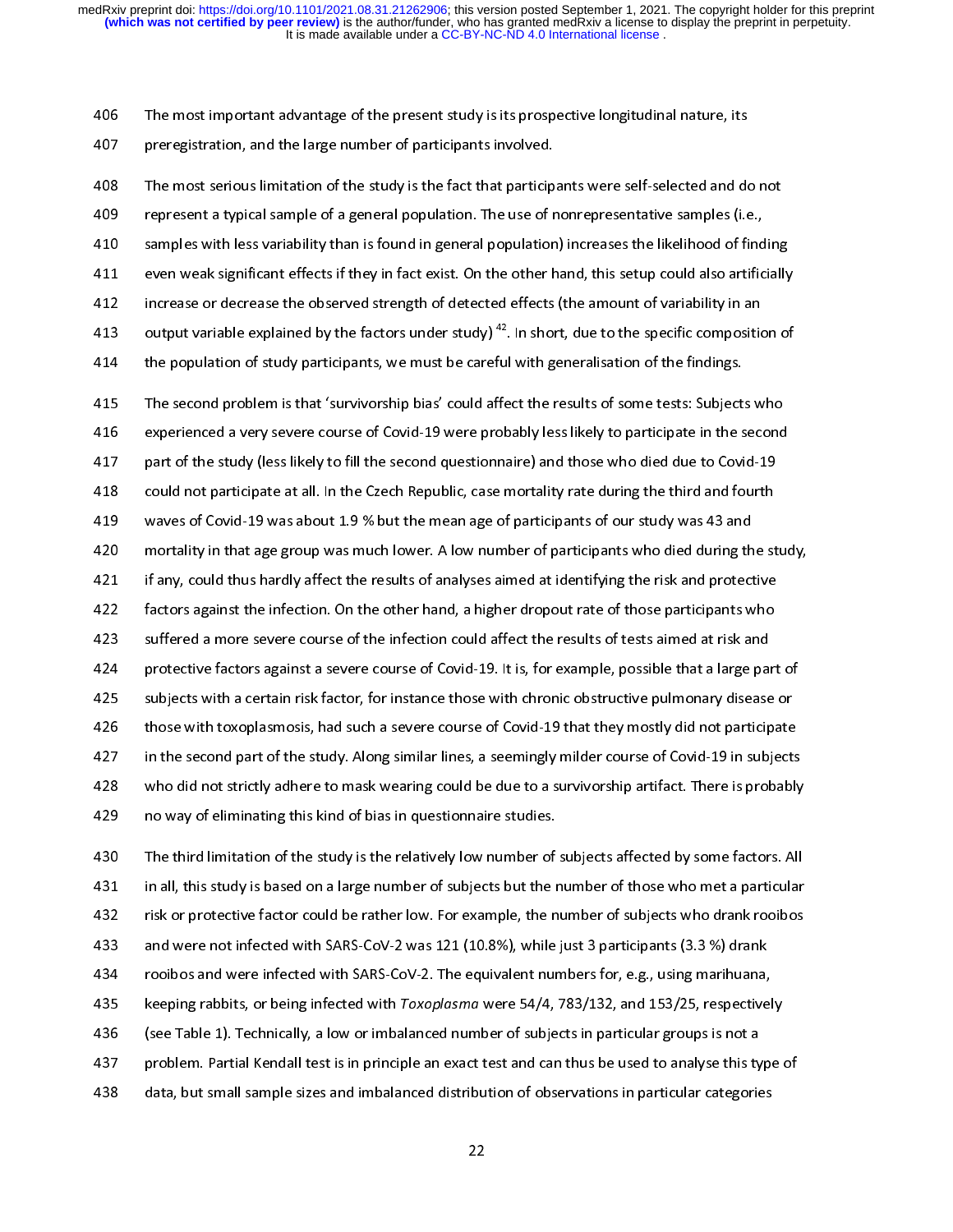- 
- 439 increases the risk of Type-1 error, i.e., increases the risk of not finding an existing effect. Of course,<br>
140 neither a small sample size nor imbalanced distribution could result in Type-2 errors, i.e., in detecting
- 441 non-existent effects (see the Monte-Carlo model in the Appendix of  $^{43}$ ).<br>442 **Conclusions**
- 

non-existent effects (see the Monte-Carlo model in the Appendix of <sup>43</sup> 441 ). 443<br>444<br>445<br>446 443 Conclusions<br>444 The present<br>445 confirmed th<br>446 protected pa<br>447 factors, even The present preregistered longitudinal study performed on a large population of internet users<br>
confirmed that some recommended measures, such as wearing masks or taking vitamin D, indeed<br>
protected participants against SA protected participants against SARS-CoV-2 infection or a severe course of Covid-19, while other<br>447 factors, even those that have a generally positive effect on health, such as sport or swimming in co<br>448 water, increased Fronting in the control of the set of same are against the effect on health, such as sport or swimming in<br>
448 water, increased the risk of SARS-CoV-2 infection. The explorative nature of the study also broug<br>
449 some une water, increased the risk of SARS-CoV-2 infection. The explorative nature of the study also brought<br>some unexpected findings: for instance, we found a strong protective effect of being diagnosed with<br>borreliosis in the pas Final some unexpected findings: for instance, we found a strong protective effect of being diagnosed wit<br>450 borreliosis in the past or drinking rooibos. Although the observed effects were strong and remained<br>451 highly si Find analysis in the past or drinking rooibos. Although the observed effects were strong and remained<br>highly significant even after correction for multiple tests, it will be necessary to confirm their<br>existence in future i 450 borreliosis in the past or drinking rooibos. Although the observed effects were strong and remained<br>
451 highly significant even after correction for multiple tests, it will be necessary to confirm their<br>
452 existence

existence in future independent studies.<br>452 existence in future independent studies.<br>453 Material and Methods<br>454 Participants were recruited by a Facebook-based snowball method <sup>44</sup>. Calls for participation in 453 **Material and Methods**<br>454 Participants were recruited by a Faceboo<br>455 first part of the study were published abo 453 Material and Methods<br>454 Participants were recrui<br>455 first part of the study w<br>456 23,000-member group of Participants were recruited by a Facebook-based snowball method <sup>44</sup>. Calls for participation in the<br>455 first part of the study were published about 15 times on the Facebook page of Labbunnies – a<br>456 23,000-member group 456 and 23,000-member group of Czech and Slovak nationals willing to participate in studies on evolut<br>457 by expection are published about the participate in studies on evolut<br>458 studies – and on the authors' personal Fac 1467 23,000 parallel group of Czech and Sloven and Sloven and Sloven participants of such studies – and on the authors' personal Facebook and Twitter accounts. The Qualtrics questionnaire used to gather data contained Face 458 studies – and on the authors' personal Facebook and Twitter accounts. The Qualtrics questionnai<br>459 studies – and on the authors' personal Facebook and Twitter accounts. The Qualtrics questionnai<br>460 recruit other part 458 studies – and on the authors' personal Facebook and Twitter accounts. The Qualtrics questionnaire<br>459 used to gather data contained Facebook 'share' and 'like' buttons, so that participants could help<br>460 recruit other From the gather data contains to get to the facebook to the buttons were pressed 12,000 times<br>
between 17 October 2020 and 3 March 2021. In total, we obtained data from 52,000 respondents<br>
the end, though, many subjects fi 1461 between 17 October 2020 and 3 March 2021. In total, we obtained data from 52,000 respond<br>1462 the end, though, many subjects finished the questionnaire up to four times at different time<br>1463 (which they indicated in 462 the end, though, many subjects finished the questionnaire up to four times at different time points<br>463 (which they indicated in the questionnaire); only the first record of a participant was included in this<br>464 study 463 (which they indicated in the questionnaire); only the first record of a participant was included in this study. The final set contained data from about 30,000 respondents. The invitation as well as the informed consent 463 (which they indicated in the questionnaire); only the first record of a participant was included in this<br>464 study. The final set contained data from about 30,000 respondents. The invitation as well as the<br>465 informed 465 informed consent form on the first page of the questionnaire contained only the most general<br>466 information about the aims of the study and contents of the questionnaire. The participants wer<br>467 informed that the stu 1466 information about the aims of the study and contents of the questionnaire. The participants would informed that the study would examine which factors affect the risk of catching the new coron and severity of the cours 1467 informed that the study would examine which factors affect the risk of catching the new coronavir<br>1468 and severity of the course of Covid-19 disease and investigate people's views regarding anti-epide<br>1469 measures. and severity of the course of Covid-19 disease and investigate people's views regarding anti-epidemic<br>measures. Participants were also informed that their participation is voluntary, that they can skip any<br>questions they m measures. Participants were also informed that their participation is voluntary, that they can skip any<br>470 questions they might find uncomfortable, and that they can terminate their participation at any point<br>471 simply b questions they might find uncomfortable, and that they can terminate their participation at any point<br>471 simply by closing the web page. Only subjects who consented to participate in the study by pressing<br>23 471 simply by closing the web page. Only subjects who consented to participate in the study by pressing<br>23  $23$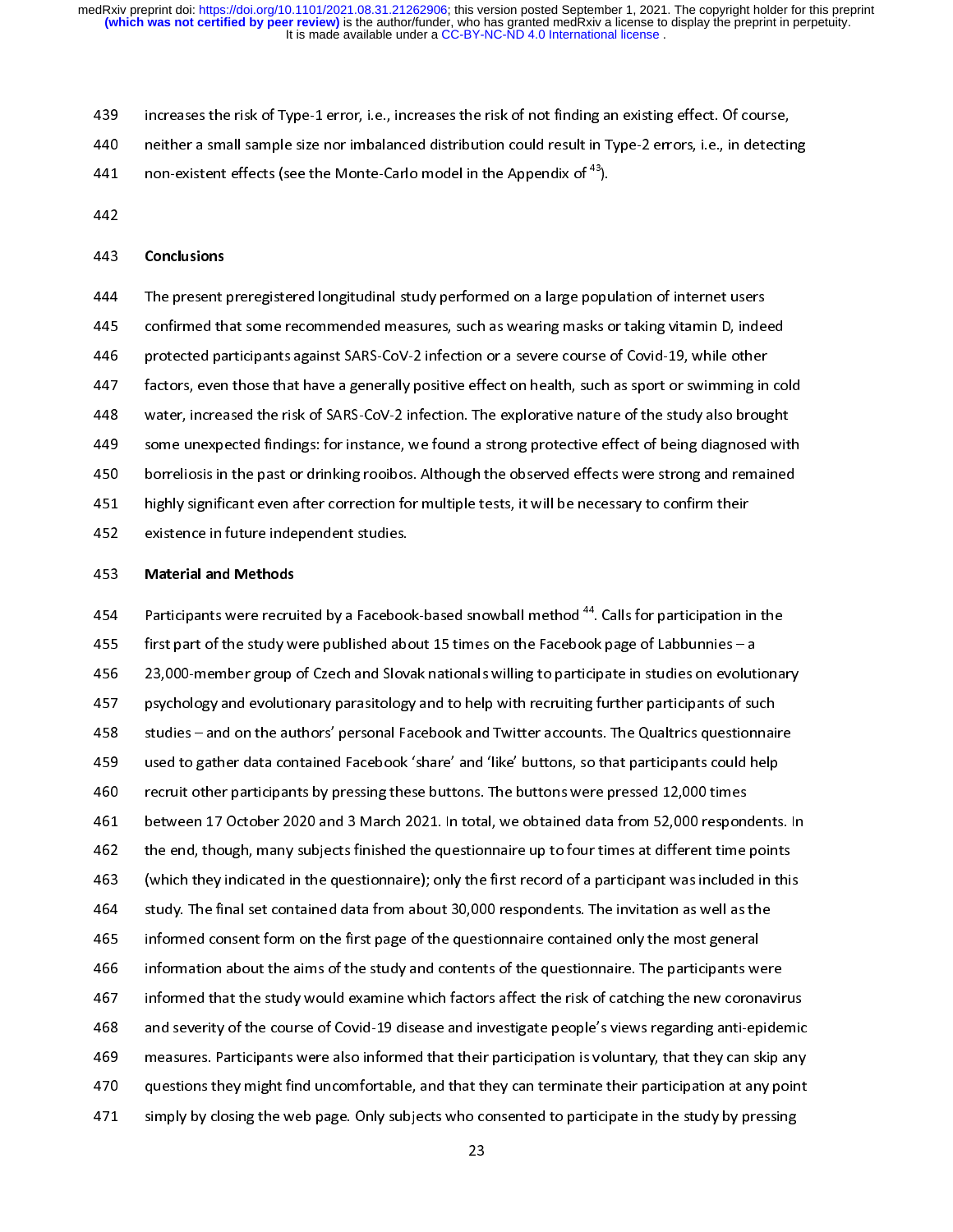the corresponding button were allowed to take the questionnaire. Respondents were not paid for<br>
473 their participation but after finishing the 20-minute questionnaire, they received information about<br>
474 the results of r 474 the results of related studies. The study was anonymous but participants had the option of providing<br>475 their e-mail addresses for the purpose of a future longitudinal study (about 42% did) or could ask for<br>476 their 475 their e-mail addresses for the purpose of a future longitudinal study (about 42% did) or could ask for<br>476 their data to be deleted after completing the questionnaire (about 2% did). Data collection was<br>477 performed i 476 their data to be deleted after completing the questionnaire (about 2% did). Data collection was<br>477 performed in accordance with all relevant guidelines and regulations and the project, including the<br>478 method of obta 1477 performed in accordance with all relevant guidelines and regulations and the project, including<br>1478 method of obtaining informed consent with participation in this anonymous study from all<br>1479 participants, was appr method of obtaining informed consent with participation in this anonymous study from all<br>
479 participants, was approved by the Institutional Review Board of the Faculty of Science, Charles<br>
480 University (Komise pro prác participants, was approved by the Institutional Review Board of the Faculty of Science, Cha<br>480 University (Komise pro práci s lidmi a lidským materiálem Přírodovědecké Fakulty Univerzit<br>481 – No. 2020/25). This first part University (Komise pro práci s lidmi a lidským materiálem Přírodovědecké Fakulty Univerzity Ka<br>481 — No. 2020/25). This first part of the study, including the questionnaire, was preregistered at t<br>482 Open Science 481 – No. 2020/25). This first part of the study, including the questionnaire, was preregistered at the<br>482 Open Science Framework: https://doi.org/10.17605/OSF.IO/VWXJE.<br>483 At the end of the fourth wave of Covid-19 in th

This first part of the San Assembly Correct open Science Framework: https://doi.org/10.17605/OSF.IO/VWXJE.<br>
483 At the end of the fourth wave of Covid-19 in the Czech Republic, on 15 March 2021, we sent an en<br>
484 with an Open Science Framework: https://doi.org/10.17605/OSF.IO/VWXJE.<br>
483 At the end of the fourth wave of Covid-19 in the Czech Republic, on 15 March 2021, we sent an email<br>
484 with an individualised link to the second electro 487 folders. After two runs of reminders, the second questionnaire was filled by 8,084 subjects. This part 14485 their email address for this purpose at the end of the first questionnaire. About one-third of these<br>1486 emails have not been opened by the addressee, probably because they ended in their Junk or Span<br>1487 folders. 486 emails have not been opened by the addressee, probably because they ended in their Junk or Spar<br>487 folders. After two runs of reminders, the second questionnaire was filled by 8,084 subjects. This particle<br>489 (DOI 10 1487 folders. After two runs of reminders, the second questionnaire was filled by 8,084 subjects. This part<br>1488 of the project, a longitudinal prospective study, was preregistered at Open Science Framework<br>1489 (DOI 10.17 488 of the project, a longitudinal prospective study, was preregistered at Open Science Framework<br>489 (DOI 10.17605/OSF.IO/M7UVD).<br>490 Questionnaires

488 of the project, a longitudinal prospective study, was preregistered at Open Science Framework<br>489 (DOI 10.17605/OSF.IO/M7UVD).<br>490 **Questionnaires**<br>491 Both surveys were run on the Qualtrics platform. The first questio 489 (BOI 10.17605/OSF.IO/M70VD).<br>490 **Questionnaires**<br>491 Both surveys were run on the Qual<br>492 October 2020 and 3 March 2021, c 490 Questionnaires<br>492 October 2020 ar<br>493 protective facto<br>494 priming by study 493 protective factors, Opinions of the Czech public regarding anti-epidemic measures, and the effect of<br>494 priming by studying graphs of Covid victims on opinions regarding anti-epidemic measures).<br>495 In the present stu protective factors, Opinions of the Czech public regarding anti-epidemic measures, and the effect of<br>494 priming by studying graphs of Covid victims on opinions regarding anti-epidemic measures).<br>495 In the present study, priming by studying graphs of Covid victims on opinions regarding anti-epidemic measures).<br>
495 In the present study, only responses to questions related to Covid-19 risks and protective factors<br>
496 were inspected and ana

495 In the present study, only responses to questions related to Covid-19 risks and protective factor were inspected and analysed. Respondents were asked about their sex, age, household size is variable was also used for t

- were inspected and analysed. Respondents were asked about their sex, age, household size (this<br>
497 variable was also used for the calculating the binary variable single/non-single), family income be<br>
498 the beginning of
- 497 variable was also used for the calculating the binary variable single/non-single), family income be<br>498 the beginning of the epidemic, and size of their place of residence (scale 1–5, 0: under 1,000<br>499 inhabitants, 1: 498 the beginning of the epidemic, and size of their place of residence (scale 1–5, 0: under 1,000<br>499 inhabitants, 1: 1–5,000 inhabitants, 2: 5–50,000 inhabitants, 3: 50–100,000 inhabitants, 4: 100–<br>500,000 inhabitants, 5 the beginning of the epidemic, and size of their place of residence (scale 1–5, 0: under 1,000<br>
1499 inhabitants, 1: 1–5,000 inhabitants, 2: 5–50,000 inhabitants, 3: 50–100,000 inhabitants, 4: 100–<br>
1600,000 inhabitants, 5 499 500,000 inhabitants, 5: over 500,000 inhabitants). Respondents indicated whether they had alre<br>
501 contracted Covid-19 by choosing from five answers (1: 'No', 2: 'Yes, I was diagnosed with it', 3: '<br>
502 but I was not
- 
- 
- 501 contracted Covid-19 by choosing from five answers (1: 'No', 2: 'Yes, I was diagnosed with it', 3: 'Yes,<br>502 but I was not diagnosed with it', 4: 'I am awaiting the test results', 5: 'No, but I was in quarantine').<br>503 502 but I was not diagnosed with it', 4: 'I am awaiting the test results', 5: 'No, but I was in quarantine').<br>503 For purposes of the current study, answers 1 and 5 were coded as 0 (Covid-negative), answer 2 as 1<br>504 (Cov 503 For purposes of the current study, answers 1 and 5 were coded as 0 (Covid-negative), answer 2 as 1<br>504 (Covid-positive), and answers 3 and 4 were coded as NA (data not available).<br>24
- $504$  (Covid-positive), and answers 3 and 4 were coded as NA (data not available).<br> $24$  $54$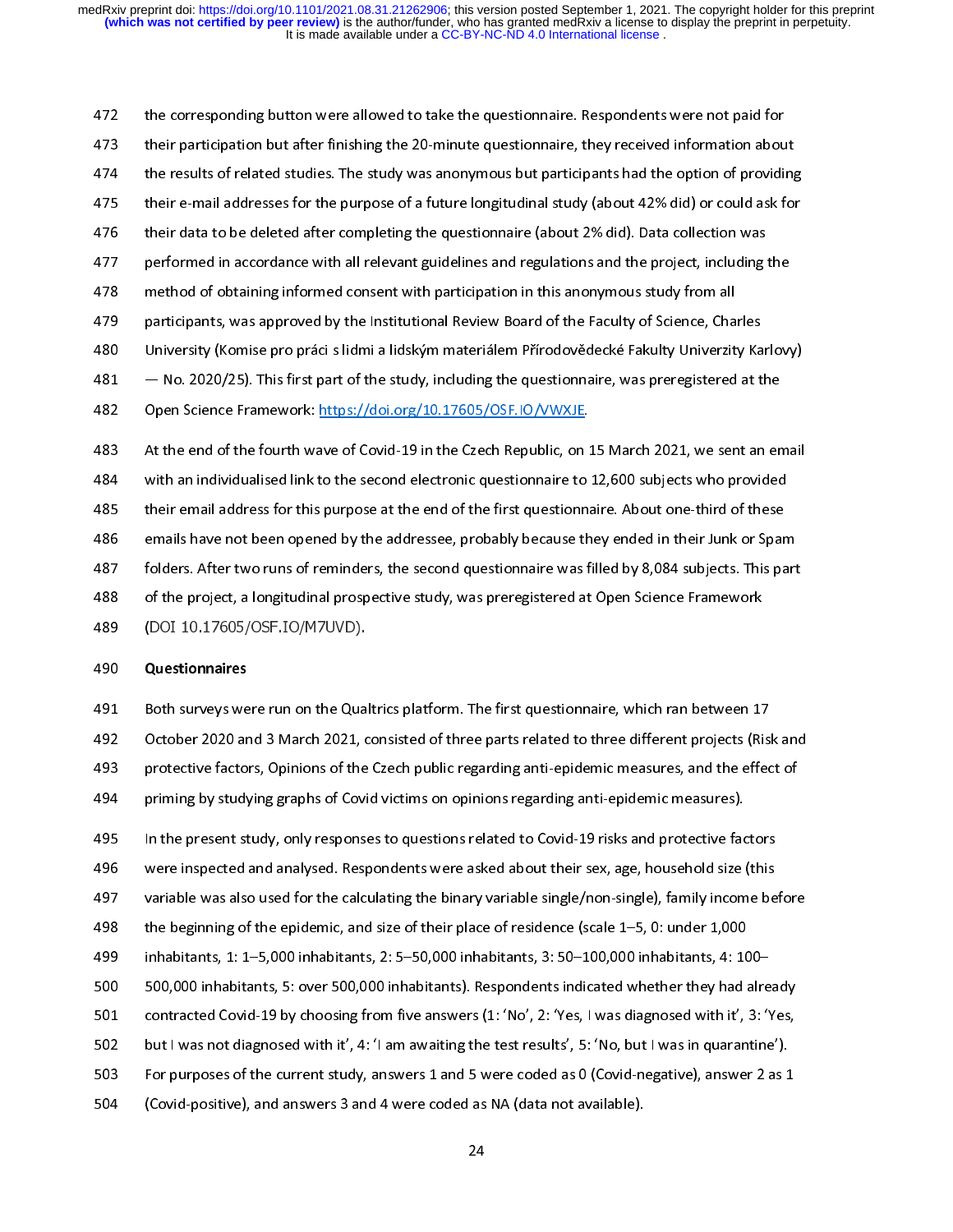In the main part of the questionnaire, respondents were asked to check which potential risks and<br>506 protective factors apply to them, including keeping animals, taking vitamins and supplements, and<br>507 being diagnosed wit 507 being diagnosed with certain disorders often viewed as predisposing to a more severe course of<br>508 Covid-19; for a list of corresponding binary variables, see column 1 of Table 1. In another part of the<br>509 questionnai 508 Covid-19; for a list of corresponding binary variables, see column 1 of Table 1. In another part of<br>509 questionnaire, respondents were asked how strictly they follow measures related to personal<br>510 protection against 510 protection against the infection, such as wearing masks, washing hands, and maintaining physical<br>511 distance from other people. They had to answer the following three questions: 'Do you abide by the<br>512 measures conce protection against the infection, such as wearing masks, washing hands, and maintaining phys<br>511 distance from other people. They had to answer the following three questions: 'Do you abide<br>512 measures concerning mask wear 511 distance from other people. They had to answer the following three questions: 'Do you abide by the measures concerning mask wearing/washing and disinfecting hands/maintaining safe distance (no<br>513 to approach, not to t manus concerning mask wearing/washing and disinfecting hands/maintaining safe distance (not<br>513 distance from the following from the answers, namely 1: 'No (on principle)', 2: 'No (due<br>514 to indolence)', 3: 'Yes, but not 513 to approach, not to touch)' by choosing from five answers, namely 1: 'No (on principle)', 2: 'No (due<br>514 to indolence)', 3: 'Yes, but not too strictly', 4: 'Yes, I really strive', 5: 'Yes, strictly, and I try to convi to approach, not to touch)' by choosing from five answers, namely 1: 'No (on principle)', 2: 'No (due<br>514 to indolence)', 3: 'Yes, but not too strictly', 4: 'Yes, I really strive', 5: 'Yes, strictly, and I try to convince<br> 515 people in my vicinity to do the same.' Respondents were also asked whether they had ever been<br>516 tested in a laboratory for toxoplasmosis and/or borreliosis and if so, what the result of this test was<br>517 (negative/po 516 tested in a laboratory for toxoplasmosis and/or borreliosis and if so, what the result of this test w<br>517 (negative/positive-infected/ 'I do not know, I am not sure'). Similarly, respondents were asked ab<br>518 their blo (negative/positive-infected/ 'I do not know, I am not sure'). Similarly, respondents were asked about<br>
their blood AB0 group (possible answers: A/B/AB/O/ 'I do not know, I am not sure') and Rh status<br>
(positive/negative/ ' 518 their blood ABO group (possible answers: A/B/AB/O/ 'I do not know, I am not sure') and Rh status<br>519 (positive/negative/ 'I do not know, I am not sure'). For identifying the subpopulation of Rh-positive<br>520 heterozygo 519 (positive/negative/ 'I do not know, I am not sure'). For identifying the subpopulation of Rh-positiv<br>520 heterozygotes, we also asked them about their parents' Rh phenotype <sup>19</sup>. For questions regarding<br>521 toxoplasmos 520 heterozygotes, we also asked them about their parents' Rh phenotype <sup>19</sup>. For questions regarding<br>521 toxoplasmosis, borreliosis, and blood group, the questionnaire was pre-set to indicate the third<br>522 response 'I do 520 heterozygotes, we also asked them about their parents' Rh phenotype <sup>22</sup>. For questions regarding<br>521 toxoplasmosis, borreliosis, and blood group, the questionnaire was pre-set to indicate the third<br>522 response 'I do 522 response 'I do not know, I am not sure' as a default.<br>523<br>524 The second questionnaire

523<br>523 The second questionnaire<br>525 The second questionnaire, which was disseminated i 524<br>525<br>526<br>527 525 The second questionnaire,<br>526 Whether participants had a<br>527 also asked to rate the seve<br>528 Like a mild flu', 3: 'Like a s 526 Whether participants had already contracted Covid-19. Those who had been diagnosed with it were<br>527 also asked to rate the severity of the course of the disease on a five-point scale (1: 'No symptoms', 2:<br>528 'Like a m 527 also asked to rate the severity of the course of the disease on a five-point scale (1: 'No symptoms', 2<br>528 'Like a mild flu', 3: 'Like a severe flu', 4: 'I was hospitalised', 5: 'I was treated at an ICU'). They also<br>5 528 (Elike a mild flu', 3: 'Like a severe flu', 4: 'I was hospitalised', 5: 'I was treated at an ICU'). They also<br>529 had to check which symptoms they experienced during the Covid-19 infection. For a list of<br>530 correspond a mild fluid fluid fluid fluid fluid fluid fluid fluid fluid fluid fluid fluid fluid fluid fluid fluid fluid f<br>
530 to provide the dates of the beginning and end of their illness: this information was used to calcular<br>
532 530 corresponding binary variables, see column 1 of Table 3. These variables were used for con<br>531 the severity of symptoms index as the mean z-score of all 22 variables. Participants were a<br>532 to provide the dates of the 531 the severity of symptoms index as the mean z-score of all 22 variables. Participants were also asket<br>532 to provide the dates of the beginning and end of their illness: this information was used to calculat<br>533 the dur 532 to provide the dates of the beginning and end of their illness: this information was used to calculate<br>533 the duration of the disease.<br>534 In another part of the questionnaire, respondents answered questions about the

533 the duration of the disease.<br>534 In another part of the questionnaire, respondents answered questions about their current physical<br>535 health. They indicated how often they suffer from headache, rhinitis, gastrointesti 534 The annunced are accessed.<br>535 the duration of the questi<br>535 the duration of the disease of the disease.<br>537 the disease of the disease of the disease. Figure 1.1 In any indicated how often they suffer from headache, rhinitis, gastrointestinal problems<br>
536 (problems including nausea, vomiting, or diarrhoea), sore throat or cough, allergy, sleeping problem<br>
537 urinary tr 536 (problems including nausea, vomiting, or diarrhoea), sore throat or cough, allergy, sleeping prob<br>537 urinary tract inflammation, fatigue, and viral or bacterial infection, using an 8-point scale (1 – Network<br>537 25 537 urinary tract inflammation, fatigue, and viral or bacterial infection, using an 8-point scale (1 – Never,<br>25  $537$  urinary tractation,  $25$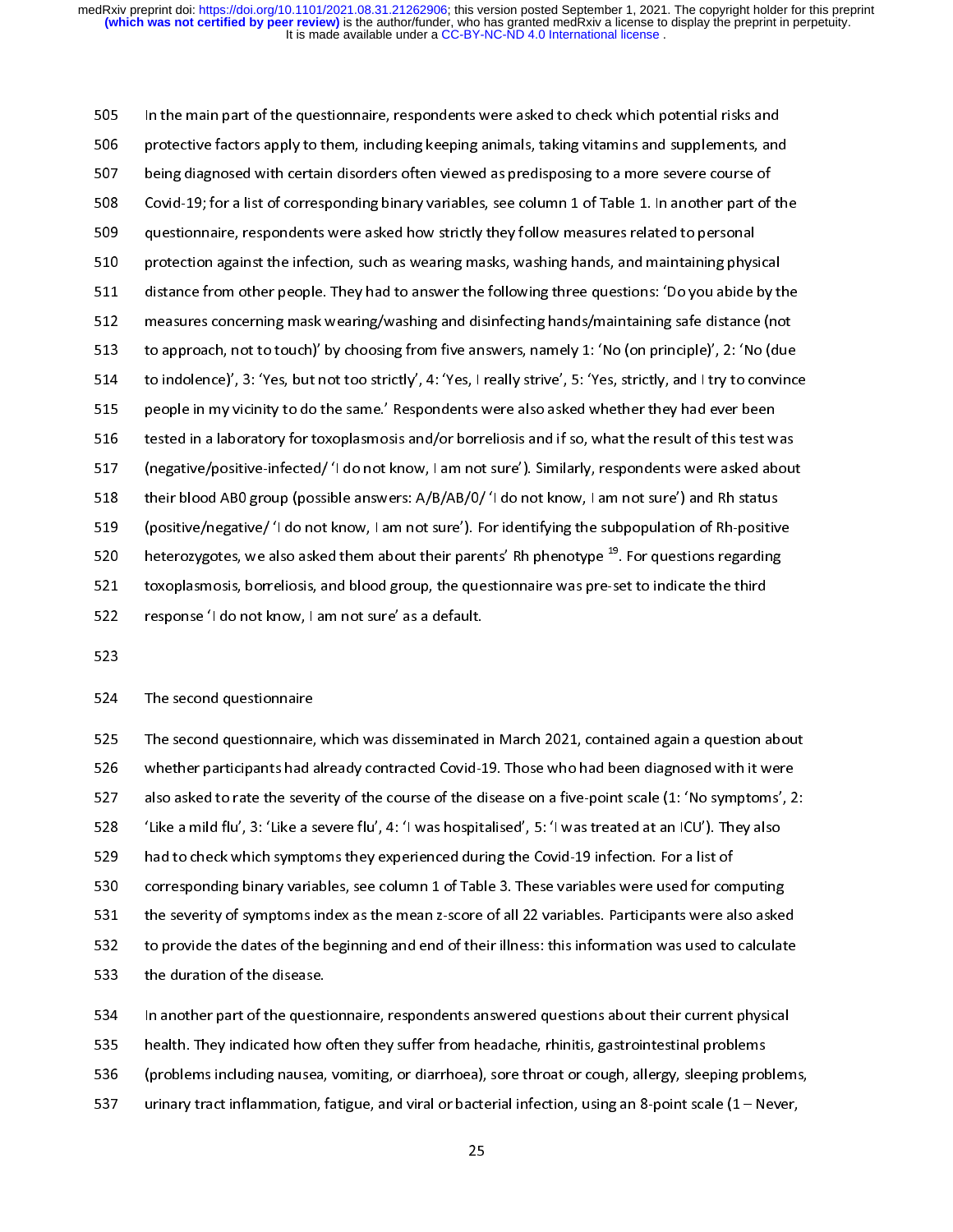It is made available under a CC-BY-NC-ND 4.0 International license. **(which was not certified by peer review)** is the author/funder, who has granted medRxiv a license to display the preprint in perpetuity. medRxiv preprint doi: [https://doi.org/10.1101/2021.08.31.21262906;](https://doi.org/10.1101/2021.08.31.21262906) this version posted September 1, 2021. The copyright holder for this preprint

539 7 – Once a week, 8 – More often). They also indicated how many drugs prescribed by physicians<br>540 (except for contraceptives and drugs for mental health problems) they use and were asked to list<br>541 which health proble 540 (except for contraceptives and drugs for mental health problems) they use and were asked to list<br>541 which health problems (possible aftereffects of Covid-19) they 'suffer from currently' (fever, cou<sub>i</sub><br>542 breathlessn 541 which health problems (possible aftereffects of Covid-19) they 'suffer from currently' (fever, coug<br>542 breathlessness, sore throat, headache, stomach pain, diarrhoea, chest pain or pressure on the cho<br>543 conjunctivit which health problems (possible aftereffects of Covid-19) they 'suffer from currently' (fever, cough,<br>542 breathlessness, sore throat, headache, stomach pain, diarrhoea, chest pain or pressure on the chest,<br>543 conjunctivi 543 conjunctivitis, middle ear pain, loss of smell, loss of taste, skin rash, changes in skin pigmentation,<br>544 problems speaking and walking, fatigue, sniffles, sinus inflammation, joint and muscle pain, other<br>545 pains, 544 problems speaking and walking, fatigue, sniffles, sinus inflammation, joint and muscle pain, other<br>545 pains, other health problems); these binary variables were coded 0/1. Then they rated how they a<br>546 feeling curren problems speaking and walking, fatigue, since your minimizing, joint inflamence pains<br>bains, other health problems); these binary variables were coded 0/1. Then they rated how they a<br>feeling currently in terms of their phy 546 feeling currently in terms of their physical health using a graphic scale 0–100 anchored with 0 – Very<br>547 well and 100 – Very bad. The index of physical illness was calculated as a mean z-score from these 32<br>548 varia 547 beeling currently in terms of their physical health using a graphic scale 0–100 anchored with 0–100 yery<br>547 well and 100 – Very bad. The index of physical illness was calculated as a mean z-score from these 32<br>548 var SA8 variables. Participants also rated whether they suffer from depression and anxiety (two binary<br>549 variables) and how often they suffer from depression, anxiety, and auditory hallucinations using an 8-<br>550 point scale variables) and how often they suffer from depression, anxiety, and auditory hallucinations usin<br>550 point scale (1 – Never, 2 – Less than once a year, 3 – Once a year, 4 – Twice a year, 5 – Four tim<br>551 year, 6 – Once a mo 550 point scale (1 – Never, 2 – Less than once a year, 3 – Once a year, 4 – Twice a year, 5 – Four times a<br>551 year, 6 – Once a month, 7 – Once a week, 8 – More often), and how many drugs for mental health<br>552 problems pre 951 year, 6 – Once a month, 7 – Once a week, 8 – More often), and how many drugs for mental health<br>552 problems prescribed by medical professionals they take. Finally, they were asked to rate how they<br>553 are feeling toda 552 problems prescribed by medical professionals they take. Finally, they were asked to rate how they<br>553 are feeling today in terms of their mental health using a graphic scale 0–100 anchored with 0 – Ver<br>554 well and 10 553 are feeling today in terms of their mental health using a graphic scale 0–100 anchored with 0 – Ver<br>554 well and 100 – Very bad. The index of mental illness was calculated as a mean z-score from these<br>555 seven variabl well and 100 – Very bad. The index of mental illness was calculated as a mean z-score from these<br>S55 seven variables. In another part of the questionnaire, participants rated the darkness of their hair,<br>S56 their skin, red 555 seven variables. In another part of the questionnaire, participants rated the darkness of their hair<br>556 their skin, redness of their hair, and provided information about their weight and height. They als<br>557 answered 556 their skin, redness of their hair, and provided information about their weight and height. They also<br>557 answered how many children younger than 10 years and younger than 20 years live with them in t<br>558 Statistical an 557 answered how many children younger than 10 years and younger than 20 years live with them in the same household.<br>558 Statistical analyses 557 answered how many children younger than 10 years and younger than 20 years live with them in the<br>558 same household.<br>559 Statistical analyses<br>560 Statistical analyses were performed with the R v. 3.3.1 software <sup>45</sup>. T

- 
- 559 Statistical analyse<br>560 Statistical analyse<br>561 correlation, contil 5559 Statistical analyses<br>560 Statistical analyses<br>561 correlation, conting<br>562 multiple tests was d<br>563 0.20<sup>47</sup>. The dataset
- correlation, contingency table tests, and t-tests, we used the Explorer package <sup>46</sup>. Correction for<br>
562 multiple tests was done using the Benjamini-Hochberg procedure with false discovery rate pre-set to<br>
563 0.20<sup>47</sup>. T
- 0.20<sup>47</sup>. The dataset is available at public repository Figshare 10.6084/m9. figshare 16529184<sup>48</sup>.
- multiple tests was done using the Benjamini-Hochberg procedure with false discovery rate pre-set to<br>
563 . 0.20<sup>47</sup>. The dataset is available at public repository Figshare 10.6084/m9.figshare.16529184<sup>48</sup>.<br> **Acknowledgment** 0·20<sup>47</sup>. The dataset is available at public repository Figshare 10.6084/m9.figshare.16529184<sup>48</sup>.<br> **Acknowledgments**: We would like to thank Anna Pilátová, PhD. for her help with preparing the<br>
version of the article. Thi
- South Mexinowledgments: We would like to thank Anna Pilátová, PhD. for her help with preparing the final<br>13692S.<br>**Author Contributions:** Conceptualization, original draft preparation, funding acquisition, and<br>1568 Supervis 566 13692S.<br>566 13692S.<br>567 **Author Contributions:** Conceptualization, original draft preparation, funding acquisition, and<br>568 supervision, J.F.; formal analysis, writing—review and editing, investigation J.F., L.P. J.P. 567 Author C<br>568 supervisi<br>569 have rea<br>570 Conflicts **Author Contributions:** Conceptualization, original draft preparation, funding acquisition, and<br>
568 supervision, J.F.; formal analysis, writing—review and editing, investigation J.F., L.P. J.P. All authors<br>
569 have read 569 have read and agreed to the published version of the manuscript.<br>570 **Conflicts of Interest:** The authors declare no conflict of interest.<br>571 **Data Availability Statement:** All data are available at Figshare 10.6084/m
- 
- 570 **Conflicts of Interest:** The authors declare no conflict of interest.<br>571 **Data Availability Statement:** All data are available at Figshare 10.6 570 Conflicts of Interest: The authors declare no conflict of interest.<br>571 **Data Availability Statement:** All data are available at Figshare 10 Data Availability Statement: All data are available at Figshare 10.6084/m9.figshare.16529184  $^{48}$ .<br>26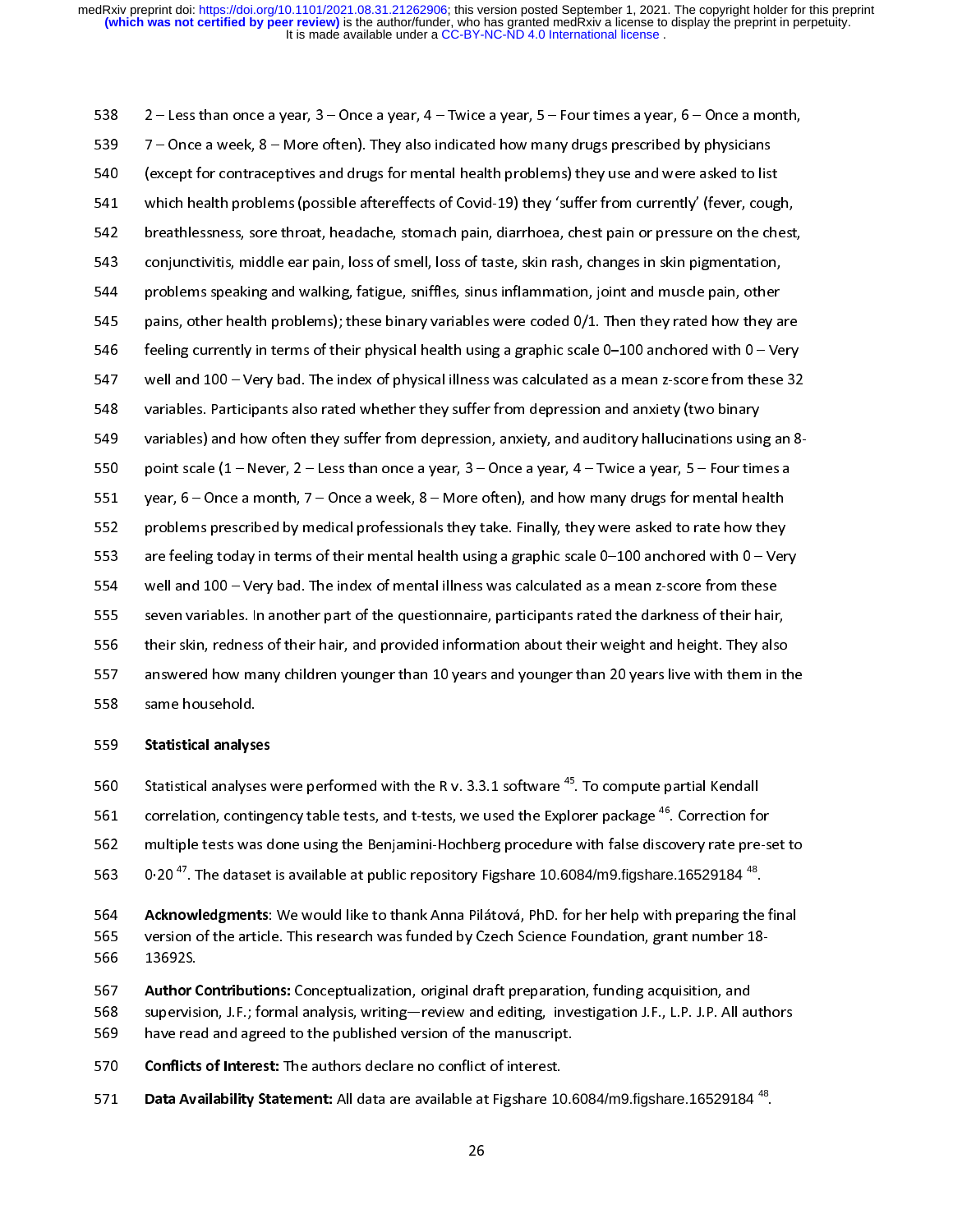# 572<br>573<br>574

| 574        |                |                                                                                                                                                                   |
|------------|----------------|-------------------------------------------------------------------------------------------------------------------------------------------------------------------|
| 575        | $\mathbf{1}$   | Pijls, B. G. et al. Demographic risk factors for COVID-19 infection, severity, ICU admission and                                                                  |
| 576<br>577 |                | death: a meta-analysis of 59 studies. Bmj Open 11, e044640, doi:10.1136/bmjopen-2020-<br>044640 (2021).                                                           |
| 578        | $\overline{2}$ | Ho, F. K. et al. Modifiable and non-modifiable risk factors for COVID-19, and comparison to                                                                       |
| 579        |                | risk factors for influenza and pneumonia: results from a UK Biobank prospective cohort                                                                            |
| 580        |                | study. Bmj Open 10, e040402, doi:10.1136/bmjopen-2020-040402 (2020).                                                                                              |
| 581        | 3              | van den Broek-Altenburg, E. M. et al. Jobs, housing, and mask wearing: Cross-sectional study                                                                      |
| 582<br>583 |                | of risk factors for COVID-19. JMIR Public Health and Surveillance 7, 151-160,<br>doi:10.2196/24320 (2021).                                                        |
| 584        | 4              | McQuade, E. T. R. et al. Assessment of seroprevalence of SARS-CoV-2 and risk factors                                                                              |
| 585        |                | associated with COVID-19 infection among outpatients in Virginia. Jama Netw Open 4,                                                                               |
| 586        |                | e2035234, doi:10.1001/jamanetworkopen.2020.35234 (2021).                                                                                                          |
| 587        | 5              | Ji, W. J. et al. Overweight and obesity are risk factors for coronavirus disease 2019: A                                                                          |
| 588        |                | propensity score-matched case-control study. Endocrinol Metab 36, 196-200,                                                                                        |
| 589        |                | doi:10.3803/EnM.2020.856 (2021).                                                                                                                                  |
| 590        | 6              | Castilla, J. et al. Risk factors of infection, hospitalization and death from SARS-CoV-2: A                                                                       |
| 591        |                | population-based cohort study. J Clin Med 10, 2608, doi:10.3390/Jcm10122608 (2021).                                                                               |
| 592        | $\overline{7}$ | Simons, D., Shahab, L., Brown, J. & Perski, O. The association of smoking status with SARS-                                                                       |
| 593        |                | CoV-2 infection, hospitalization and mortality from COVID-19: a living rapid evidence review                                                                      |
| 594        |                | with Bayesian meta-analyses (version 7). Addiction 116, 1319-1368, doi:10.1111/add.15276                                                                          |
| 595        |                | (2021).                                                                                                                                                           |
| 596        | 8              | Vos, E. R. A. et al. Nationwide seroprevalence of SARS-CoV-2 and identification of risk factors                                                                   |
| 597<br>598 |                | in the general population of the Netherlands during the first epidemic wave. J Epidemiol<br>Commun H 75, 489-495, doi:10.1136/jech-2020-215678 (2021).            |
| 599        | 9              | Flegr, J. Toxoplasmosis: An important risk factor for acquiring SARS-CoV-2 infection and a                                                                        |
| 600        |                | severe course of Covid-19 disease. medRxiv, 2021.2005.2015.21257257,                                                                                              |
| 601        |                | doi:10.1101/2021.05.15.21257257 (2021).                                                                                                                           |
| 602        | 10             | Decaro, N. et al. SARS-CoV-2 infection in dogs and cats: Facts and speculations. Front. Vet.                                                                      |
| 603        |                | Sci. 8, 619207, doi:10.3389/Fvets.2021.619207 (2021).                                                                                                             |
| 604        | 11             | Engin, A. B., Engin, E. D. & Engin, A. Two important controversial risk factors in SARS-CoV-2                                                                     |
| 605        |                | infection: Obesity and smoking. Environ Toxicol Phar 78, 103411,                                                                                                  |
| 606        |                | doi:10.1016/J.Etap.2020.103411 (2020).                                                                                                                            |
| 607<br>608 | 12             | Katz, J., Yue, S. J. & Xue, W. Increased risk for COVID-19 in patients with vitamin D deficiency.<br>Nutrition 84, 111106, doi:10.1016/J. Nut.2020.111106 (2021). |
| 609        | 13             | Flegr, J. et al. Increased 25(OH)D3 level in redheaded people: Could redheadedness be an                                                                          |
| 610        |                | adaptation to temperate climate? Experimental Dermatology 29, 598-609,                                                                                            |
| 611        |                | doi:10.1111/exd.14119 (2020).                                                                                                                                     |
| 612        | 14             | Frost, P., Kleisner, K. & Flegr, J. Health status by gender, hair color, and eye color: Red-haired                                                                |
| 613        |                | women are the most divergent. PLoS One 12, doi:10.1371/journal.pone.0190238 (2017).                                                                               |
| 614        | 15             | Flegr, J. & Sykorova, K. Skin fairness is a better predictor for impaired physical and mental                                                                     |
| 615        |                | health than hair redness. Sci Rep 9, doi:10.1038/s41598-019-54662-5 (2019).                                                                                       |
| 616        | 16             | Barnkob, M. B. et al. Reduced prevalence of SARS-CoV-2 infection in ABO blood group O.                                                                            |
| 617        |                | Blood Adv 4, 4990-4993, doi:10.1182/bloodadvances.2020002657 (2020).                                                                                              |
|            |                |                                                                                                                                                                   |
|            |                | 27                                                                                                                                                                |
|            |                |                                                                                                                                                                   |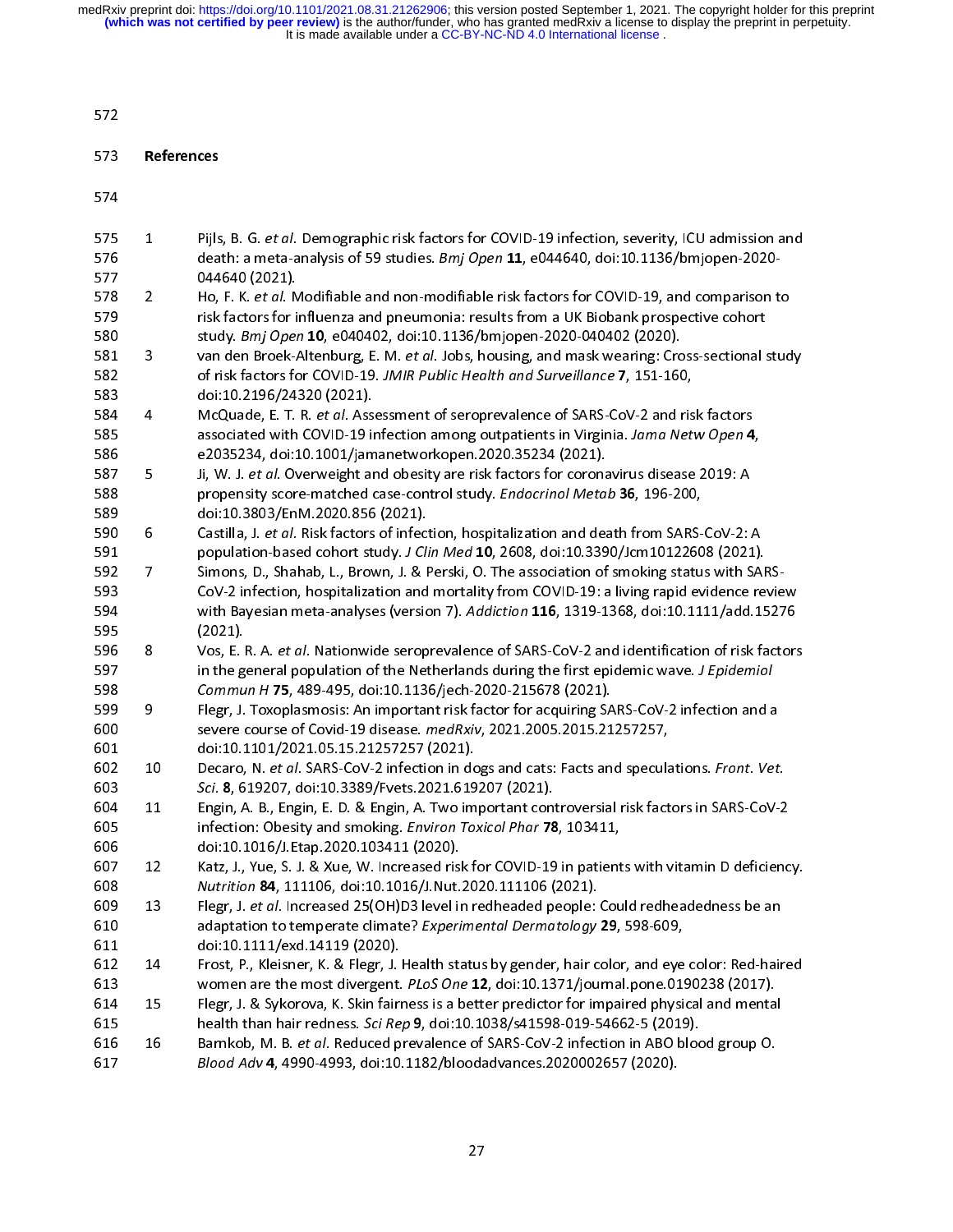| 618<br>619<br>620        | 17       | Muniz-Diaz, E. et al. Relationship between the ABO blood group and COVID-19 susceptibility,<br>severity and mortality in two cohorts of patients. Blood Transfus-Italy 19, 54-63,<br>doi:10.2450/2020.0256-20 (2021).                                                                                              |
|--------------------------|----------|--------------------------------------------------------------------------------------------------------------------------------------------------------------------------------------------------------------------------------------------------------------------------------------------------------------------|
| 621<br>622<br>623        | 18       | Liu, N. Y. et al. The impact of ABO blood group on COVID-19 infection risk and mortality: A<br>systematic review and meta-analysis. Blood Rev 48, 100785, doi:10.1016/J.Blre.2020.100785<br>(2021)                                                                                                                 |
| 624<br>625<br>626        | 19       | Flegr, J., Toman, J., Hula, M. & Kankova, S. The role of balancing selection in maintaining<br>human RhD blood group polymorphism: A preregistered cross-sectional study. J Evolution<br>Biol, doi:10.1111/jeb.13745 (2020).                                                                                       |
| 627<br>628<br>629        | 20       | Batty, G. D. et al. Psychosocial factors and hospitalisations for COVID-19: Prospective cohort<br>study based on a community sample. Brain Behav Immun 89, 569-578,<br>doi:10.1016/j.bbi.2020.06.021 (2020).                                                                                                       |
| 630<br>631<br>632        | 21       | Hamer, M., Kivimaki, M., Gale, C. R. & Batty, G. D. Lifestyle risk factors, inflammatory<br>mechanisms, and COVID-19 hospitalization: A community-based cohort study of 387,109<br>adults in UK. Brain Behav Immun 87, 184-187, doi:10.1016/j.bbi.2020.05.059 (2020).                                              |
| 633<br>634<br>635        | 22<br>23 | Coclite, D. et al. Face mask use in the community for reducing the spread of COVID-19: A<br>systematic review. Front Med-Lausanne 7, 594269, doi:10.3389/Fmed.2020.594269 (2021).<br>Bialas, A. J., Kumor-Kisielewska, A. & Gorski, P. Ageing, sex, obesity, smoking and COVID-19 -                                |
| 636<br>637<br>638        | 24       | truths, myths and speculations. Adv Respir Med 88, 335-342, doi:10.5603/Arm.2020.0133<br>(2020).<br>Rahman, A. & Sathi, N. J. Risk factors of the severity of COVID-19: A meta-analysis.                                                                                                                           |
| 639<br>640               | 25       | International Journal of Clinical Practice 75, doi:10.1111/ijcp.13916 (2021).<br>Zheng, Z. H. et al. Risk factors of critical & mortal COVID-19 cases: A systematic literature                                                                                                                                     |
| 641<br>642<br>643        | 26       | review and meta-analysis. J Infection 81, E16-E25, doi:10.1016/j.jinf.2020.04.021 (2020).<br>Sanchez-Ramirez, D. C. & Mackey, D. Underlying respiratory diseases, specifically COPD, and<br>smoking are associated with severe COVID-19 outcomes: A systematic review and meta-                                    |
| 644<br>645<br>646        | 27       | analysis. Resp Med 171, 106096, doi:10.1016/J.Rmed.2020.106096 (2020).<br>Drozdz, M. et al. Current state of knowledge about role of pets in zoonotic transmission of<br>SARS-CoV-2. Viruses-Basel 13, 1149, doi:10.3390/V13061149 (2021).                                                                         |
| 647<br>648               | 28       | Conti, P. et al. The British variant of the new coronavirus-19 (Sars-Cov-2) should not create a<br>vaccine problem. Journal of Biological Regulators and Homeostatic Agents 35, 1-4,                                                                                                                               |
| 649<br>650<br>651        | 29       | doi:10.23812/21-3-E (2021).<br>Flegr, J. & Horáček, J. Toxoplasmosis, but not borreliosis, is associated with psychiatric<br>disorders and symptoms. Schizophr. Res. 197, 603-604, doi:10.1016/j.schres.2018.02.008                                                                                                |
| 652<br>653<br>654        | 30       | (2018).<br>Katengua-Thamahane, E. et al. The combination of red palm oil and rooibos show anti-<br>inflammatory effects in rats. Journal of Inflammation-London 11, 41, doi:10.1186/s12950-                                                                                                                        |
| 655<br>656<br>657        | 31       | 014-0041-4 (2014).<br>Ku, S. K., Kwak, S., Kim, Y. & Bae, J. S. Aspalathin and nothofagin from rooibos (Aspalathus<br>linearis) inhibits high glucose-induced inflammation in vitro and in vivo. Inflammation 38,                                                                                                  |
| 658<br>659<br>660        | 32       | 445-455, doi:10.1007/s10753-014-0049-1 (2015).<br>Lee, W. & Bae, J. S. Anti-inflammatory effects of aspalathin and nothofagin from rooibos<br>(Aspalathus linearis) in vitro and in vivo. Inflammation 38, 1502-1516, doi:10.1007/s10753-                                                                          |
| 661<br>662<br>663<br>664 | 33       | 015-0125-1 (2015).<br>Smith, C. & Swart, A. C. Rooibos (Aspalathus linearis) facilitates an anti-inflammatory state,<br>modulating IL-6 and IL-10 while not inhibiting the acute glucocorticoid response to a mild<br>novel stressor in vivo. Journal of Functional Foods 27, 42-54, doi:10.1016/j.jff.2016.08.055 |
| 665<br>666<br>667        | 34       | (2016).<br>Lawal, A. O. et al. The cardiovascular protective effects of rooibos (Aspalathus linearis)<br>extract on diesel exhaust particles induced inflammation and oxidative stress involve NF-                                                                                                                 |
| 668<br>669               |          | kappa B- and Nrf2-dependent pathways modulation. Heliyon 5, e01426,<br>doi:10.1016/j.heliyon.2019.e01426 (2019).                                                                                                                                                                                                   |
|                          |          | 28                                                                                                                                                                                                                                                                                                                 |
|                          |          |                                                                                                                                                                                                                                                                                                                    |